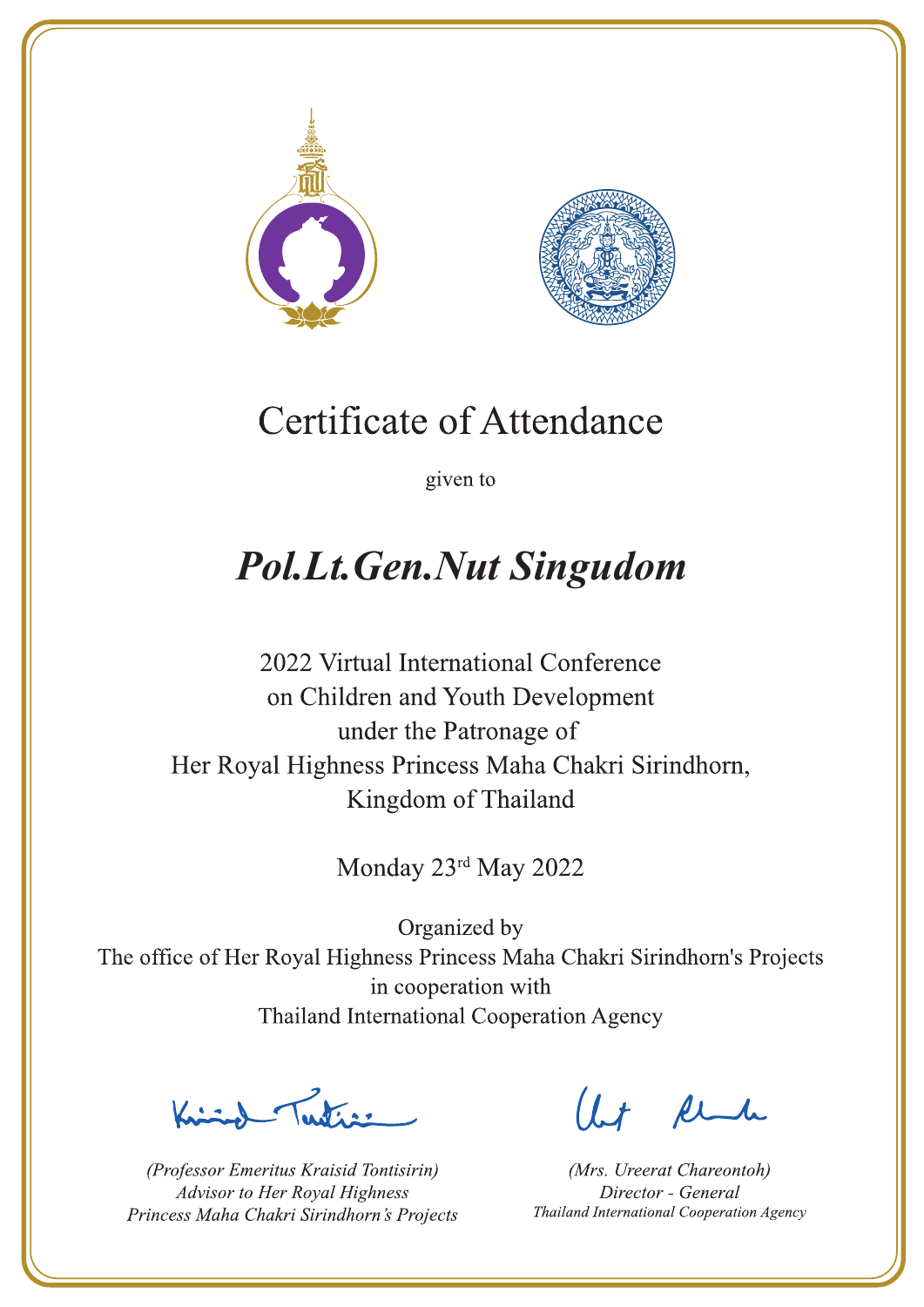



given to

# Pol.Maj.Gen.Phanpong suksirimuch

2022 Virtual International Conference on Children and Youth Development under the Patronage of Her Royal Highness Princess Maha Chakri Sirindhorn, Kingdom of Thailand

Monday 23rd May 2022

 $\frac{1}{\sqrt{2}}$ 

(Professor Emeritus Kraisid Tontisirin) Advisor to Her Royal Highness Princess Maha Chakri Sirindhorn's Projects

 $l + \ell$ 

(Mrs. Ureerat Chareontoh) Director - General Thailand International Cooperation Agency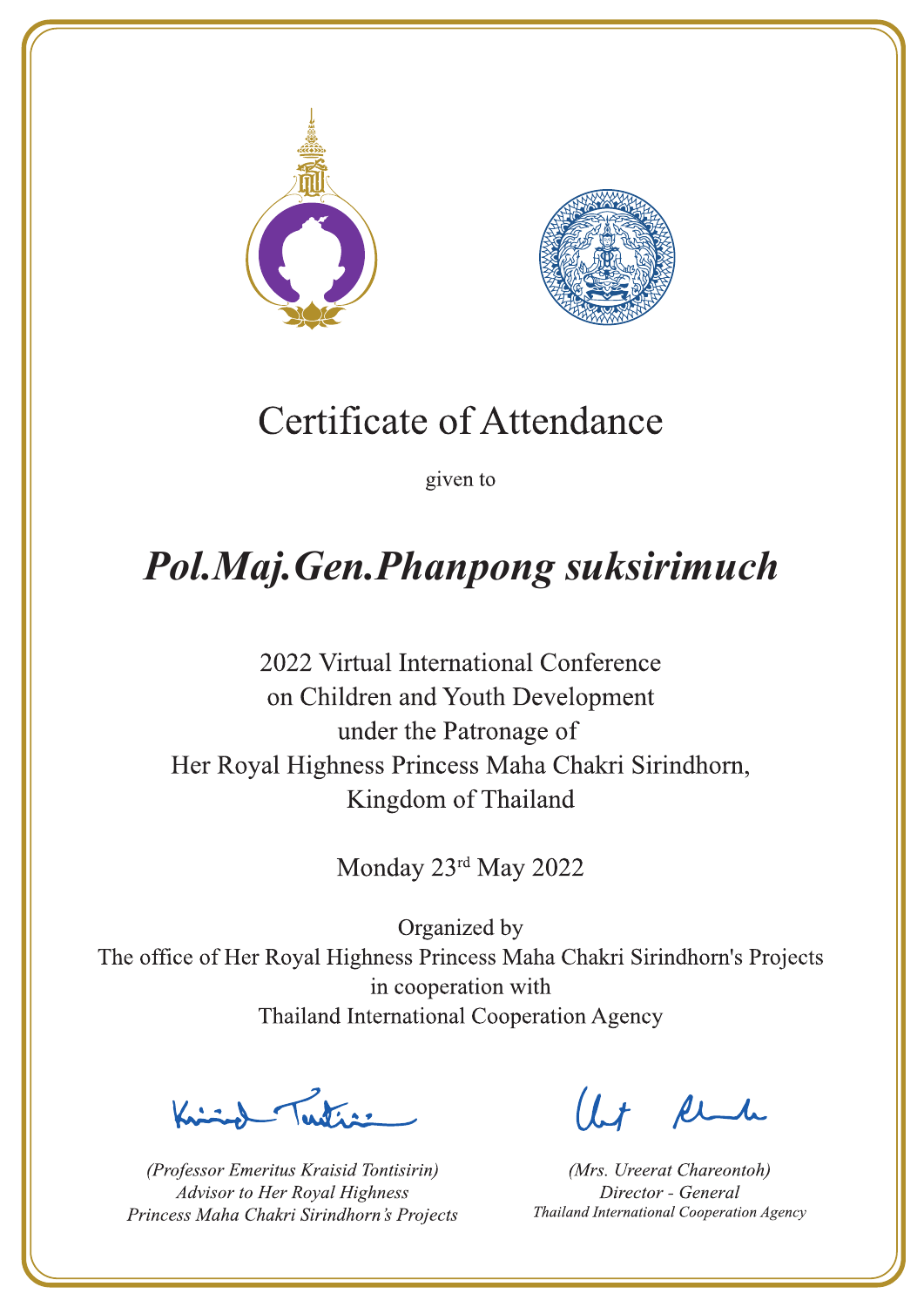



given to

## Pol.Maj.Gen.Pairote Khunmuen

2022 Virtual International Conference on Children and Youth Development under the Patronage of Her Royal Highness Princess Maha Chakri Sirindhorn, Kingdom of Thailand

Monday 23rd May 2022

Letters ,

(Professor Emeritus Kraisid Tontisirin) Advisor to Her Royal Highness Princess Maha Chakri Sirindhorn's Projects

 $l.t$  find

(Mrs. Ureerat Chareontoh) Director - General Thailand International Cooperation Agency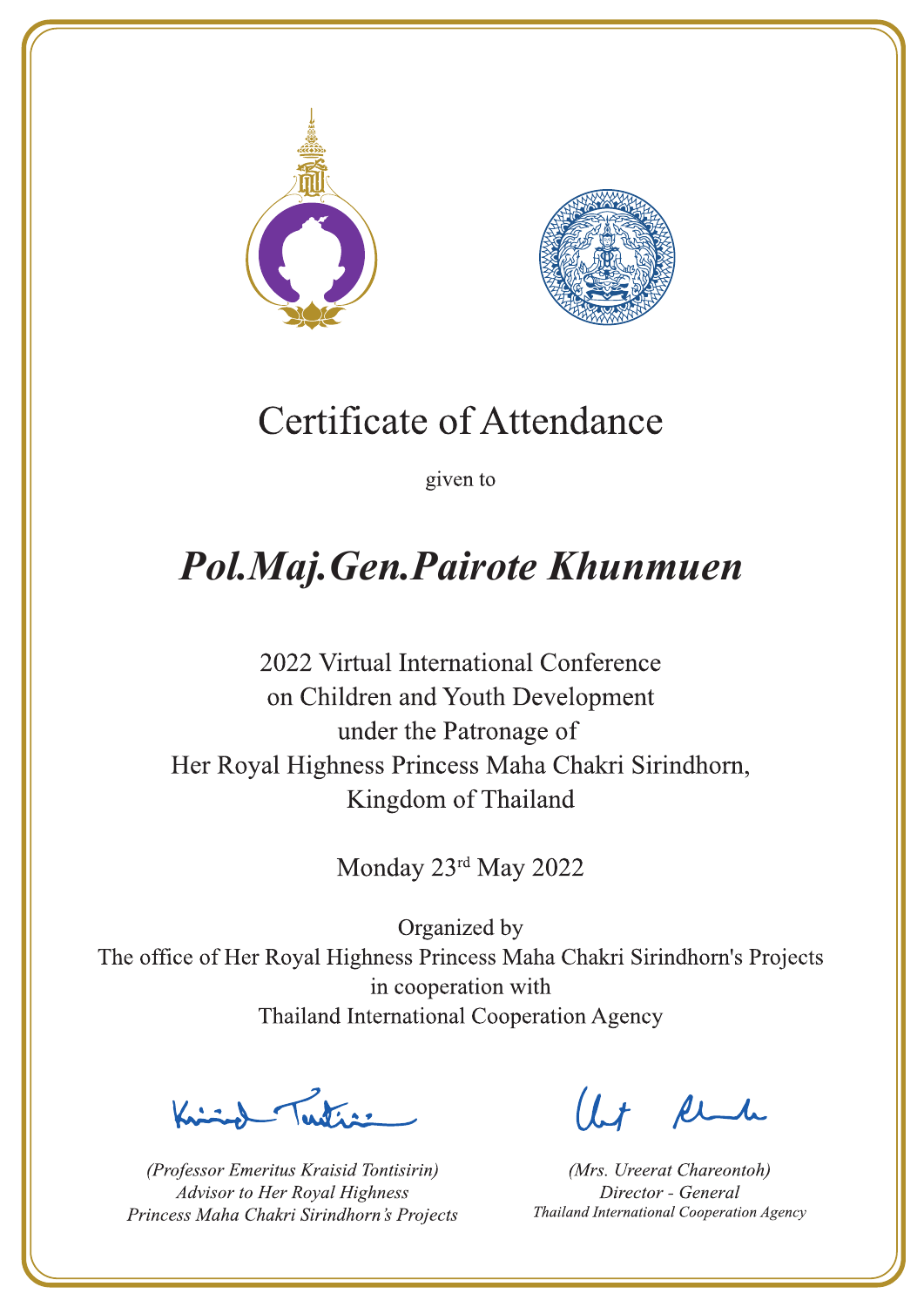



given to

# **Pol. Col. Surasit Sakulpanich**

2022 Virtual International Conference on Children and Youth Development under the Patronage of Her Royal Highness Princess Maha Chakri Sirindhorn, Kingdom of Thailand

Monday 23rd May 2022

 $\sqrt{1-\frac{1}{2}}$ 

(Professor Emeritus Kraisid Tontisirin) Advisor to Her Royal Highness Princess Maha Chakri Sirindhorn's Projects

 $1.7$  flu

(Mrs. Ureerat Chareontoh) Director - General Thailand International Cooperation Agency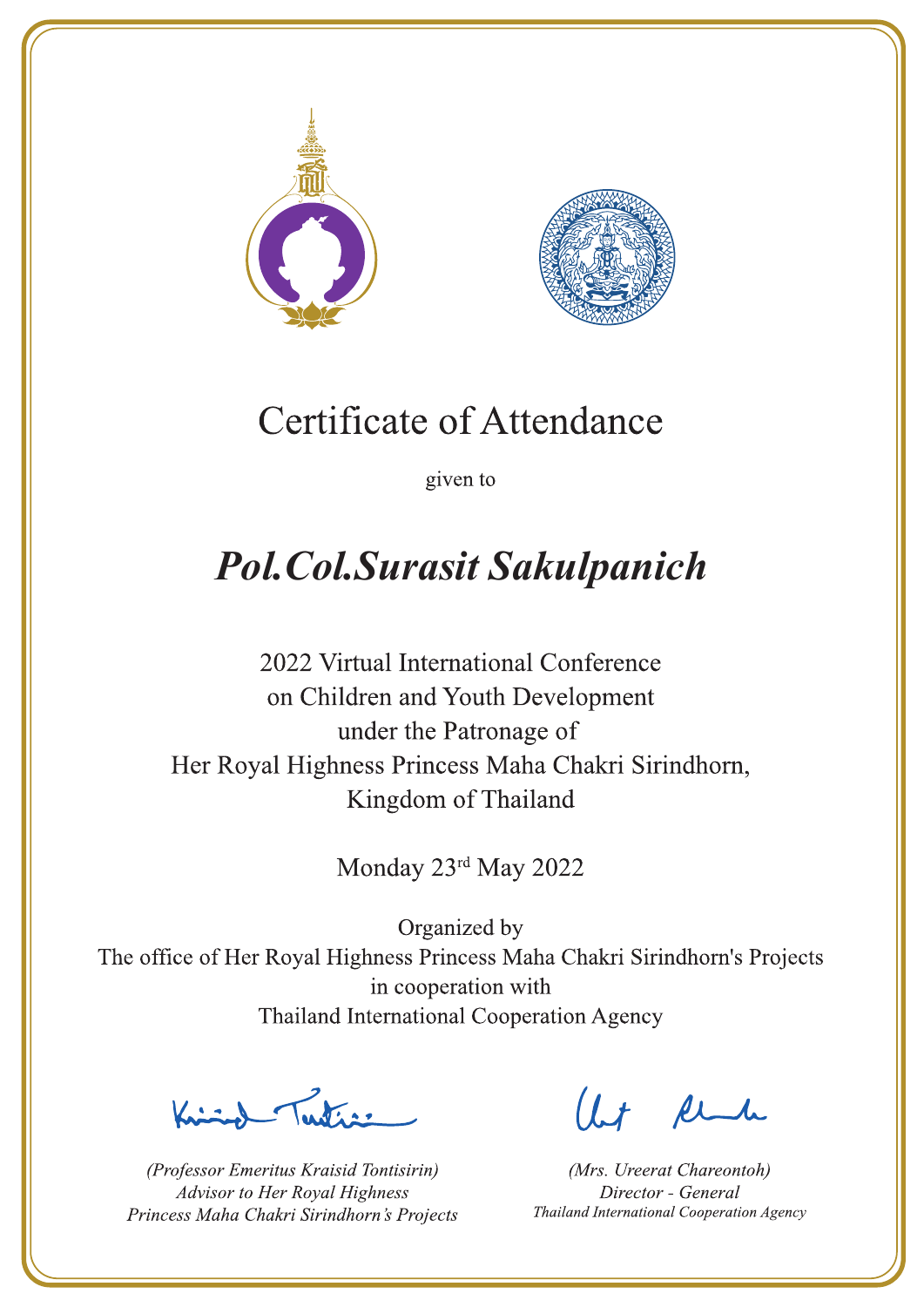



given to

## **Pol.Lt.Col.Ladawan Chatthai**

2022 Virtual International Conference on Children and Youth Development under the Patronage of Her Royal Highness Princess Maha Chakri Sirindhorn, Kingdom of Thailand

Monday 23rd May 2022

Lating

(Professor Emeritus Kraisid Tontisirin) Advisor to Her Royal Highness Princess Maha Chakri Sirindhorn's Projects

 $l.t$  find

(Mrs. Ureerat Chareontoh) Director - General Thailand International Cooperation Agency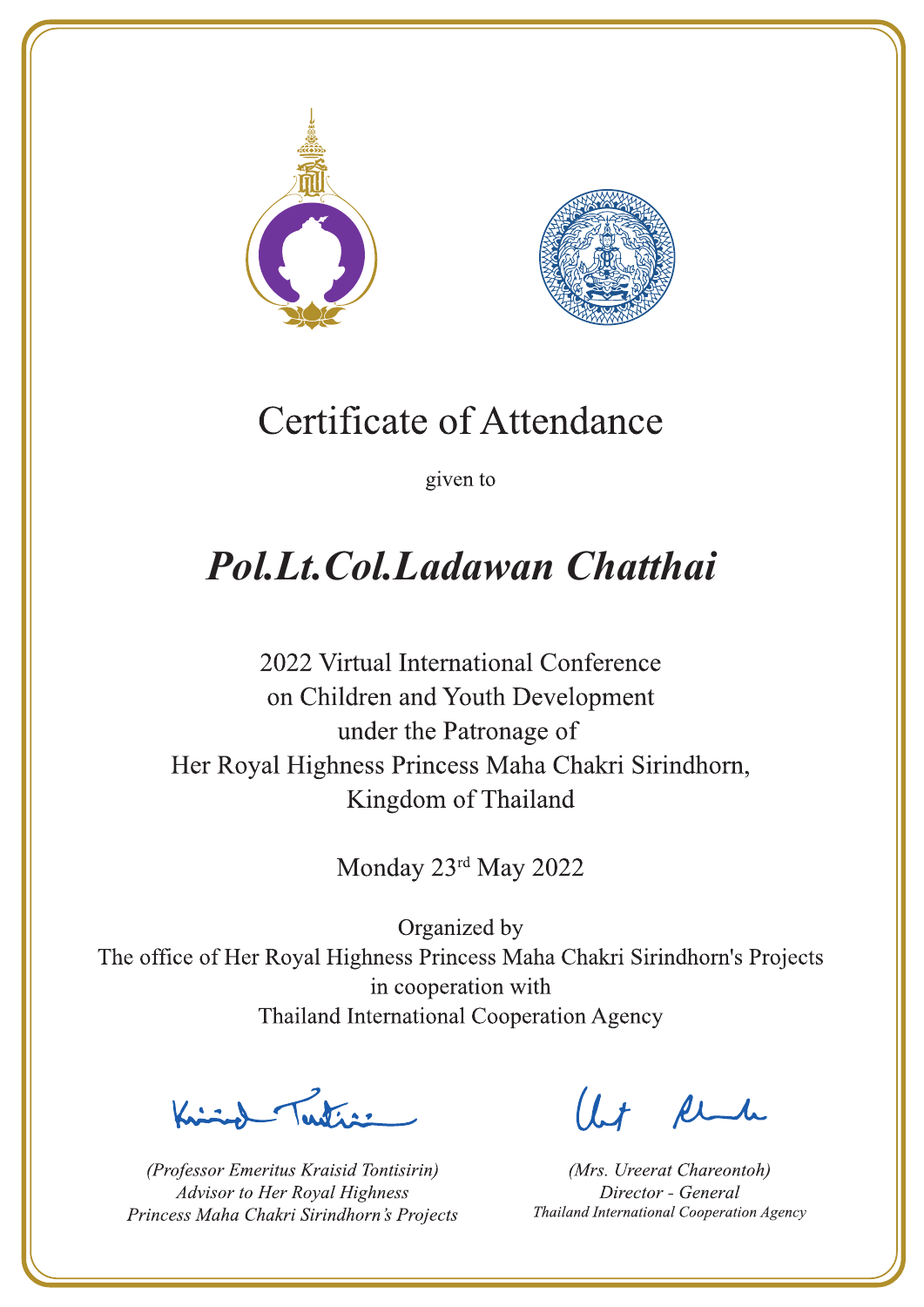



given to

## Pol.Maj.Gen.Kanchon Intararam

2022 Virtual International Conference on Children and Youth Development under the Patronage of Her Royal Highness Princess Maha Chakri Sirindhorn, Kingdom of Thailand

Monday 23rd May 2022

Lutin ,

(Professor Emeritus Kraisid Tontisirin) Advisor to Her Royal Highness Princess Maha Chakri Sirindhorn's Projects

 $l.t$  find

(Mrs. Ureerat Chareontoh) Director - General Thailand International Cooperation Agency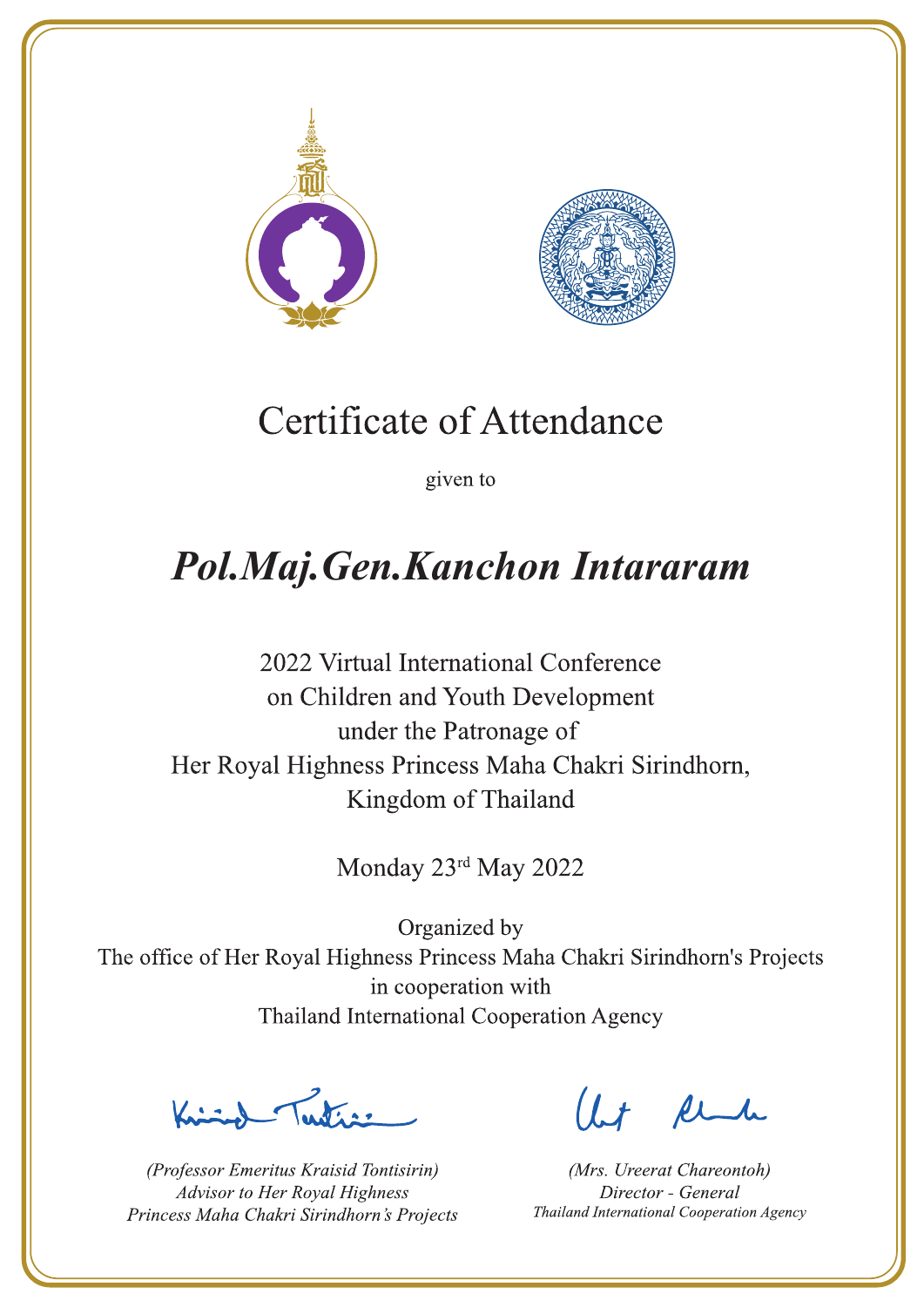



given to

## **Pol. Col. Phomyut Vutvivatchai**

2022 Virtual International Conference on Children and Youth Development under the Patronage of Her Royal Highness Princess Maha Chakri Sirindhorn, Kingdom of Thailand

Monday 23rd May 2022

Ludian 1

(Professor Emeritus Kraisid Tontisirin) Advisor to Her Royal Highness Princess Maha Chakri Sirindhorn's Projects

 $l.t$  find

(Mrs. Ureerat Chareontoh) Director - General Thailand International Cooperation Agency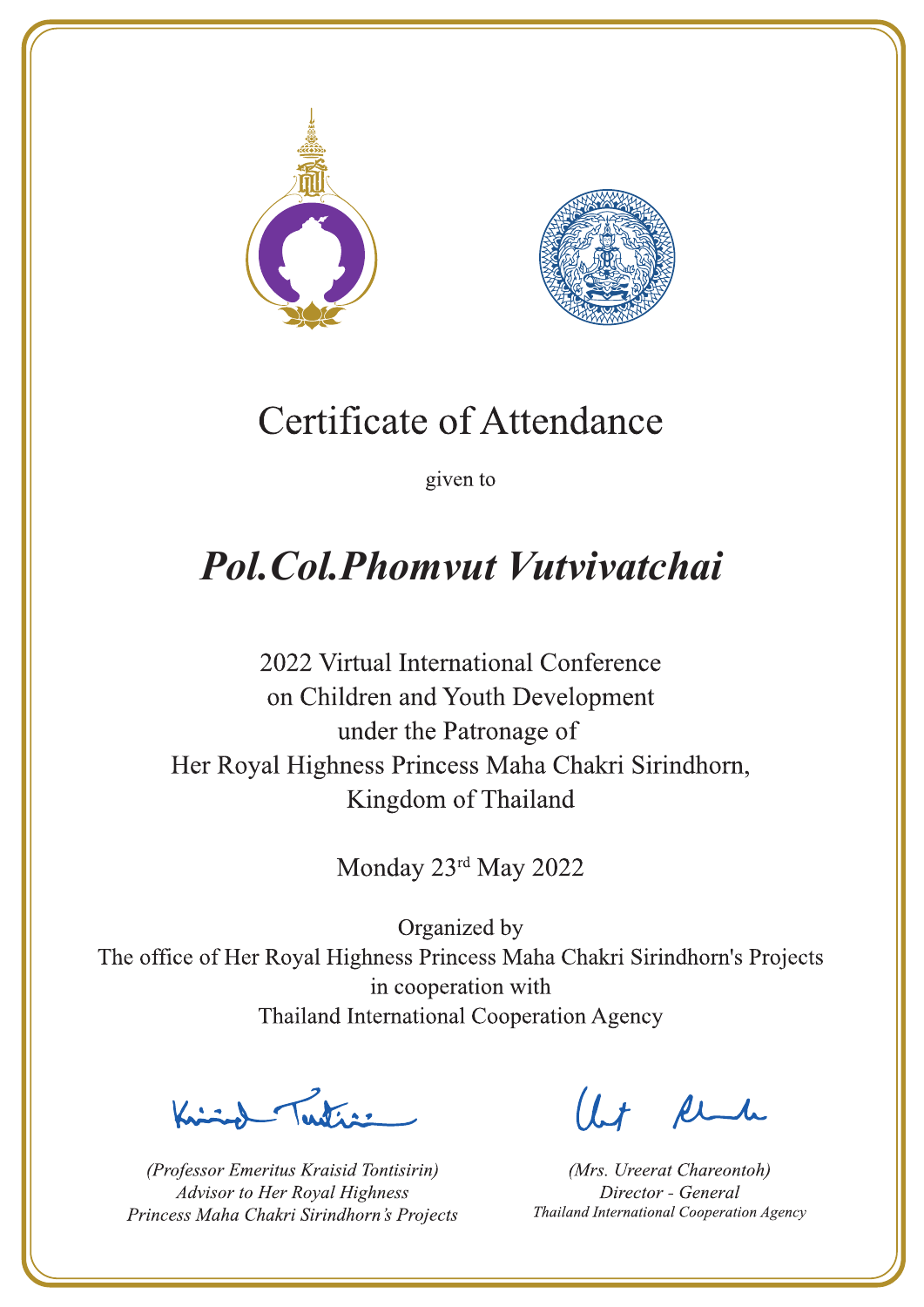



given to

# **Pol.Col.Mongkhol Vilaigasem**

2022 Virtual International Conference on Children and Youth Development under the Patronage of Her Royal Highness Princess Maha Chakri Sirindhorn, Kingdom of Thailand

Monday 23rd May 2022

 $\sum_{n=1}^{\infty}$ 

(Professor Emeritus Kraisid Tontisirin) Advisor to Her Royal Highness Princess Maha Chakri Sirindhorn's Projects

 $l.t$  find

(Mrs. Ureerat Chareontoh) Director - General Thailand International Cooperation Agency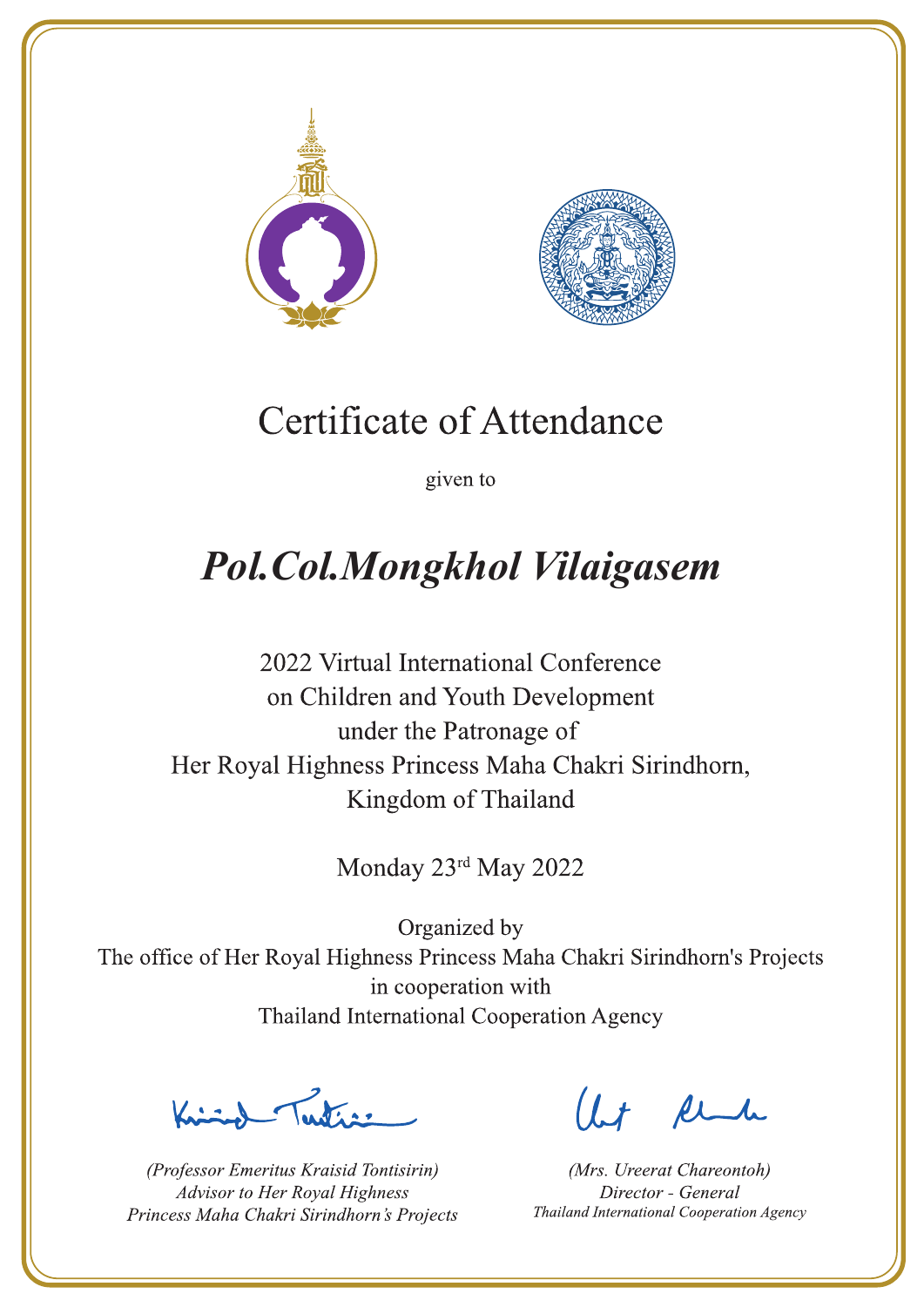



given to

## **Pol.Lt.Col.Samrit Deenum**

2022 Virtual International Conference on Children and Youth Development under the Patronage of Her Royal Highness Princess Maha Chakri Sirindhorn, Kingdom of Thailand

Monday 23rd May 2022

Letter

(Professor Emeritus Kraisid Tontisirin) Advisor to Her Royal Highness Princess Maha Chakri Sirindhorn's Projects

 $l.t$  find

(Mrs. Ureerat Chareontoh) Director - General Thailand International Cooperation Agency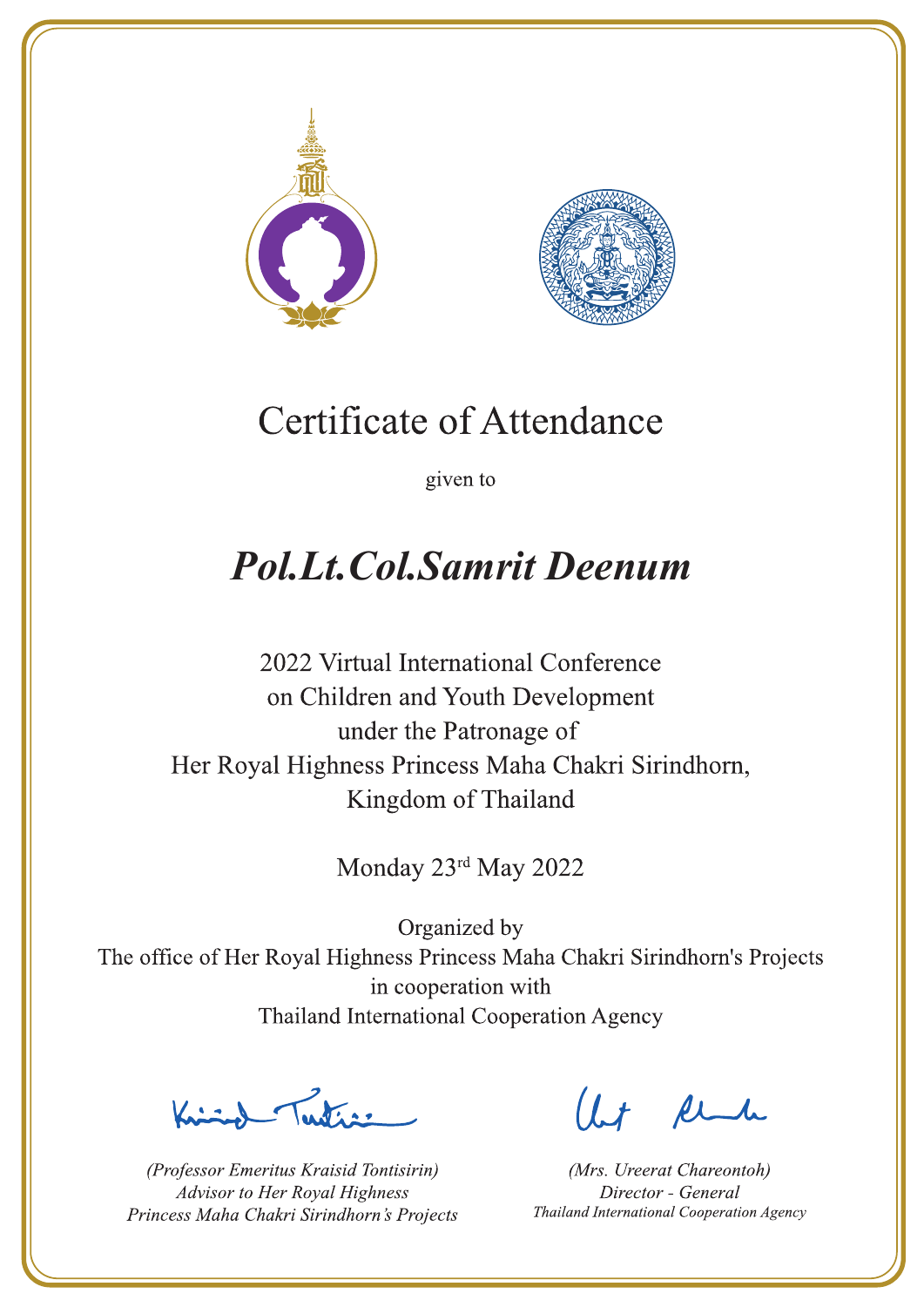



given to

# **Pol.Maj.Teerapong Chankum**

2022 Virtual International Conference on Children and Youth Development under the Patronage of Her Royal Highness Princess Maha Chakri Sirindhorn, Kingdom of Thailand

Monday 23rd May 2022

 $\sum_{n=1}^{\infty}$ 

(Professor Emeritus Kraisid Tontisirin) Advisor to Her Royal Highness Princess Maha Chakri Sirindhorn's Projects

 $l.t$  find

(Mrs. Ureerat Chareontoh) Director - General Thailand International Cooperation Agency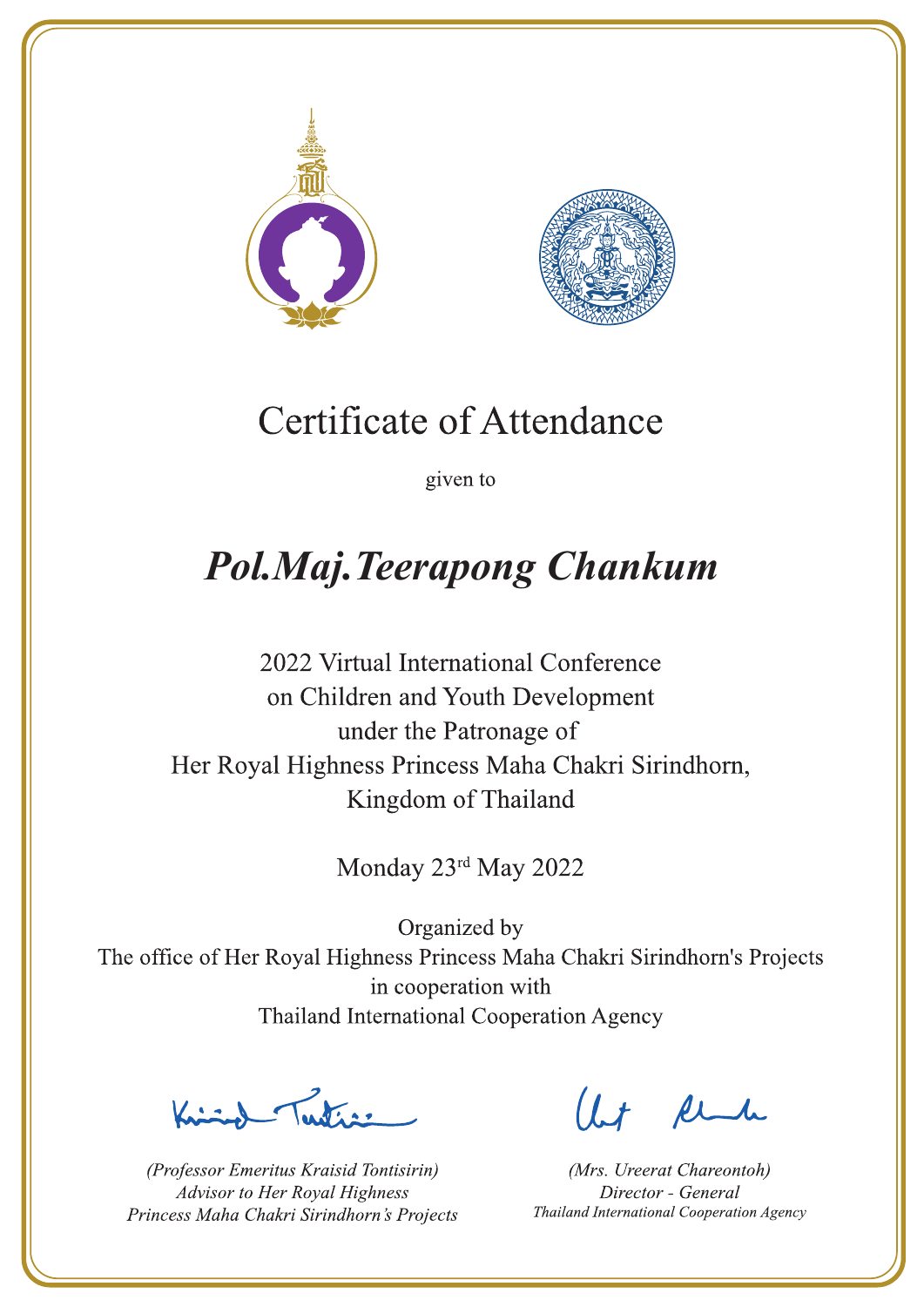



given to

## **Pol. Col. Phonchai Chamchoi**

2022 Virtual International Conference on Children and Youth Development under the Patronage of Her Royal Highness Princess Maha Chakri Sirindhorn, Kingdom of Thailand

Monday 23rd May 2022

Lating

(Professor Emeritus Kraisid Tontisirin) Advisor to Her Royal Highness Princess Maha Chakri Sirindhorn's Projects

 $1.7$  find

(Mrs. Ureerat Chareontoh) Director - General Thailand International Cooperation Agency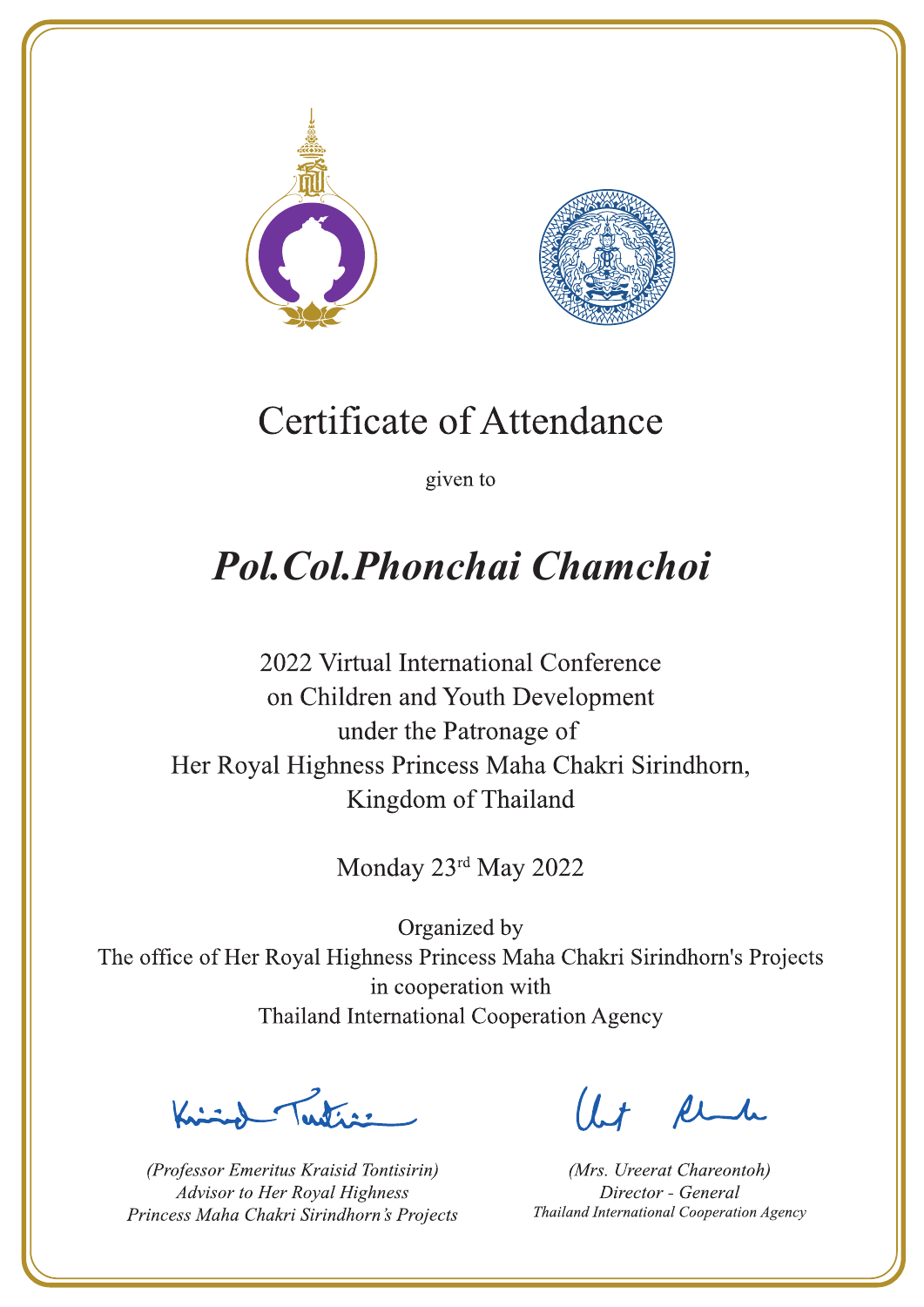



given to

## **Pol.Lt.Col.Yuttaya Sangsawang**

2022 Virtual International Conference on Children and Youth Development under the Patronage of Her Royal Highness Princess Maha Chakri Sirindhorn, Kingdom of Thailand

Monday 23rd May 2022

Justin 1

(Professor Emeritus Kraisid Tontisirin) Advisor to Her Royal Highness Princess Maha Chakri Sirindhorn's Projects

 $l.t$  find

(Mrs. Ureerat Chareontoh) Director - General Thailand International Cooperation Agency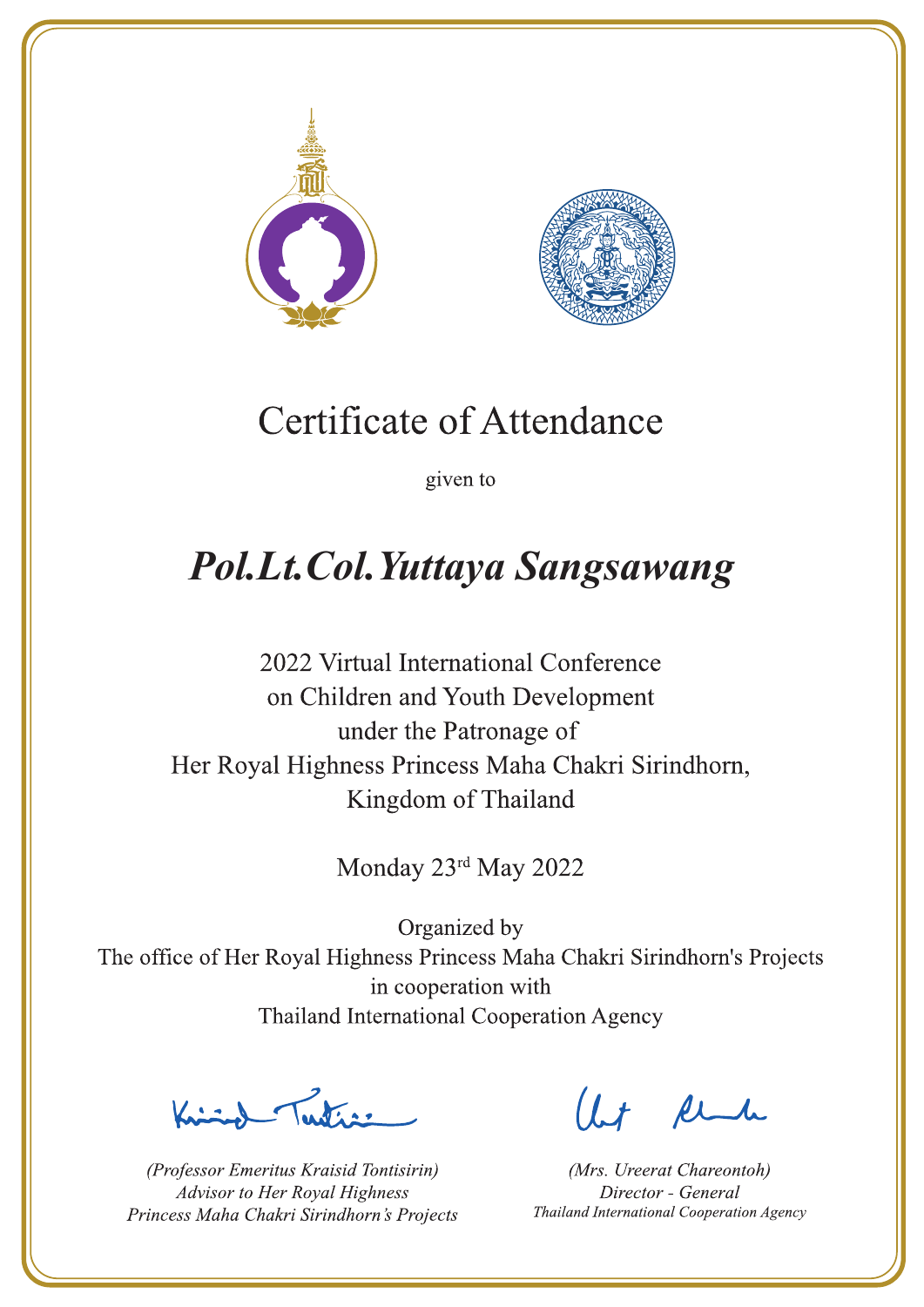



given to

# **Pol. Capt. Suphol Halakorn**

2022 Virtual International Conference on Children and Youth Development under the Patronage of Her Royal Highness Princess Maha Chakri Sirindhorn, Kingdom of Thailand

Monday 23rd May 2022

Lutin ,

(Professor Emeritus Kraisid Tontisirin) Advisor to Her Royal Highness Princess Maha Chakri Sirindhorn's Projects

 $l.t$  find

(Mrs. Ureerat Chareontoh) Director - General Thailand International Cooperation Agency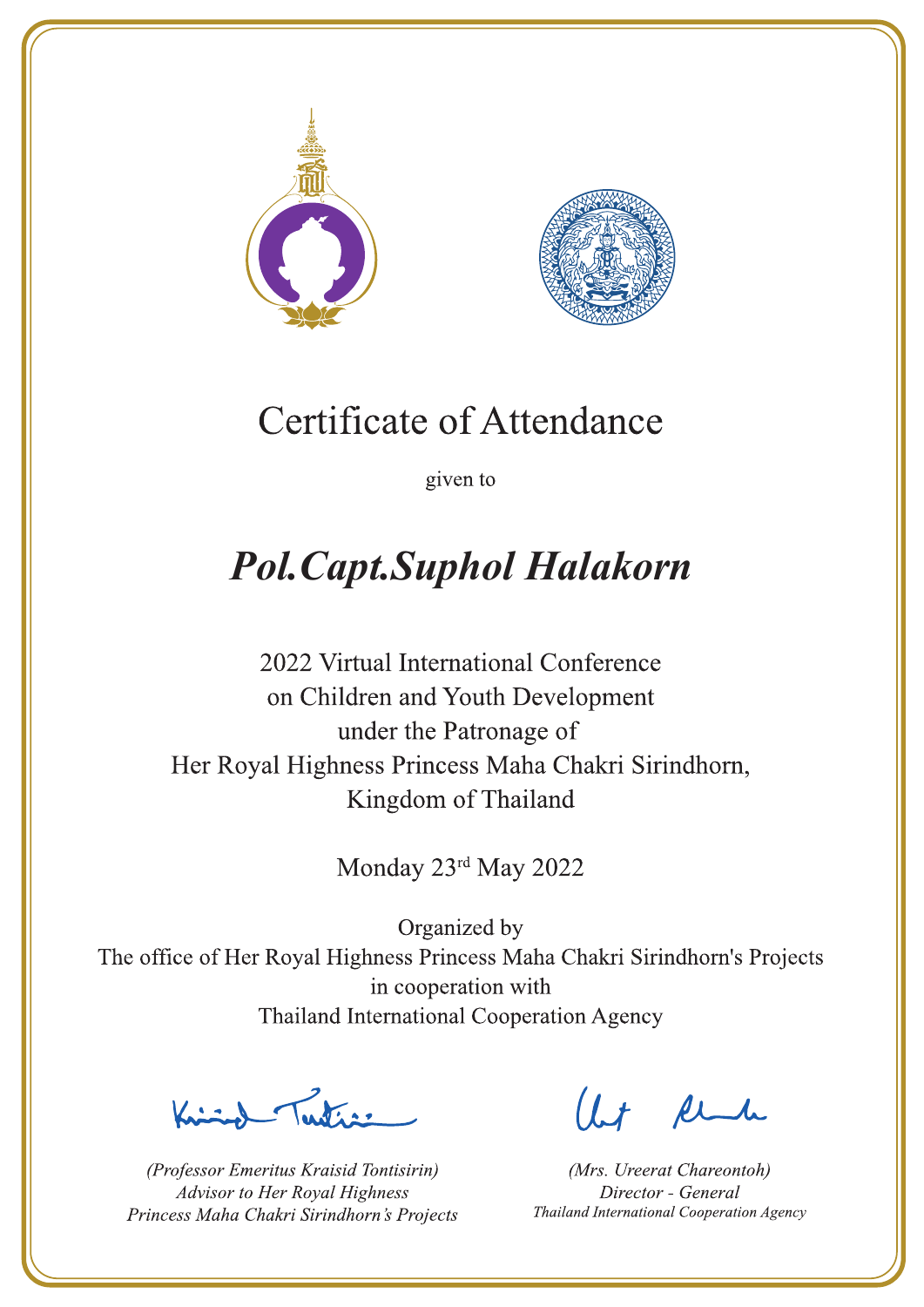



given to

## **Pol.Sgt.Boonphirak Khamhan**

2022 Virtual International Conference on Children and Youth Development under the Patronage of Her Royal Highness Princess Maha Chakri Sirindhorn, Kingdom of Thailand

Monday 23rd May 2022

Lutin ,

(Professor Emeritus Kraisid Tontisirin) Advisor to Her Royal Highness Princess Maha Chakri Sirindhorn's Projects

 $l.t$  find

(Mrs. Ureerat Chareontoh) Director - General Thailand International Cooperation Agency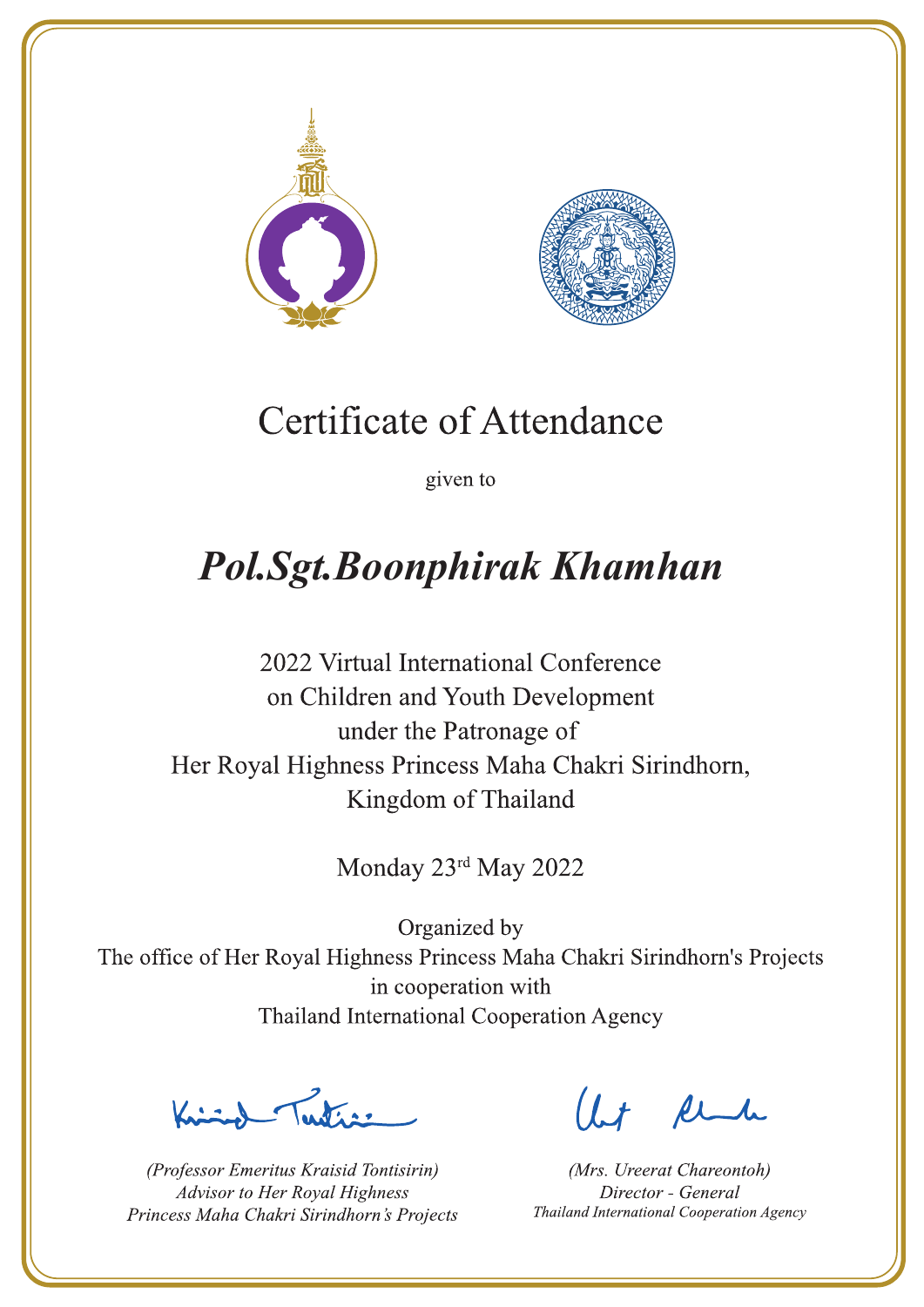



given to

## **Pol.Sgt. Chantarat Meesuk**

2022 Virtual International Conference on Children and Youth Development under the Patronage of Her Royal Highness Princess Maha Chakri Sirindhorn, Kingdom of Thailand

Monday 23rd May 2022

Lutin ,

(Professor Emeritus Kraisid Tontisirin) Advisor to Her Royal Highness Princess Maha Chakri Sirindhorn's Projects

 $l.t$  find

(Mrs. Ureerat Chareontoh) Director - General Thailand International Cooperation Agency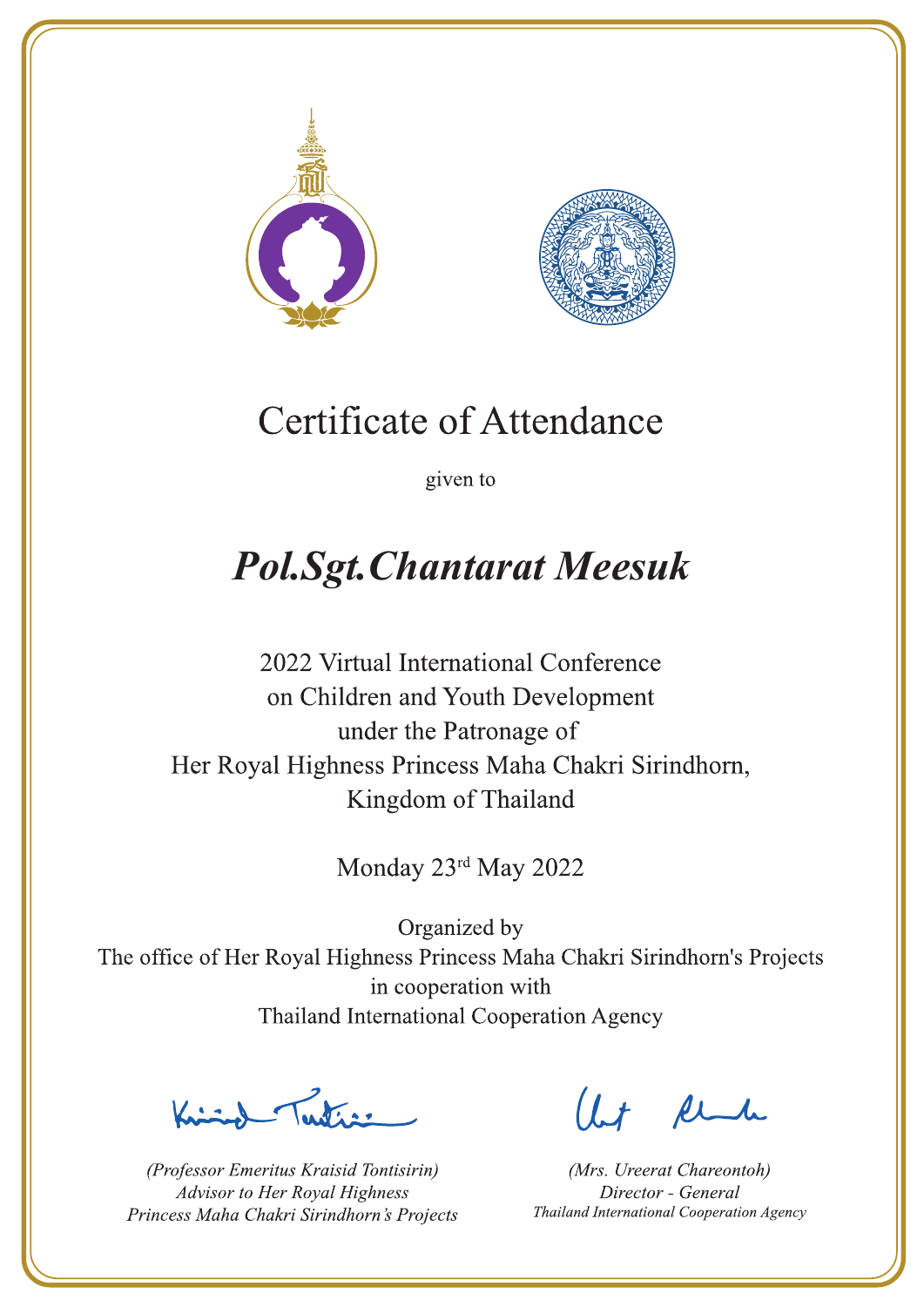



given to

## **Pol.Col.Thapanon nongpong**

2022 Virtual International Conference on Children and Youth Development under the Patronage of Her Royal Highness Princess Maha Chakri Sirindhorn, Kingdom of Thailand

Monday 23rd May 2022

Letters ,

(Professor Emeritus Kraisid Tontisirin) Advisor to Her Royal Highness Princess Maha Chakri Sirindhorn's Projects

 $l.t$  find

(Mrs. Ureerat Chareontoh) Director - General Thailand International Cooperation Agency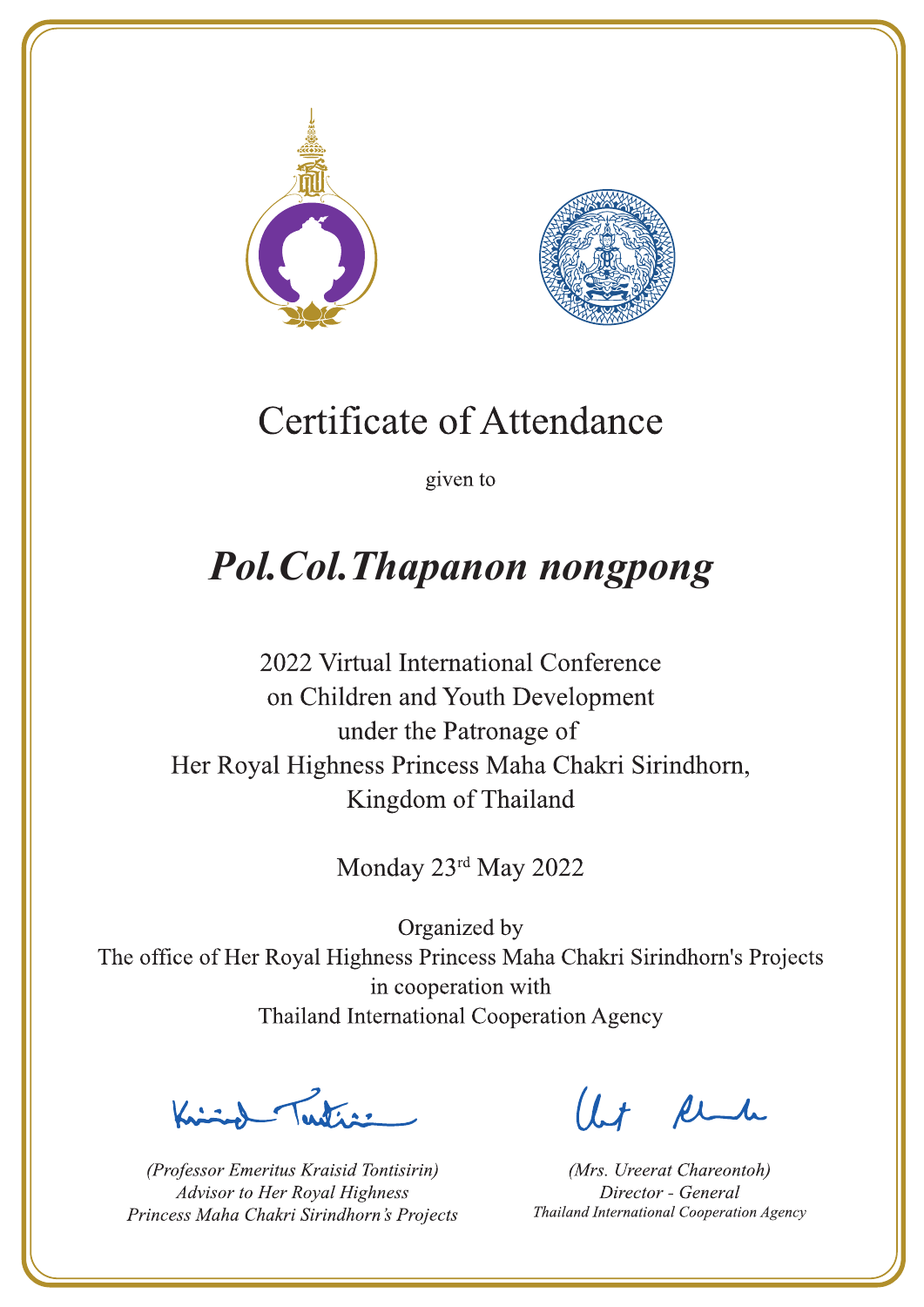



given to

## **Pol.Lt.Col.Phicheth Poonchoo**

2022 Virtual International Conference on Children and Youth Development under the Patronage of Her Royal Highness Princess Maha Chakri Sirindhorn, Kingdom of Thailand

Monday 23rd May 2022

Lutin ,

(Professor Emeritus Kraisid Tontisirin) Advisor to Her Royal Highness Princess Maha Chakri Sirindhorn's Projects

 $1 + \mu$ 

(Mrs. Ureerat Chareontoh) Director - General Thailand International Cooperation Agency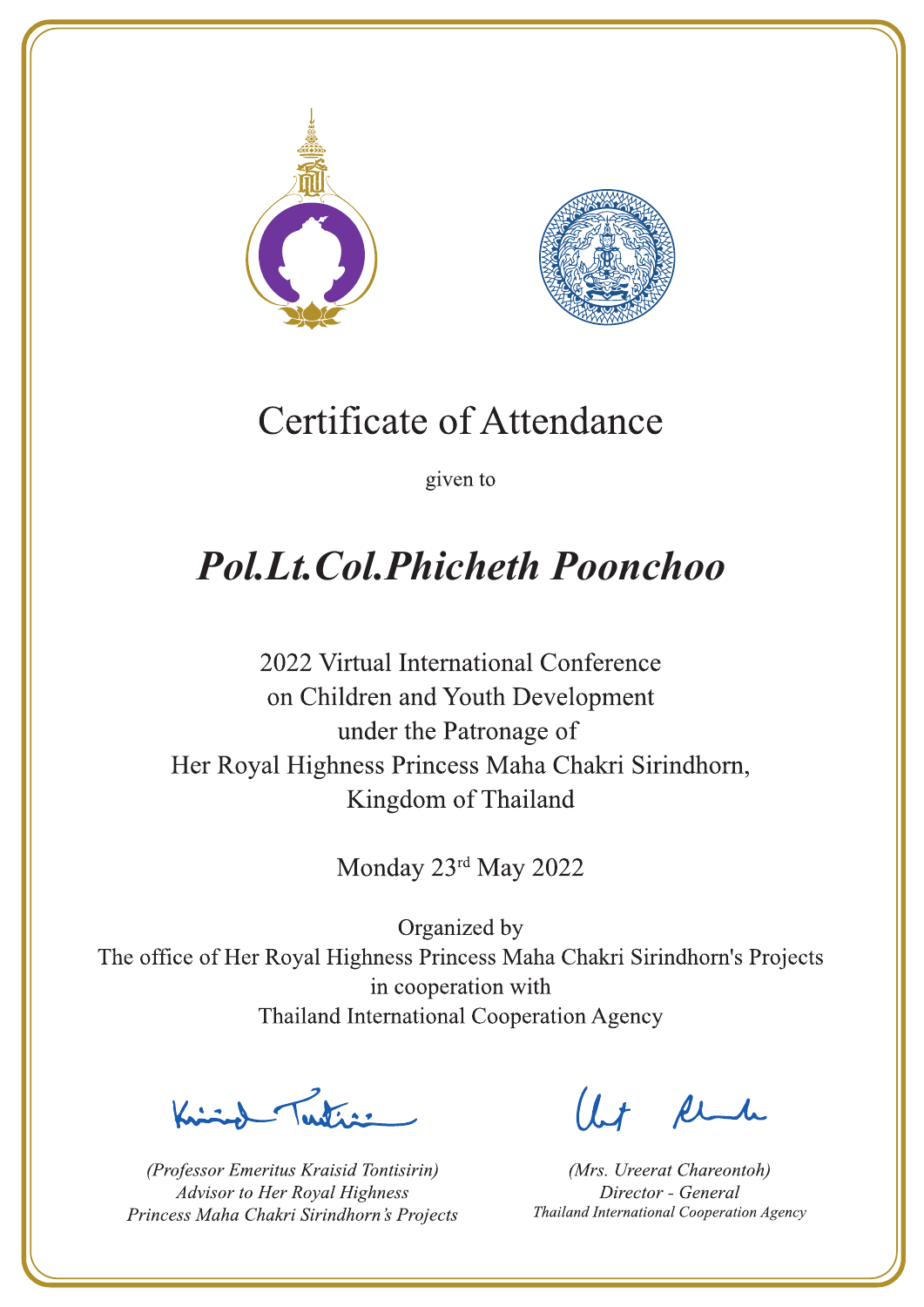



given to

## **Pol.Lt.Col.Samrit ounmee**

2022 Virtual International Conference on Children and Youth Development under the Patronage of Her Royal Highness Princess Maha Chakri Sirindhorn, Kingdom of Thailand

Monday 23rd May 2022

Letter

(Professor Emeritus Kraisid Tontisirin) Advisor to Her Royal Highness Princess Maha Chakri Sirindhorn's Projects

 $l.t$  find

(Mrs. Ureerat Chareontoh) Director - General Thailand International Cooperation Agency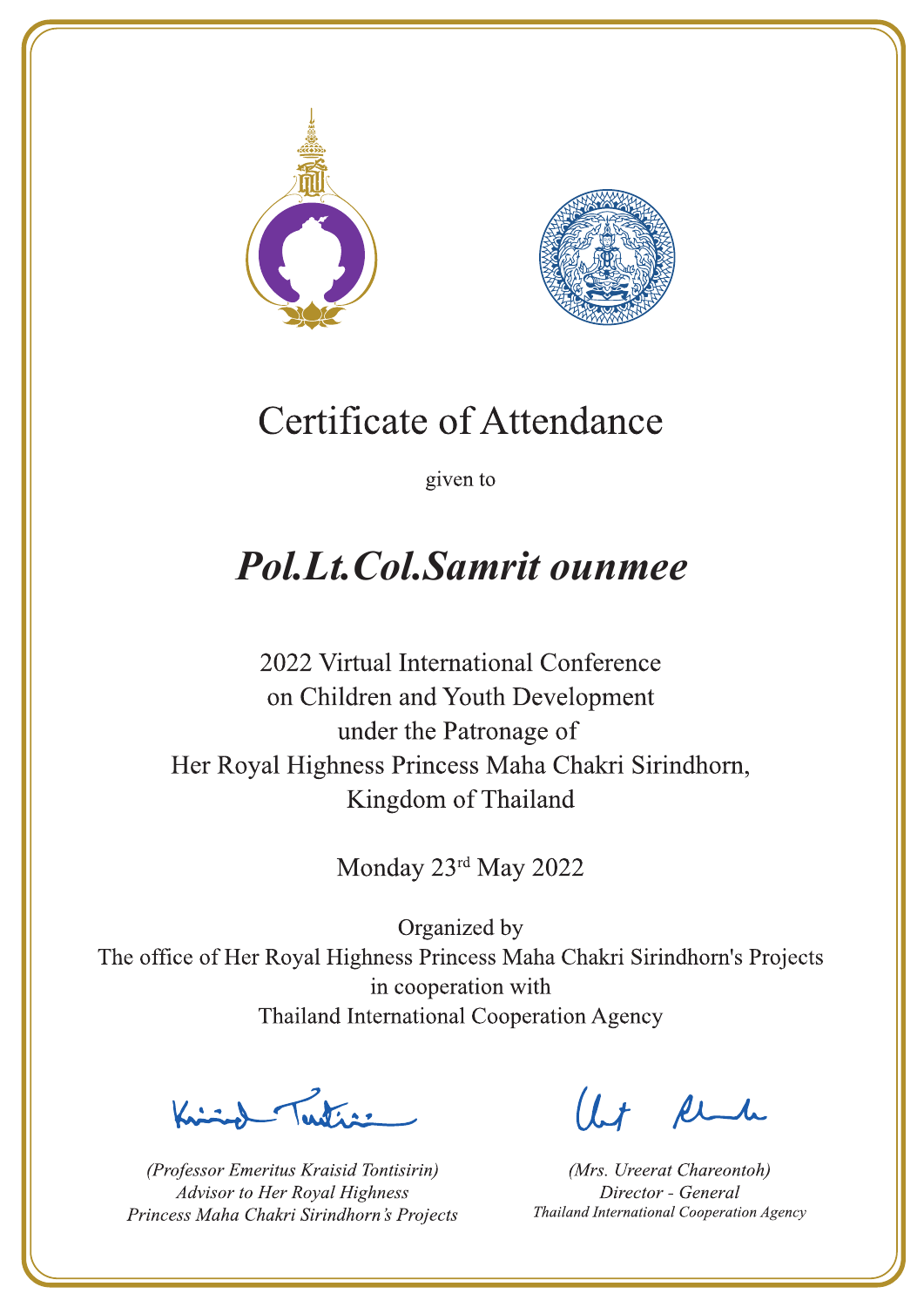



given to

## Pol.Maj.Suwan khumchu

2022 Virtual International Conference on Children and Youth Development under the Patronage of Her Royal Highness Princess Maha Chakri Sirindhorn, Kingdom of Thailand

Monday 23rd May 2022

Lutin ,

(Professor Emeritus Kraisid Tontisirin) Advisor to Her Royal Highness Princess Maha Chakri Sirindhorn's Projects

 $l.t$  find

(Mrs. Ureerat Chareontoh) Director - General Thailand International Cooperation Agency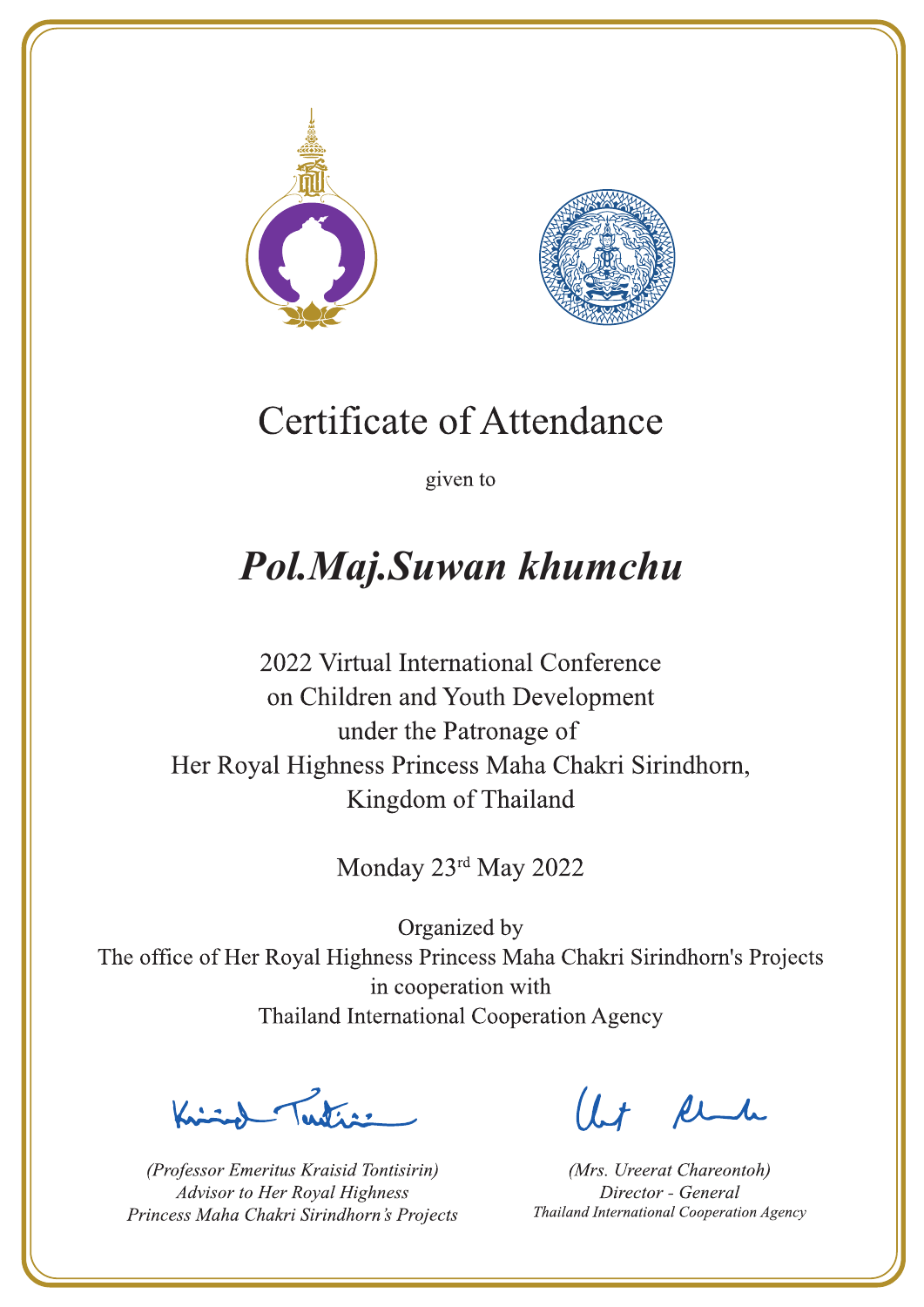



given to

# Pol.Maj.Poochaya jumpaburi

2022 Virtual International Conference on Children and Youth Development under the Patronage of Her Royal Highness Princess Maha Chakri Sirindhorn, Kingdom of Thailand

Monday 23rd May 2022

 $\sqrt{1-\frac{1}{2}}$ 

(Professor Emeritus Kraisid Tontisirin) Advisor to Her Royal Highness Princess Maha Chakri Sirindhorn's Projects

 $l.t$  find

(Mrs. Ureerat Chareontoh) Director - General Thailand International Cooperation Agency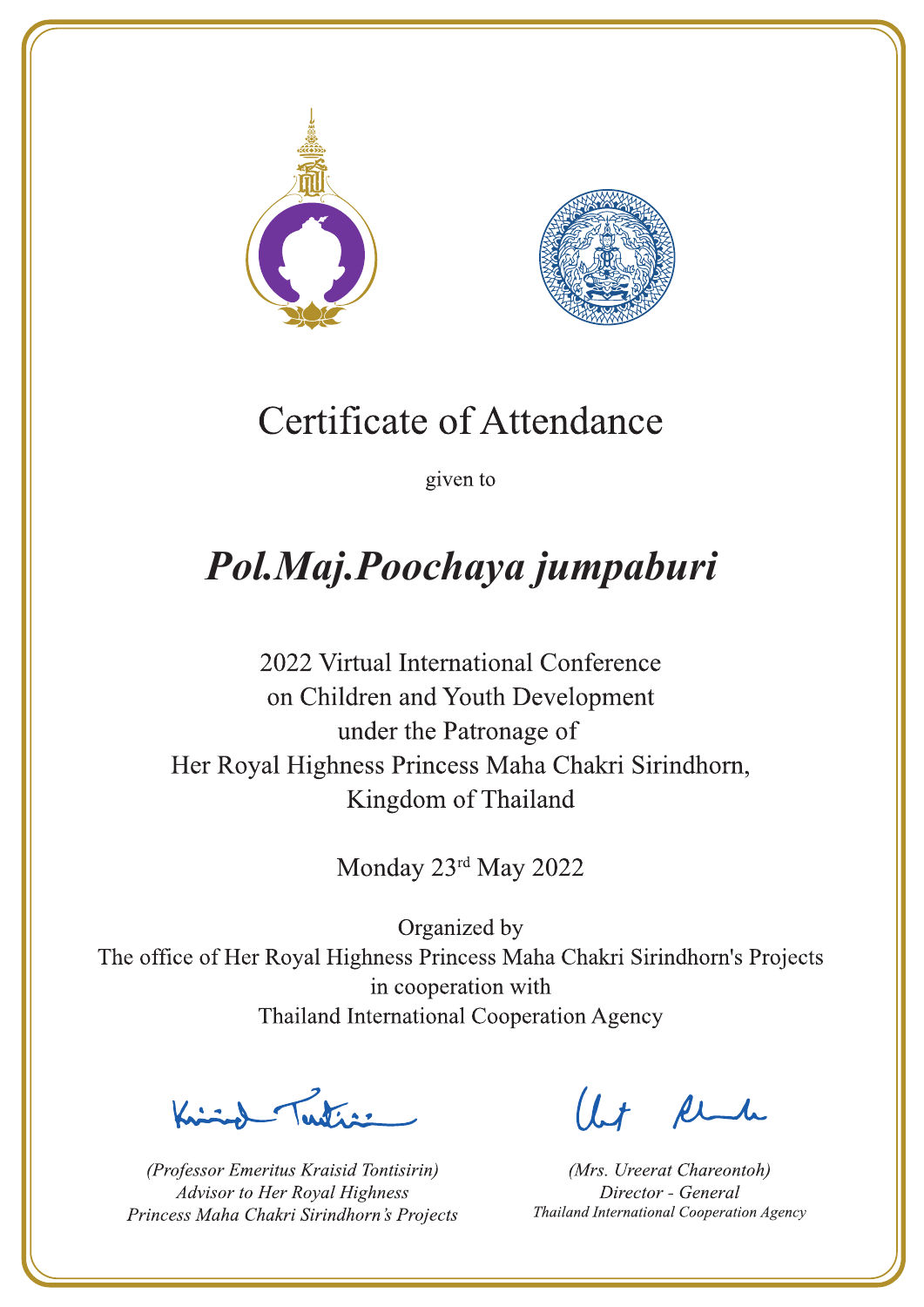



given to

# **Pol.Col.Sukit Kongchatusak**

2022 Virtual International Conference on Children and Youth Development under the Patronage of Her Royal Highness Princess Maha Chakri Sirindhorn, Kingdom of Thailand

Monday 23rd May 2022

Jesting

(Professor Emeritus Kraisid Tontisirin) Advisor to Her Royal Highness Princess Maha Chakri Sirindhorn's Projects

 $l.t$  find

(Mrs. Ureerat Chareontoh) Director - General Thailand International Cooperation Agency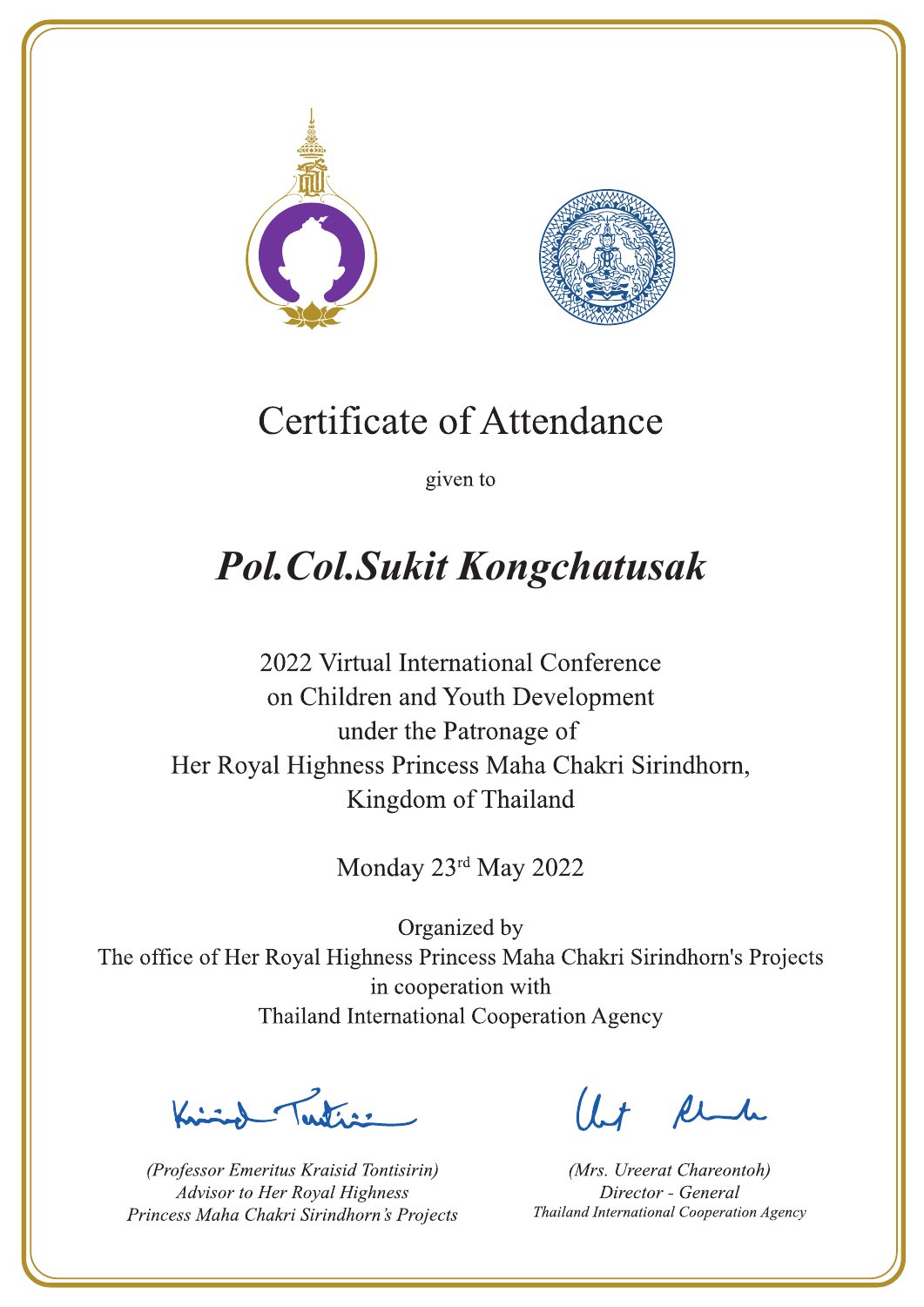



given to

## **Pol.Lt.Col.Yotying Chommi**

2022 Virtual International Conference on Children and Youth Development under the Patronage of Her Royal Highness Princess Maha Chakri Sirindhorn, Kingdom of Thailand

Monday 23rd May 2022

 $\sum_{n=1}^{\infty}$ 

(Professor Emeritus Kraisid Tontisirin) Advisor to Her Royal Highness Princess Maha Chakri Sirindhorn's Projects

 $l.t$  find

(Mrs. Ureerat Chareontoh) Director - General Thailand International Cooperation Agency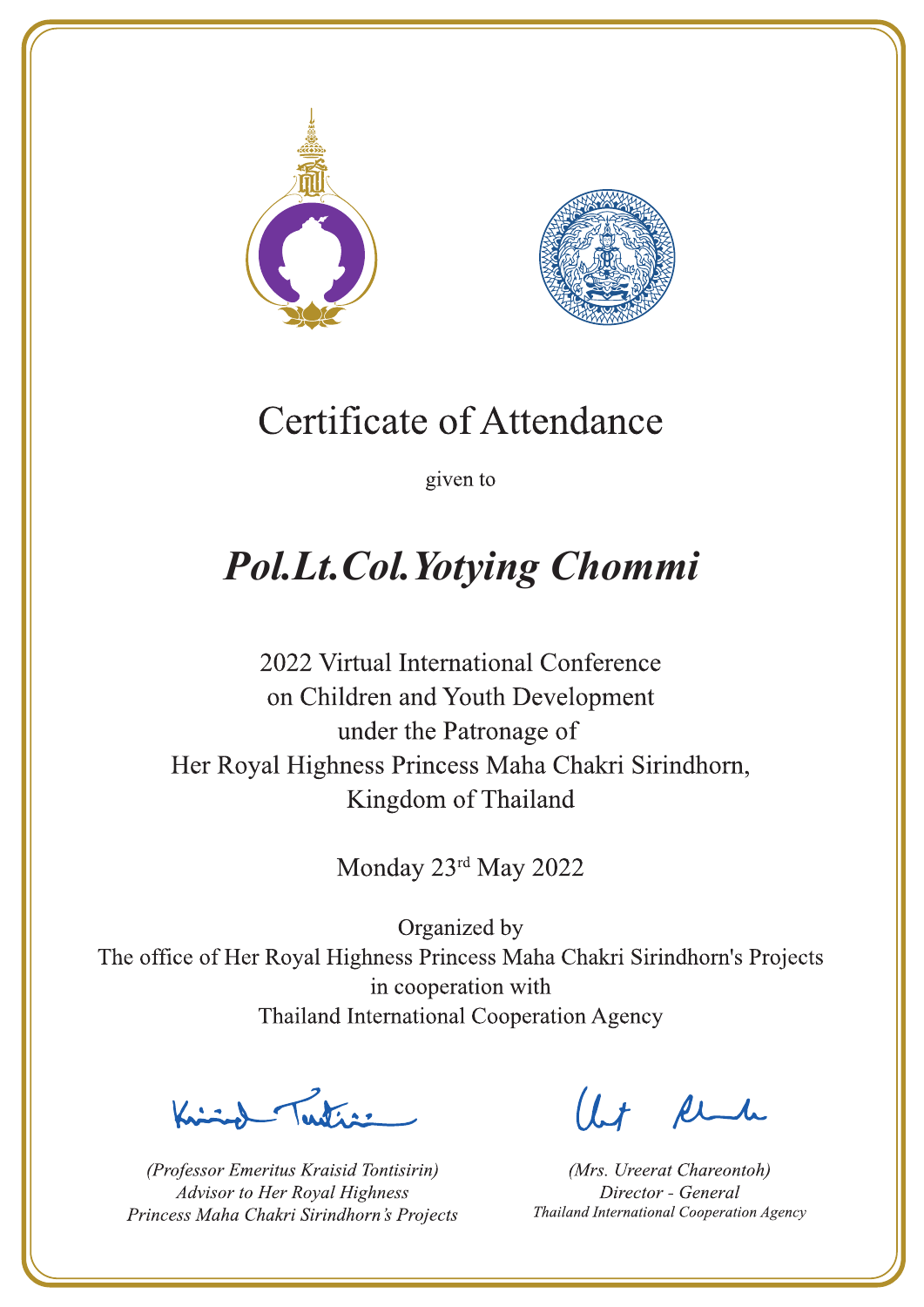



given to

## Pol.Sen.Sgt.Maj.Natnicha Sanguanprasert

2022 Virtual International Conference on Children and Youth Development under the Patronage of Her Royal Highness Princess Maha Chakri Sirindhorn, Kingdom of Thailand

Monday 23rd May 2022

 $\frac{1}{\sqrt{2}}$ 

(Professor Emeritus Kraisid Tontisirin) Advisor to Her Royal Highness Princess Maha Chakri Sirindhorn's Projects

 $l + \ell$ 

(Mrs. Ureerat Chareontoh) Director - General Thailand International Cooperation Agency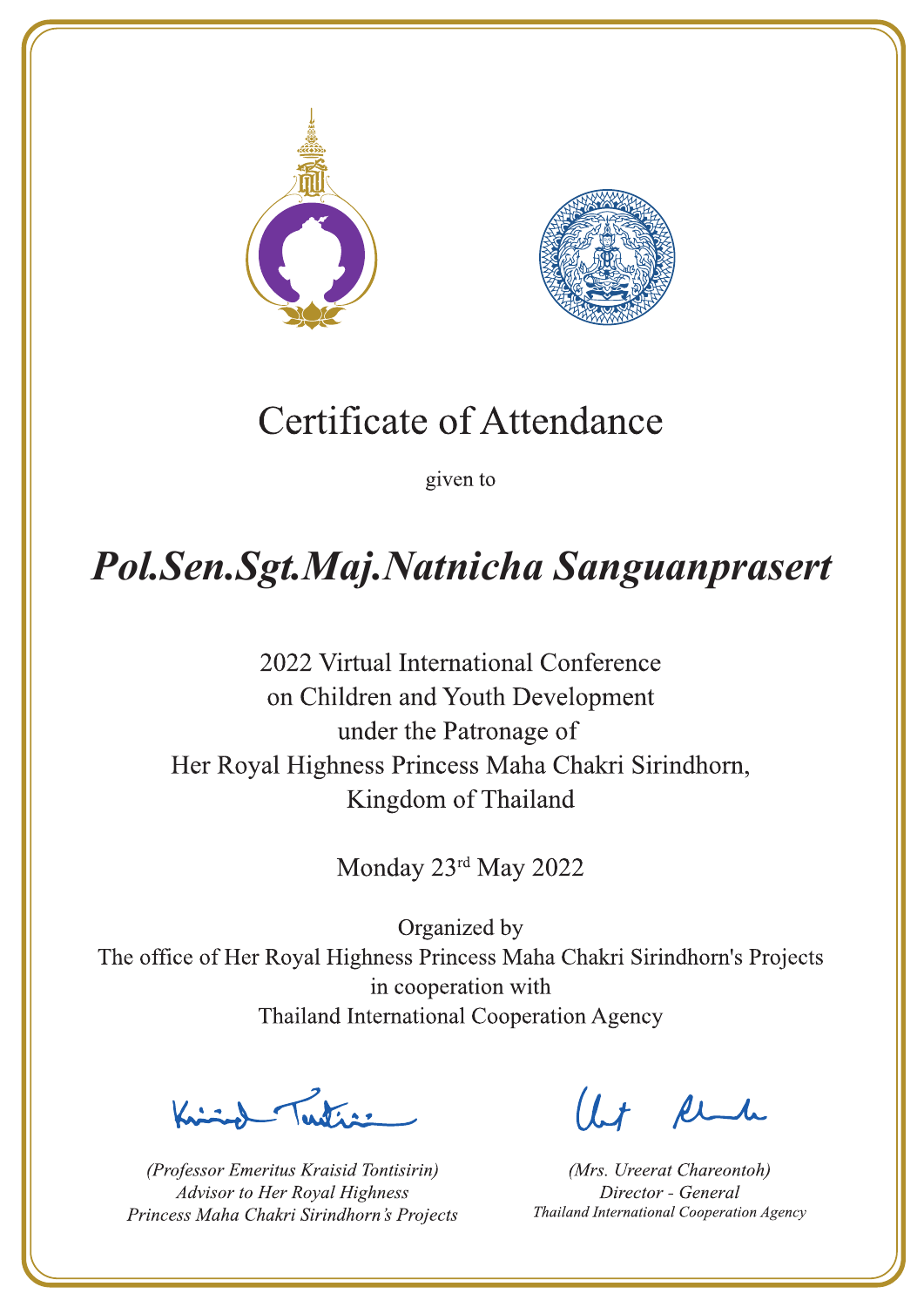



given to

## Pol.Sen.Sgt.Maj.Pawonwan Chumjumpa

2022 Virtual International Conference on Children and Youth Development under the Patronage of Her Royal Highness Princess Maha Chakri Sirindhorn, Kingdom of Thailand

Monday 23rd May 2022

 $\sqrt{1-\frac{1}{2}}$ 

(Professor Emeritus Kraisid Tontisirin) Advisor to Her Royal Highness Princess Maha Chakri Sirindhorn's Projects

 $l + \ell$ 

(Mrs. Ureerat Chareontoh) Director - General Thailand International Cooperation Agency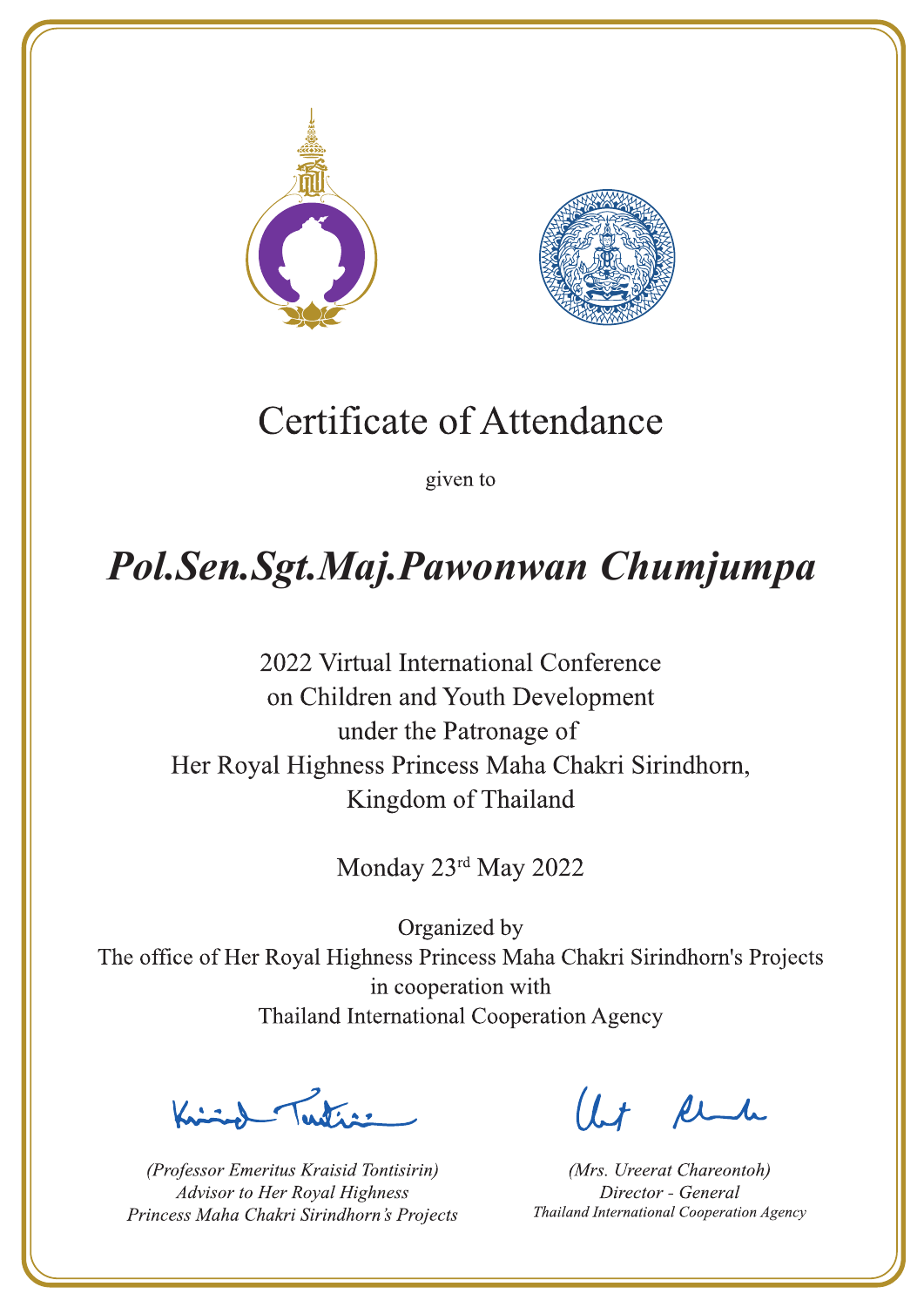



given to

# **Pol.Sgt.Panainat Sriphumin**

2022 Virtual International Conference on Children and Youth Development under the Patronage of Her Royal Highness Princess Maha Chakri Sirindhorn, Kingdom of Thailand

Monday 23rd May 2022

Letters ,

(Professor Emeritus Kraisid Tontisirin) Advisor to Her Royal Highness Princess Maha Chakri Sirindhorn's Projects

 $l.t$  find

(Mrs. Ureerat Chareontoh) Director - General Thailand International Cooperation Agency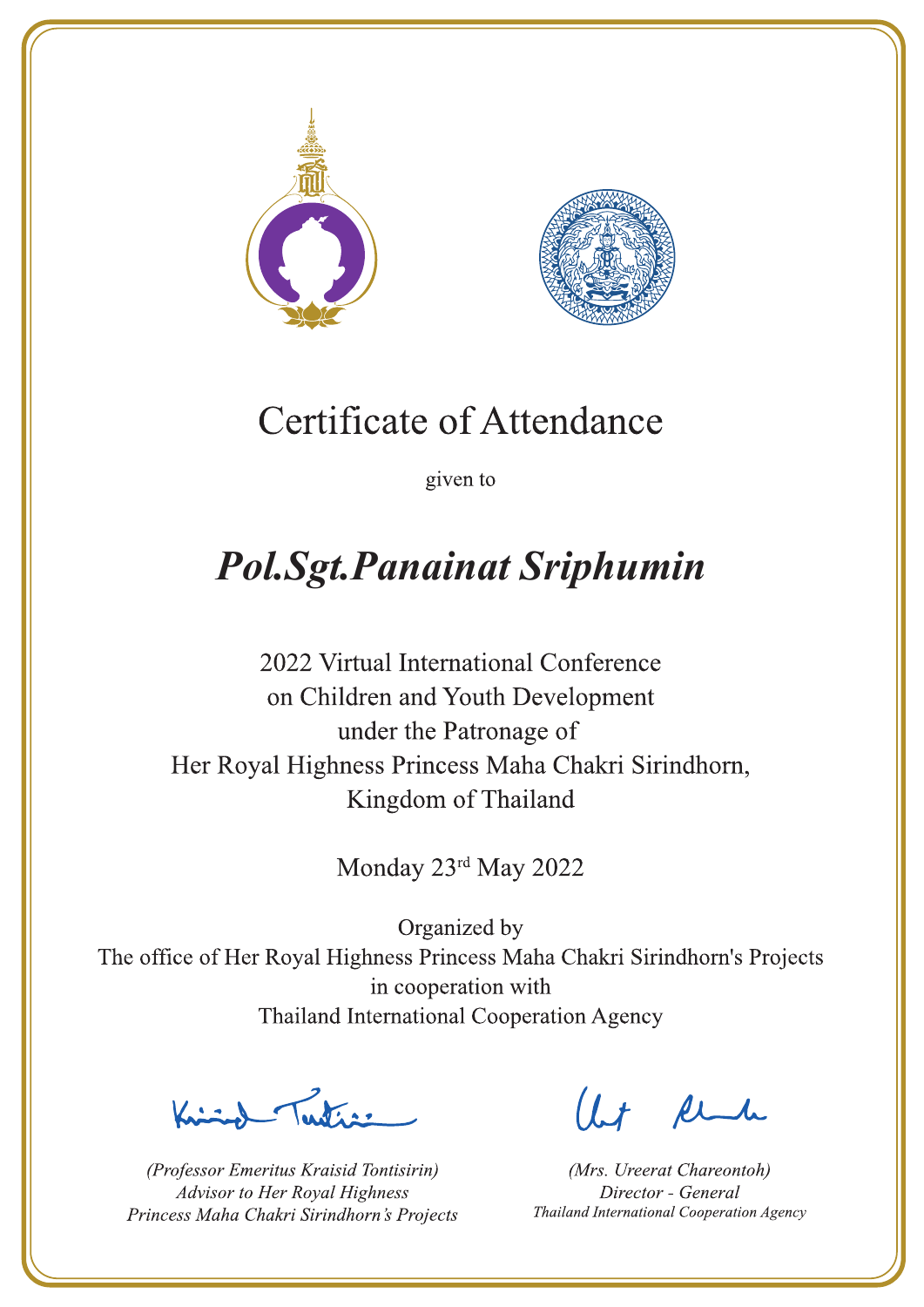



given to

## **Pol. Col. Phumchay Phankla**

2022 Virtual International Conference on Children and Youth Development under the Patronage of Her Royal Highness Princess Maha Chakri Sirindhorn, Kingdom of Thailand

Monday 23rd May 2022

 $\sqrt{1-\frac{1}{2}}$ 

(Professor Emeritus Kraisid Tontisirin) Advisor to Her Royal Highness Princess Maha Chakri Sirindhorn's Projects

 $l.t$  find

(Mrs. Ureerat Chareontoh) Director - General Thailand International Cooperation Agency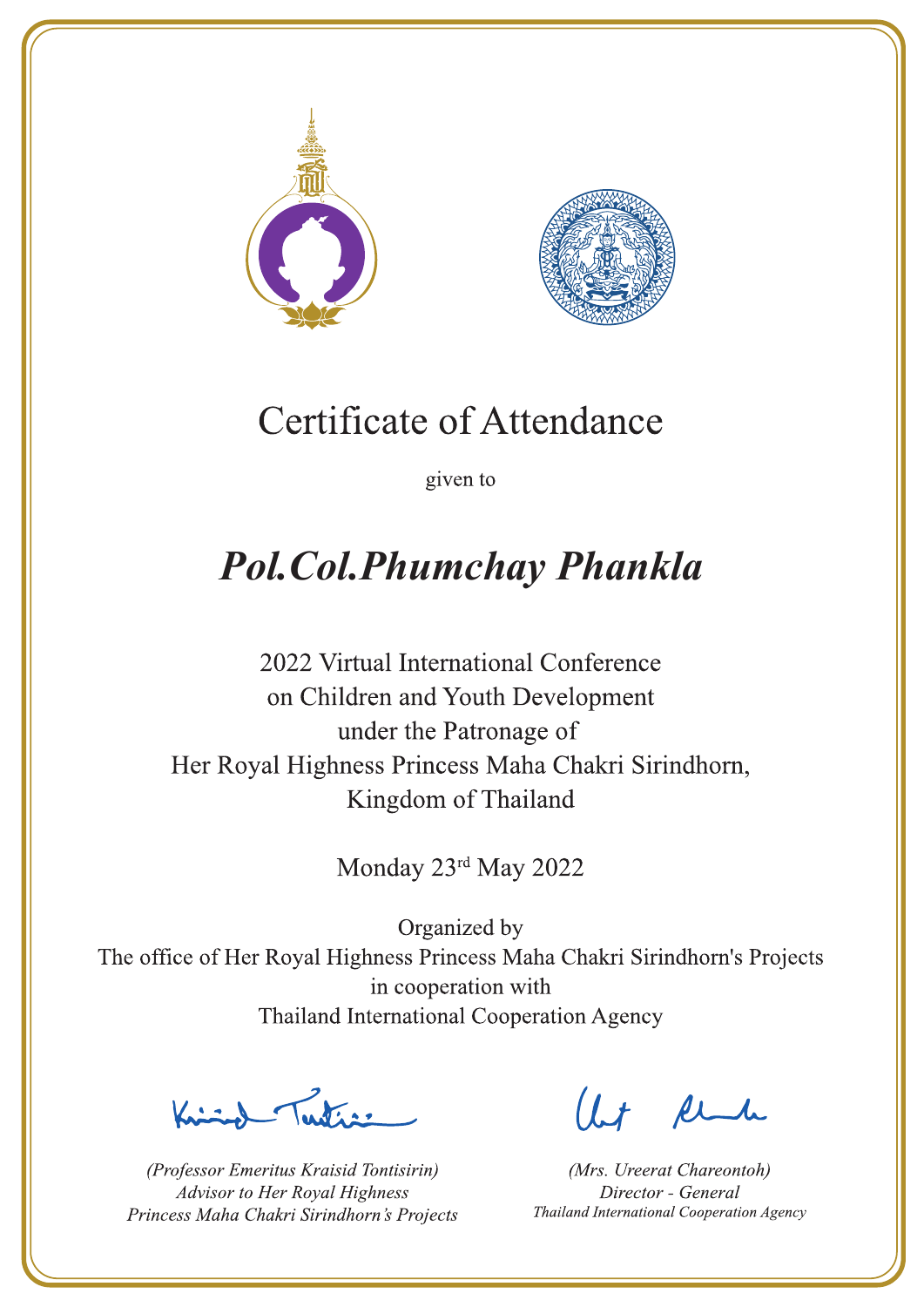



given to

## Pol.Lt.Col.Kritsda Plodprong

2022 Virtual International Conference on Children and Youth Development under the Patronage of Her Royal Highness Princess Maha Chakri Sirindhorn, Kingdom of Thailand

Monday 23rd May 2022

Lutin ,

(Professor Emeritus Kraisid Tontisirin) Advisor to Her Royal Highness Princess Maha Chakri Sirindhorn's Projects

 $1 + \ell$ 

(Mrs. Ureerat Chareontoh) Director - General Thailand International Cooperation Agency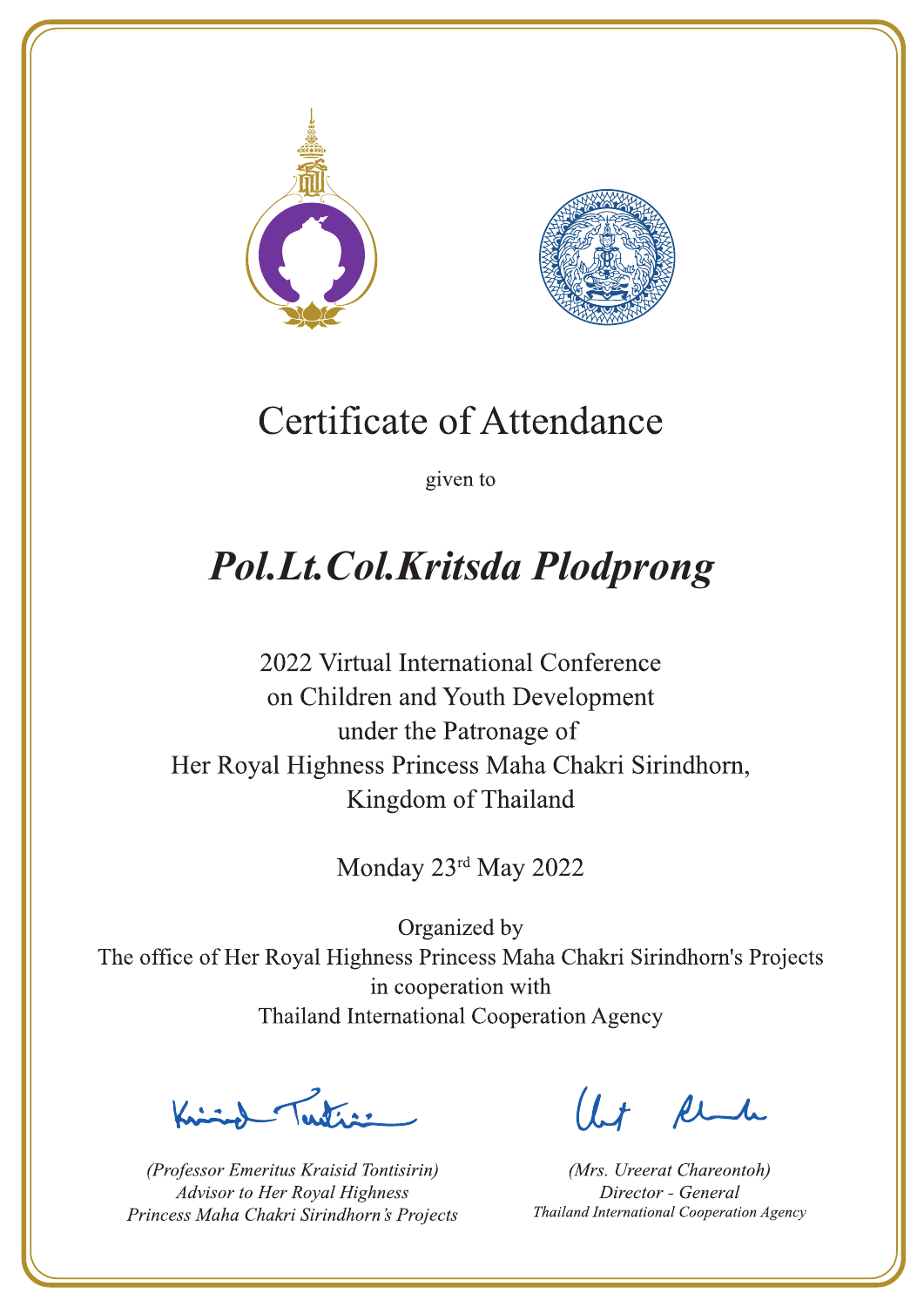



given to

# **Pol.Maj.Somphong Phandee**

2022 Virtual International Conference on Children and Youth Development under the Patronage of Her Royal Highness Princess Maha Chakri Sirindhorn, Kingdom of Thailand

Monday 23rd May 2022

 $\sqrt{1-\frac{1}{2}}$ 

(Professor Emeritus Kraisid Tontisirin) Advisor to Her Royal Highness Princess Maha Chakri Sirindhorn's Projects

 $l.t$  find

(Mrs. Ureerat Chareontoh) Director - General Thailand International Cooperation Agency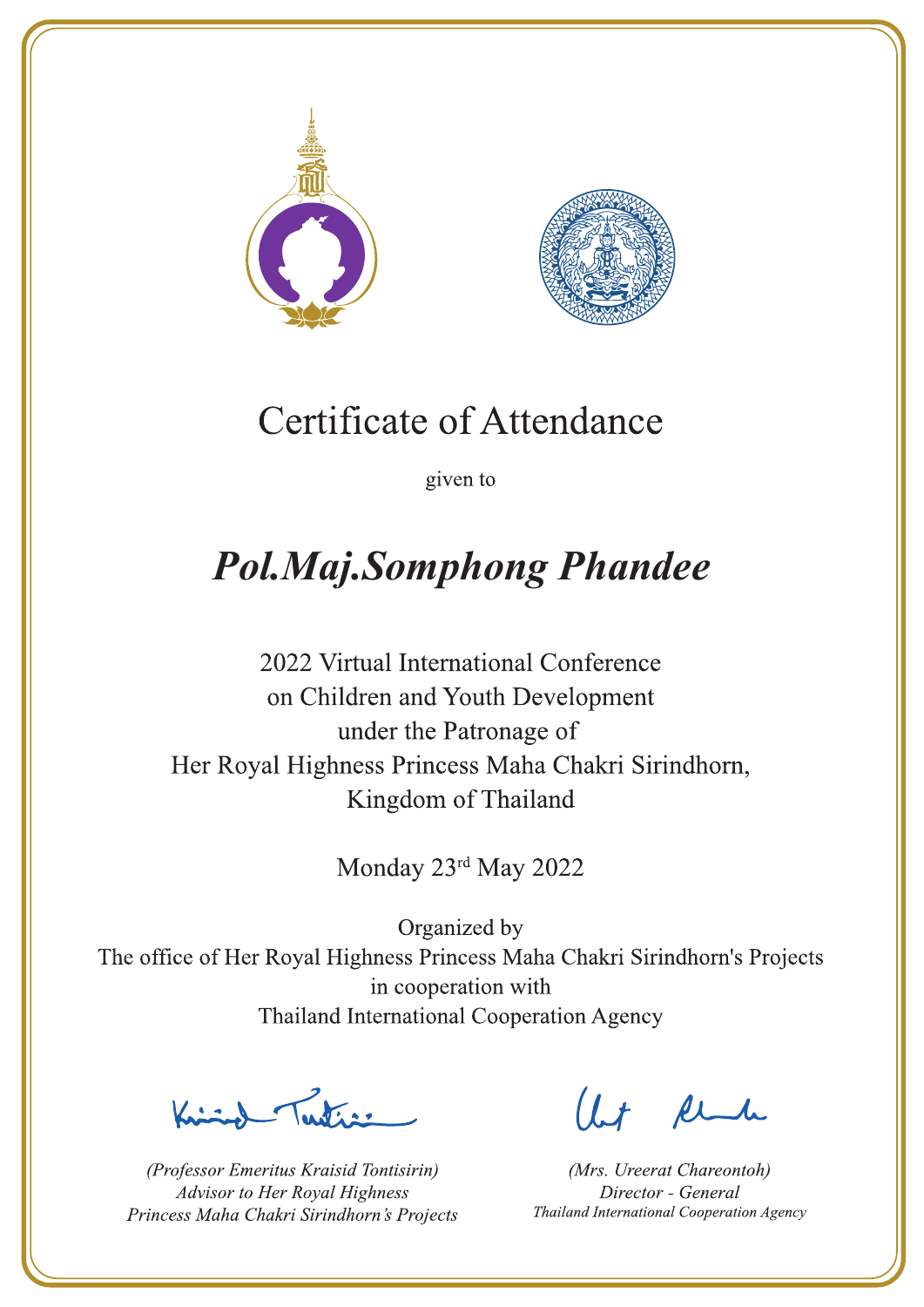



given to

# **Pol. Cpl. Jantima Dangchot**

2022 Virtual International Conference on Children and Youth Development under the Patronage of Her Royal Highness Princess Maha Chakri Sirindhorn, Kingdom of Thailand

Monday 23rd May 2022

Letters ,

(Professor Emeritus Kraisid Tontisirin) Advisor to Her Royal Highness Princess Maha Chakri Sirindhorn's Projects

 $l.t$  find

(Mrs. Ureerat Chareontoh) Director - General Thailand International Cooperation Agency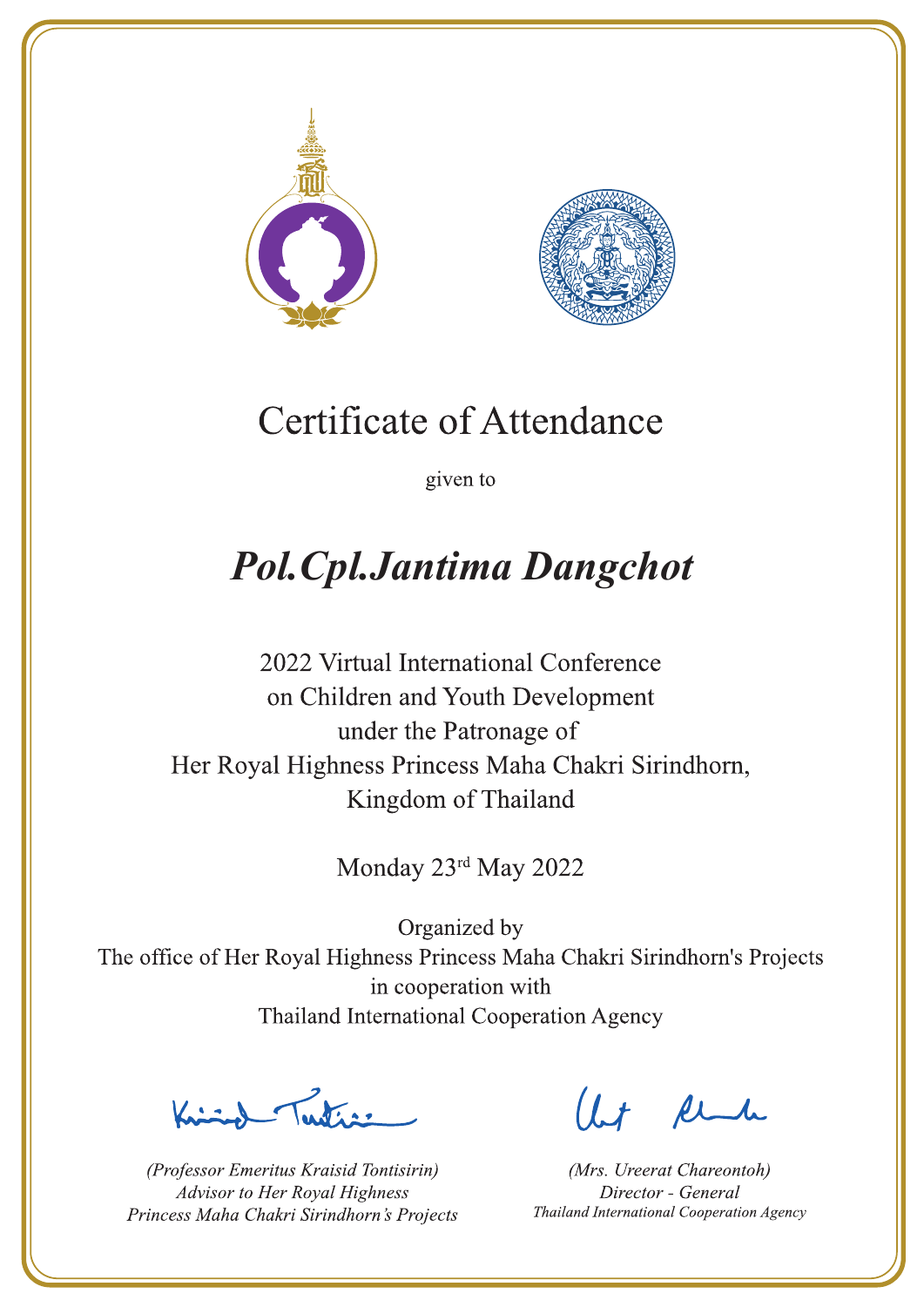



given to

## **Pol.Sgt.Sumitra Ngamlon**

2022 Virtual International Conference on Children and Youth Development under the Patronage of Her Royal Highness Princess Maha Chakri Sirindhorn, Kingdom of Thailand

Monday 23rd May 2022

L. K. ar

(Professor Emeritus Kraisid Tontisirin) Advisor to Her Royal Highness Princess Maha Chakri Sirindhorn's Projects

 $l.t$  find

(Mrs. Ureerat Chareontoh) Director - General Thailand International Cooperation Agency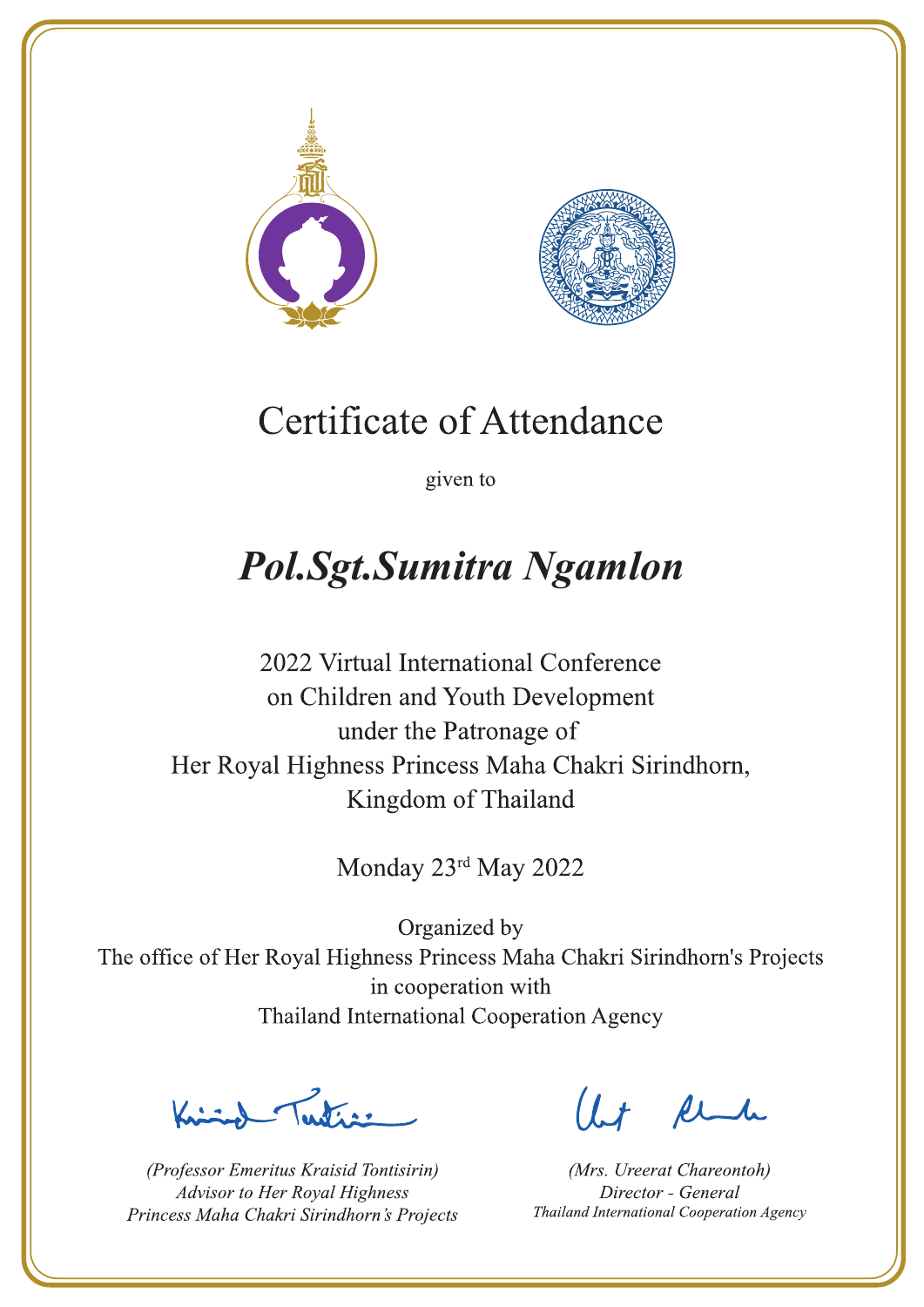



given to

# Pol.Maj.Gen.Pongpipat Siripronviwat

2022 Virtual International Conference on Children and Youth Development under the Patronage of Her Royal Highness Princess Maha Chakri Sirindhorn, Kingdom of Thailand

Monday 23rd May 2022

 $\frac{1}{\sqrt{2}}$ 

(Professor Emeritus Kraisid Tontisirin) Advisor to Her Royal Highness Princess Maha Chakri Sirindhorn's Projects

 $l + \ell$ 

(Mrs. Ureerat Chareontoh) Director - General Thailand International Cooperation Agency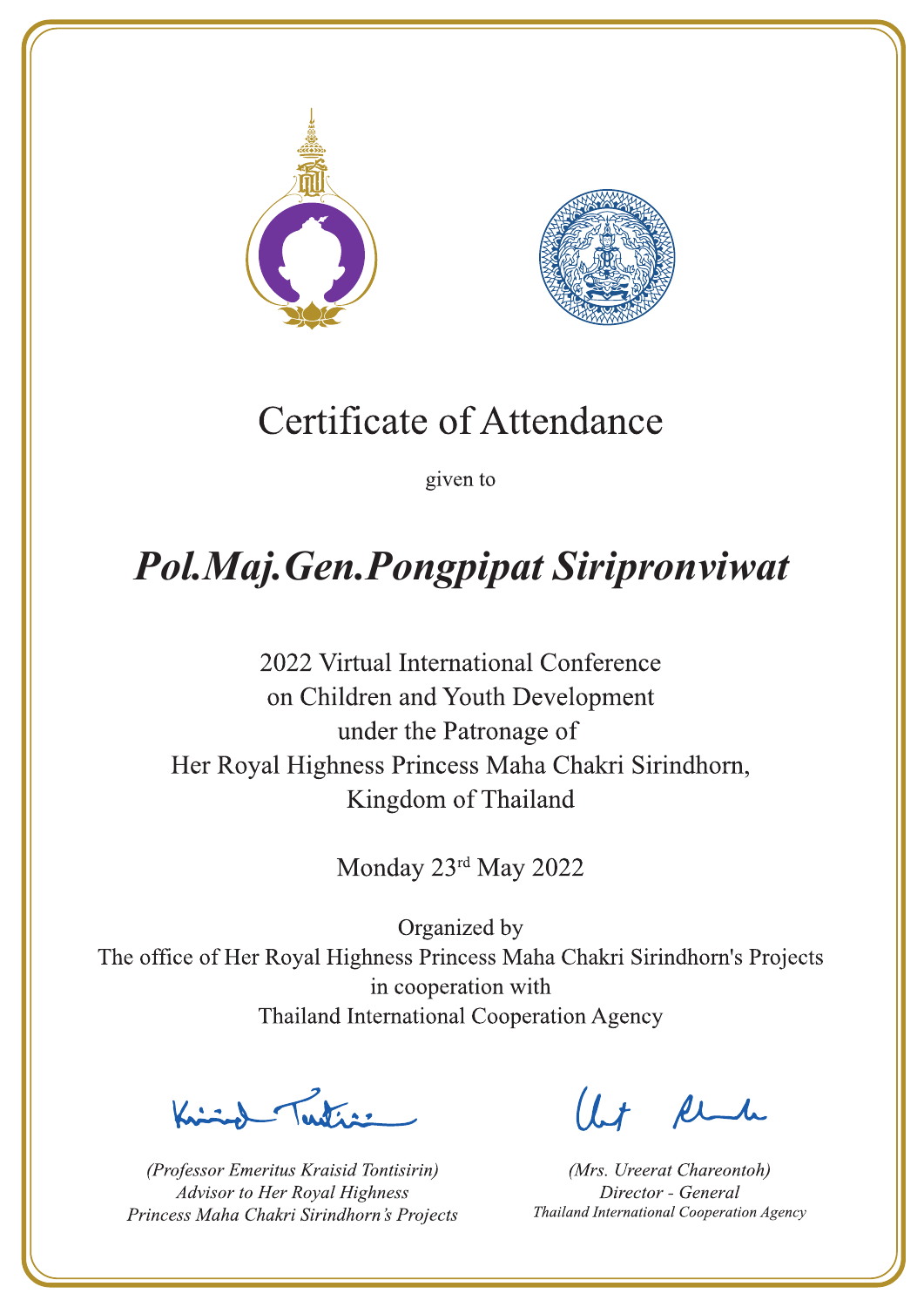



given to

## **Pol.Col.Somlerk Chaisukanyasan**

2022 Virtual International Conference on Children and Youth Development under the Patronage of Her Royal Highness Princess Maha Chakri Sirindhorn, Kingdom of Thailand

Monday 23rd May 2022

Latin ,

(Professor Emeritus Kraisid Tontisirin) Advisor to Her Royal Highness Princess Maha Chakri Sirindhorn's Projects

 $1.7$  flu

(Mrs. Ureerat Chareontoh) Director - General Thailand International Cooperation Agency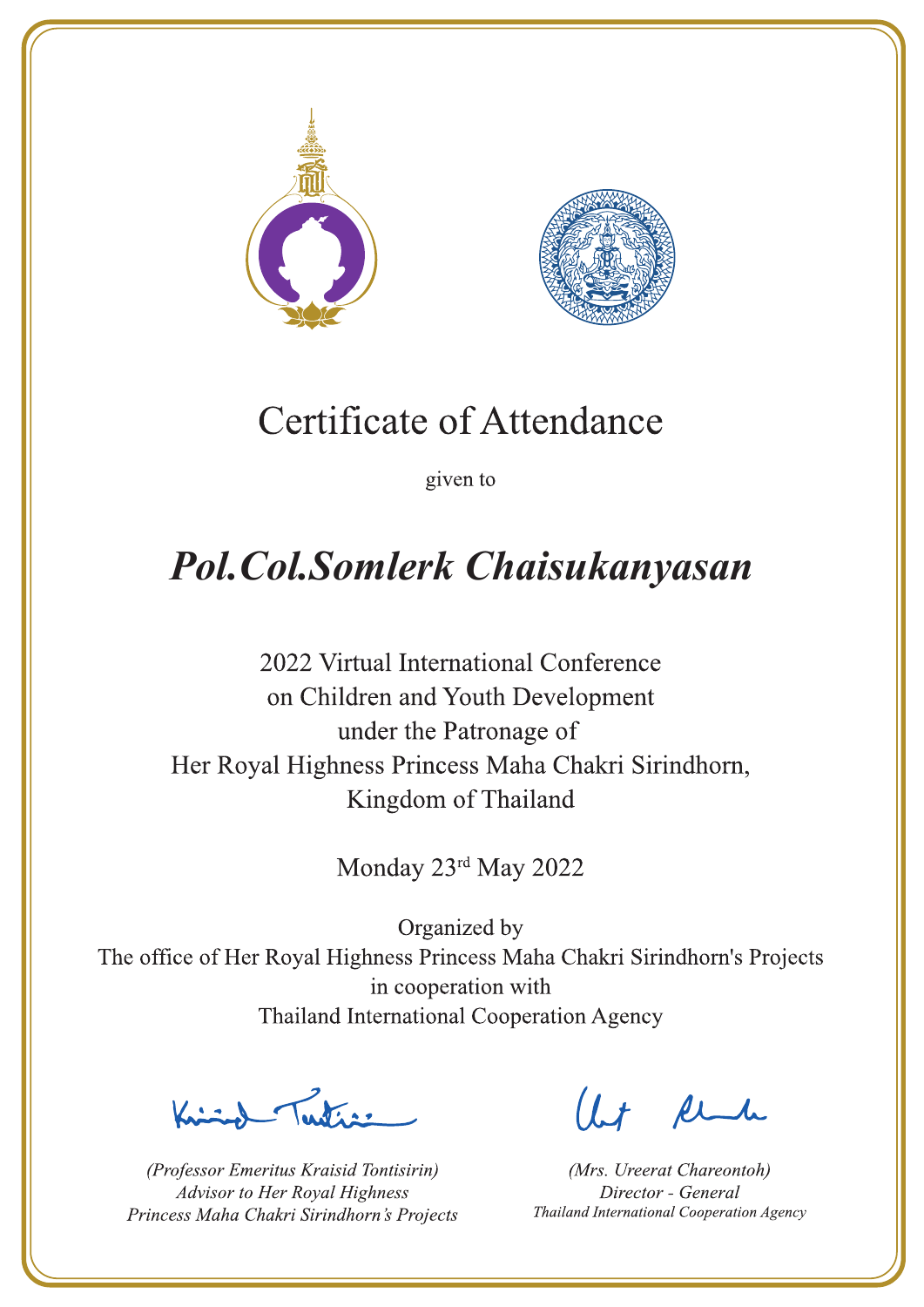



given to

## **Pol.Col.Amorl Pongsomroop**

2022 Virtual International Conference on Children and Youth Development under the Patronage of Her Royal Highness Princess Maha Chakri Sirindhorn, Kingdom of Thailand

Monday 23rd May 2022

Latin ,

(Professor Emeritus Kraisid Tontisirin) Advisor to Her Royal Highness Princess Maha Chakri Sirindhorn's Projects

 $l.t$  find

(Mrs. Ureerat Chareontoh) Director - General Thailand International Cooperation Agency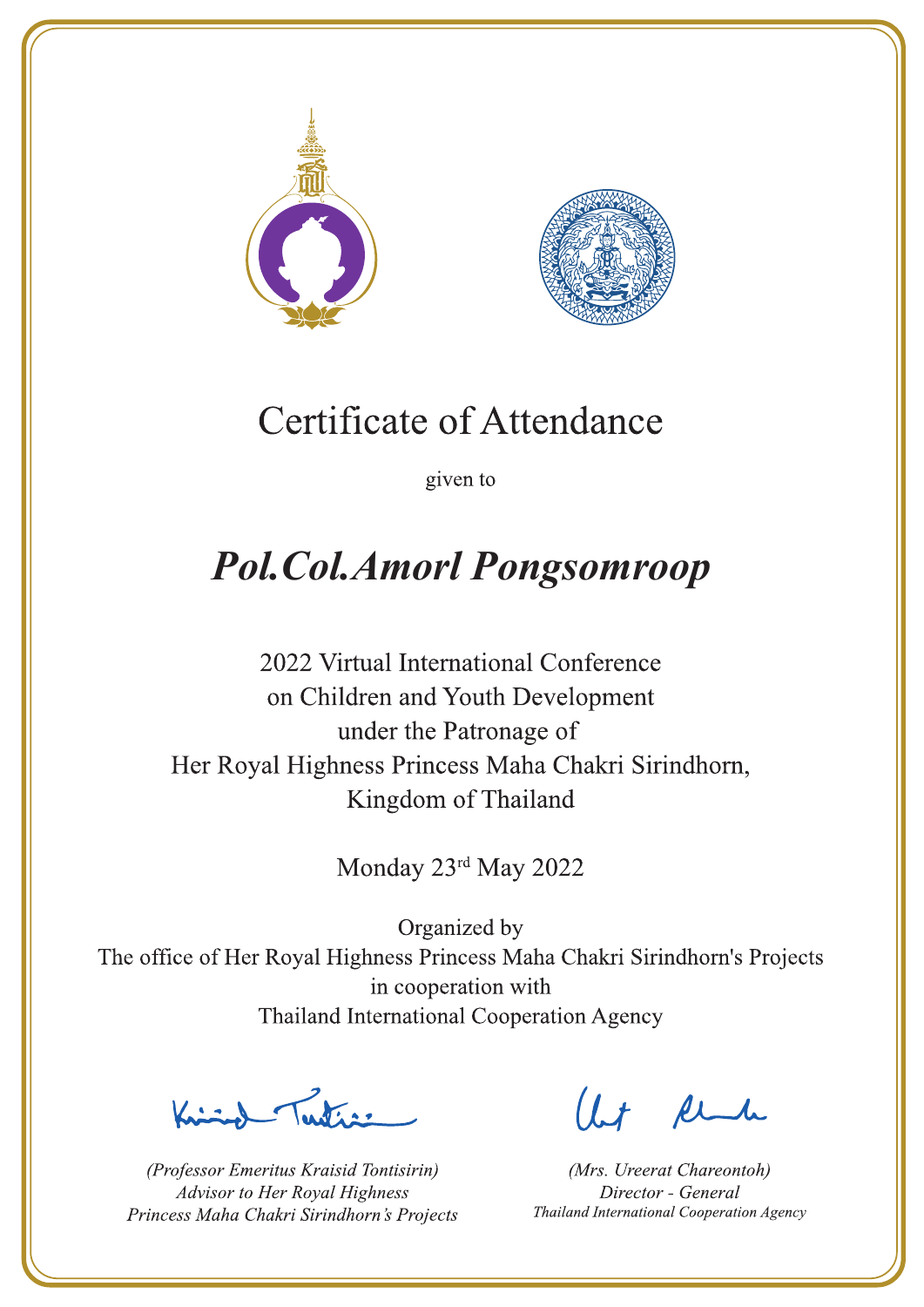



given to

## Pol.Lt.Col.Kriangkrai Sitasen

2022 Virtual International Conference on Children and Youth Development under the Patronage of Her Royal Highness Princess Maha Chakri Sirindhorn, Kingdom of Thailand

Monday 23rd May 2022

Justin 1

(Professor Emeritus Kraisid Tontisirin) Advisor to Her Royal Highness Princess Maha Chakri Sirindhorn's Projects

 $l.t$  find

(Mrs. Ureerat Chareontoh) Director - General Thailand International Cooperation Agency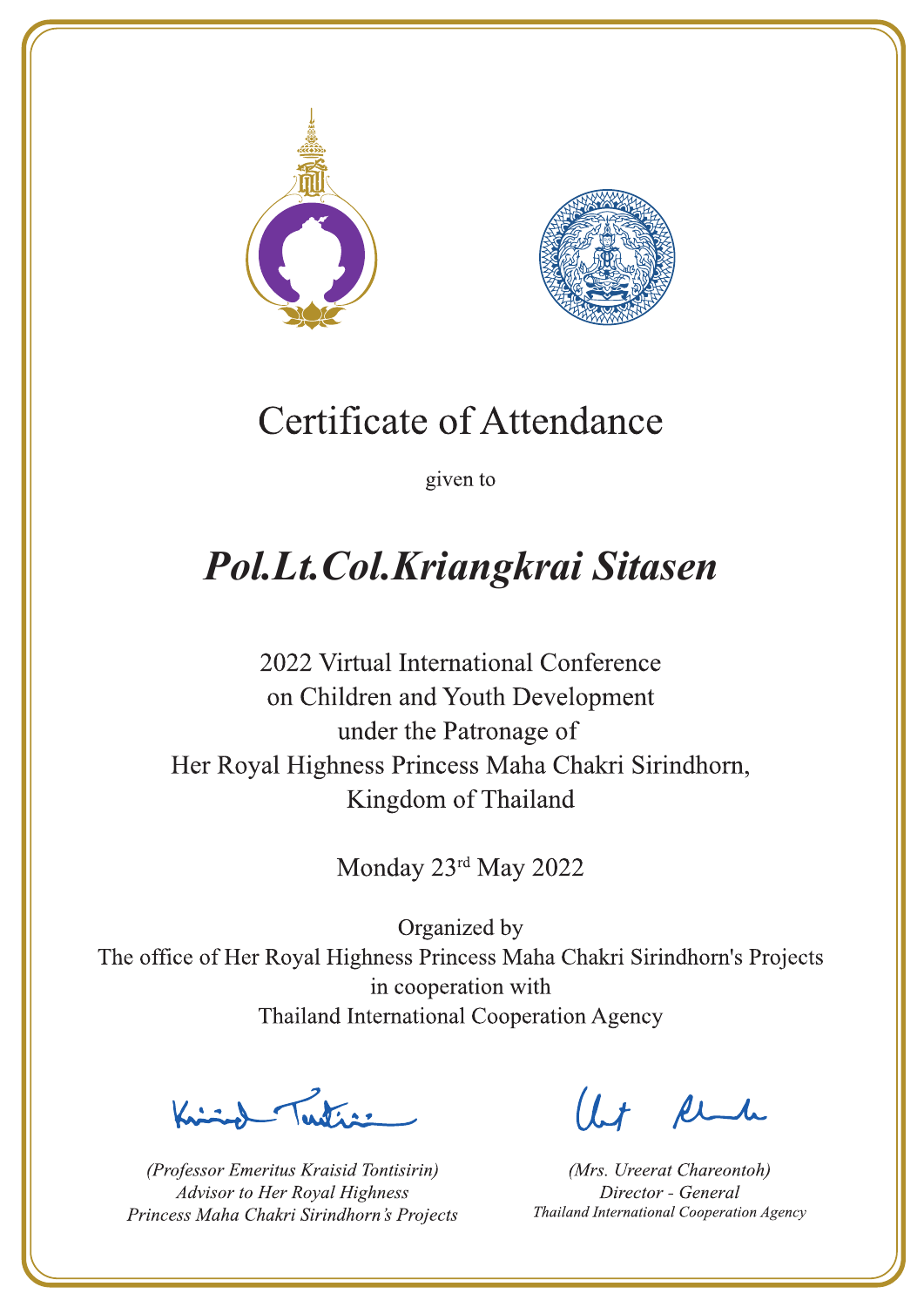



given to

# **Acting Pol. Col. Pharichart Bhunchorgpu**

2022 Virtual International Conference on Children and Youth Development under the Patronage of Her Royal Highness Princess Maha Chakri Sirindhorn, Kingdom of Thailand

Monday 23rd May 2022

 $\sqrt{1-\frac{1}{2}}$ 

(Professor Emeritus Kraisid Tontisirin) Advisor to Her Royal Highness Princess Maha Chakri Sirindhorn's Projects

 $l + \ell$ 

(Mrs. Ureerat Chareontoh) Director - General Thailand International Cooperation Agency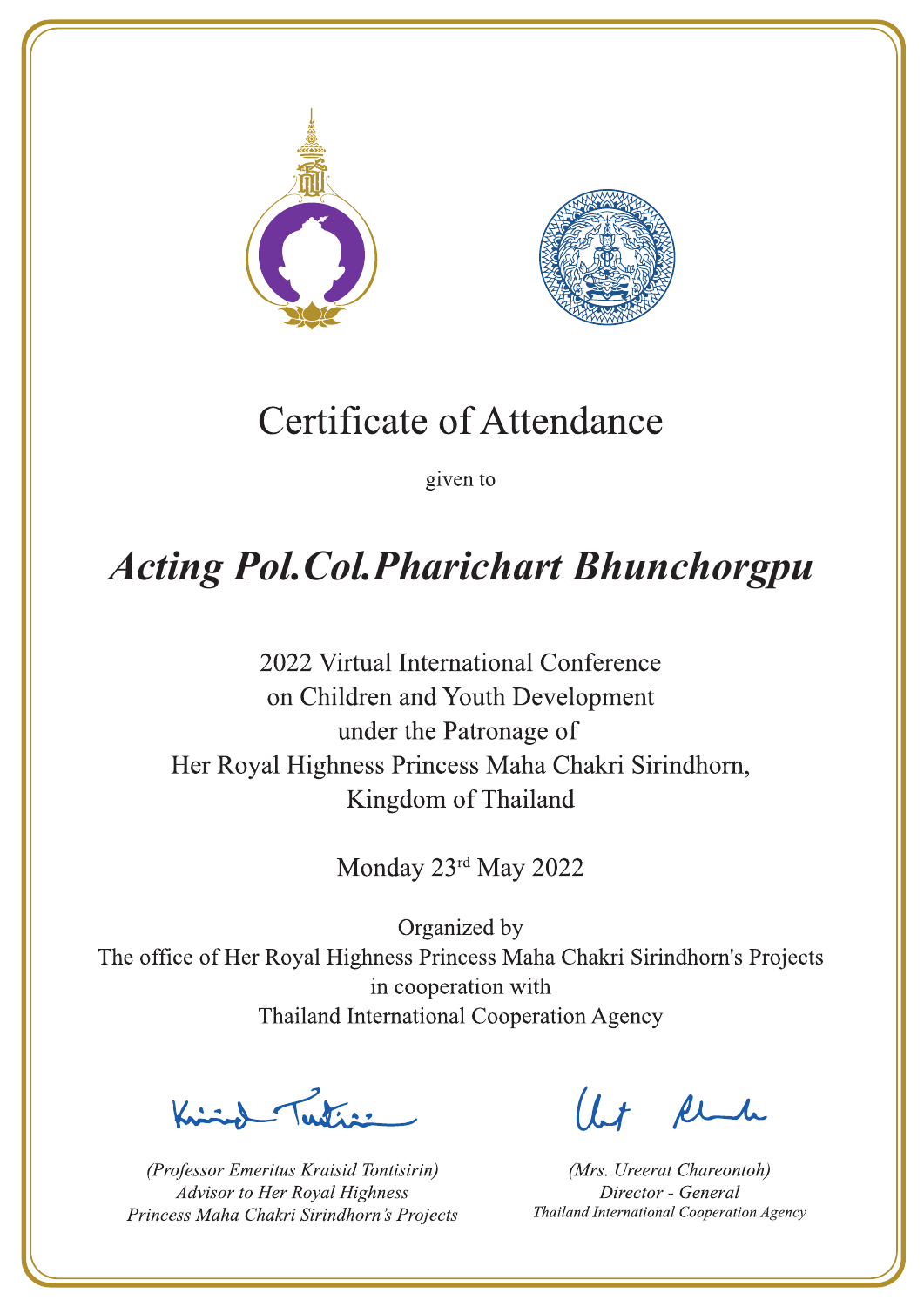



given to

# **Pol.Lt.Col.Jumrong Kummayhee**

2022 Virtual International Conference on Children and Youth Development under the Patronage of Her Royal Highness Princess Maha Chakri Sirindhorn, Kingdom of Thailand

Monday 23rd May 2022

Latin .

(Professor Emeritus Kraisid Tontisirin) Advisor to Her Royal Highness Princess Maha Chakri Sirindhorn's Projects

 $1.7$  flu

(Mrs. Ureerat Chareontoh) Director - General Thailand International Cooperation Agency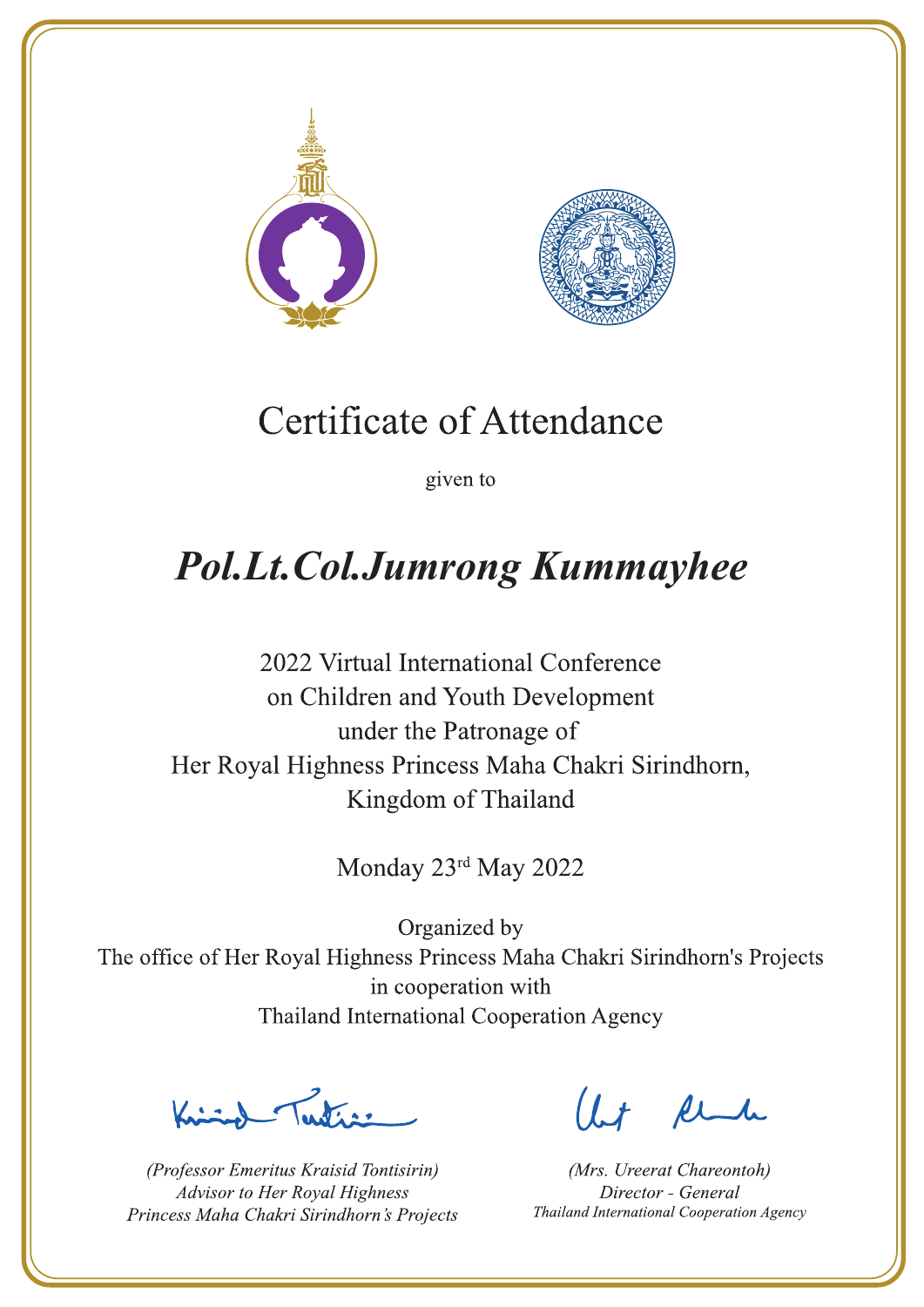



given to

## Pol.Maj.Kanchit Poonwichian

2022 Virtual International Conference on Children and Youth Development under the Patronage of Her Royal Highness Princess Maha Chakri Sirindhorn, Kingdom of Thailand

Monday 23rd May 2022

 $\sum_{n=1}^{\infty}$ 

(Professor Emeritus Kraisid Tontisirin) Advisor to Her Royal Highness Princess Maha Chakri Sirindhorn's Projects

 $l.t$  find

(Mrs. Ureerat Chareontoh) Director - General Thailand International Cooperation Agency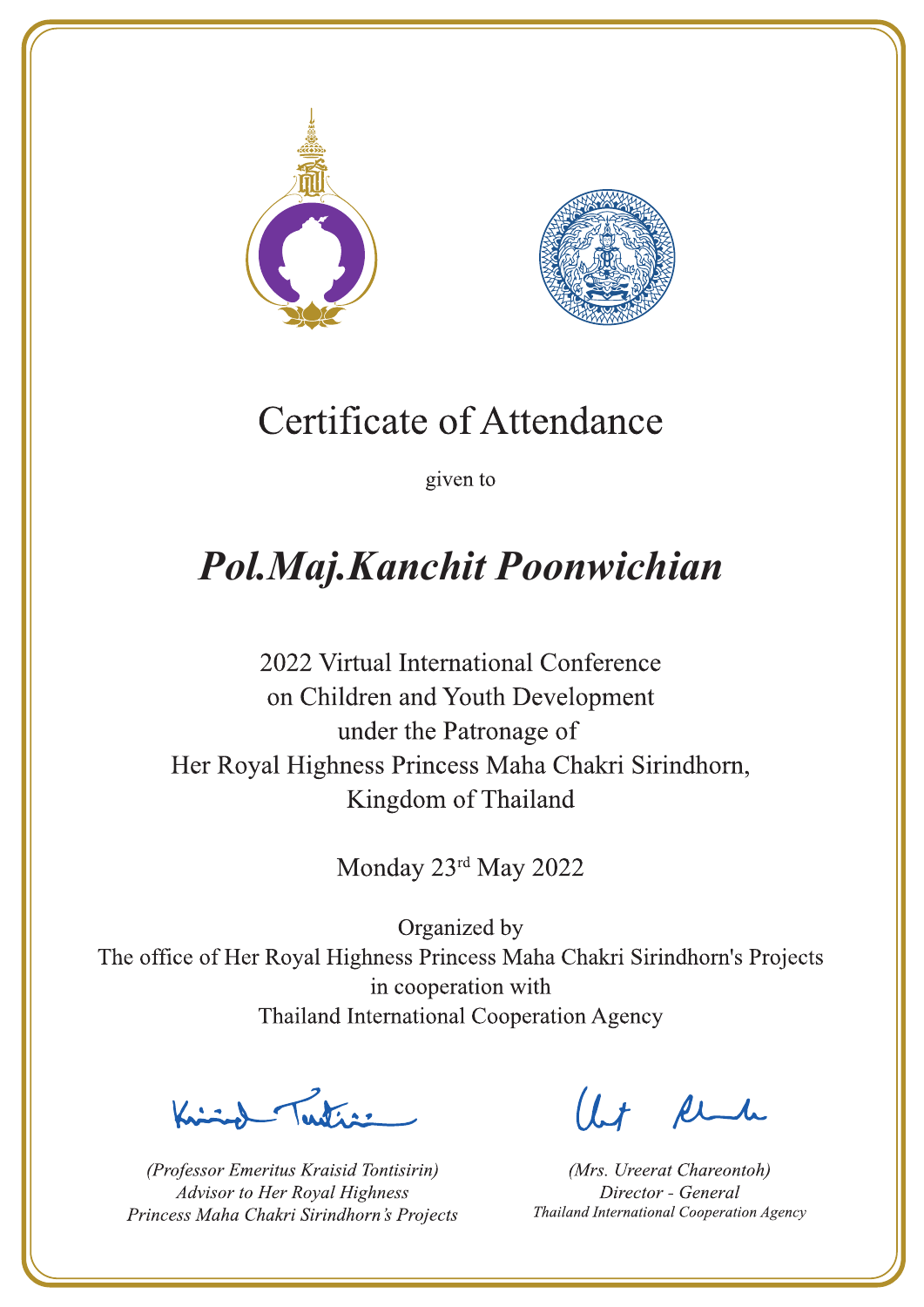



given to

### **Pol.Sgt.Major Wibun Phrakao**

2022 Virtual International Conference on Children and Youth Development under the Patronage of Her Royal Highness Princess Maha Chakri Sirindhorn, Kingdom of Thailand

Monday 23rd May 2022

Letters ,

(Professor Emeritus Kraisid Tontisirin) Advisor to Her Royal Highness Princess Maha Chakri Sirindhorn's Projects

 $l.t$  find

(Mrs. Ureerat Chareontoh) Director - General Thailand International Cooperation Agency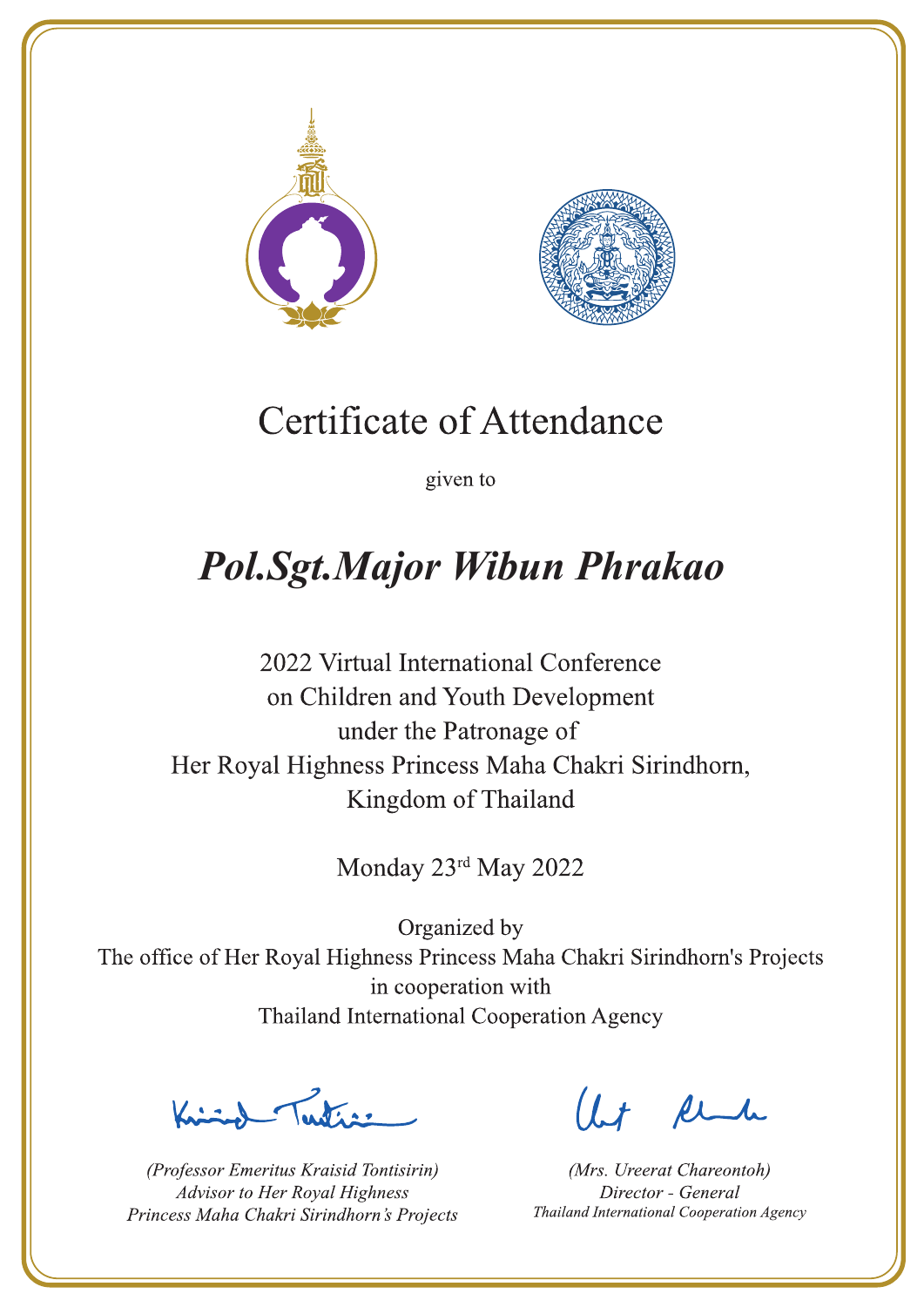



given to

## Pol.L/Cpl.Sumintra Pimpa

2022 Virtual International Conference on Children and Youth Development under the Patronage of Her Royal Highness Princess Maha Chakri Sirindhorn, Kingdom of Thailand

Monday 23rd May 2022

 $\sum_{n=1}^{\infty}$ 

(Professor Emeritus Kraisid Tontisirin) Advisor to Her Royal Highness Princess Maha Chakri Sirindhorn's Projects

 $l.t$  find

(Mrs. Ureerat Chareontoh) Director - General Thailand International Cooperation Agency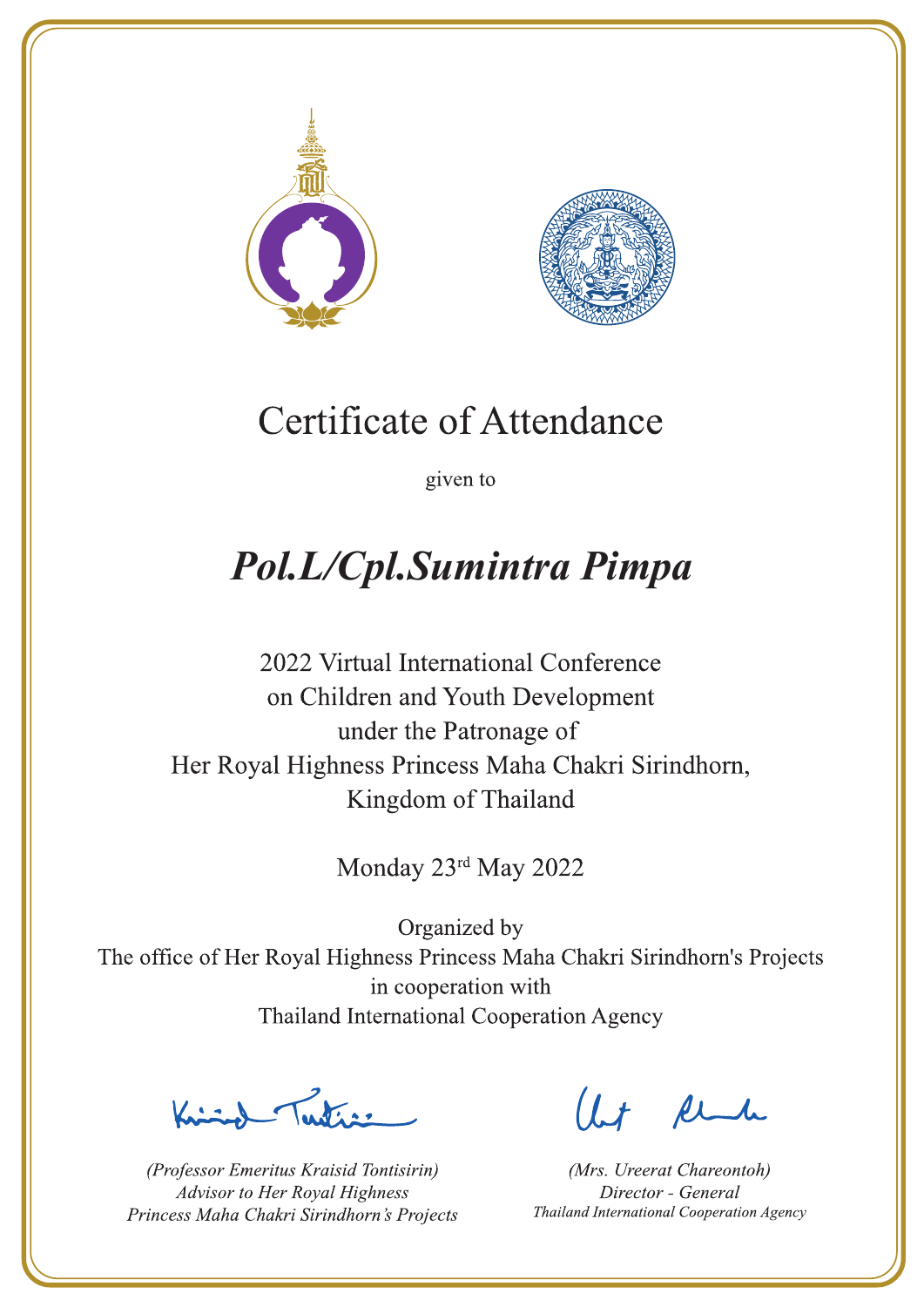



given to

### **Pol. Col. Rinnawat Phoowatthanatikarn**

2022 Virtual International Conference on Children and Youth Development under the Patronage of Her Royal Highness Princess Maha Chakri Sirindhorn, Kingdom of Thailand

Monday 23rd May 2022

Ludian

(Professor Emeritus Kraisid Tontisirin) Advisor to Her Royal Highness Princess Maha Chakri Sirindhorn's Projects

 $1 + \mu$ 

(Mrs. Ureerat Chareontoh) Director - General Thailand International Cooperation Agency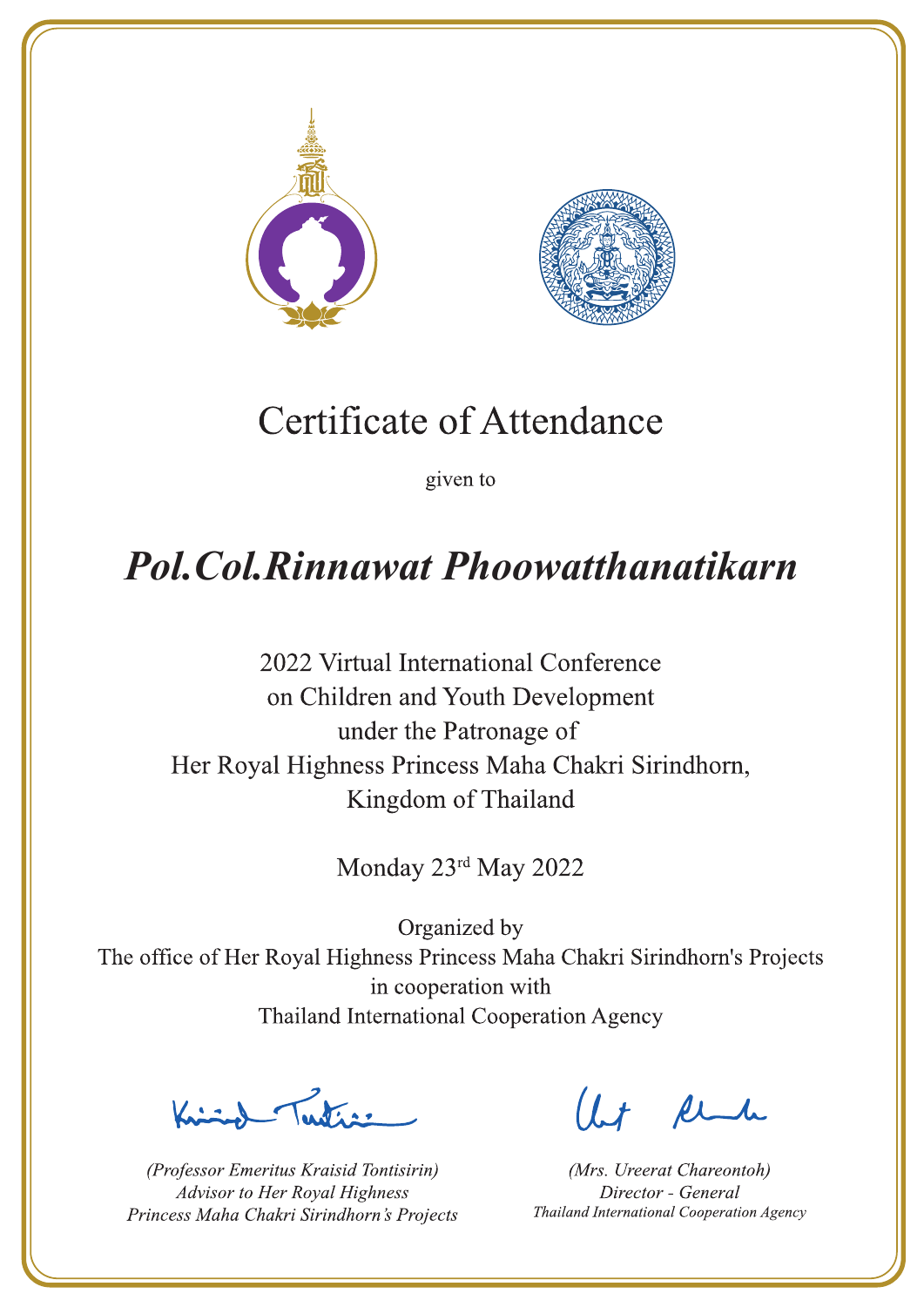



given to

## **Pol.Lt.Col.Prasert Ninyaporn**

2022 Virtual International Conference on Children and Youth Development under the Patronage of Her Royal Highness Princess Maha Chakri Sirindhorn, Kingdom of Thailand

Monday 23rd May 2022

Latin ,

(Professor Emeritus Kraisid Tontisirin) Advisor to Her Royal Highness Princess Maha Chakri Sirindhorn's Projects

 $1.7$  flu

(Mrs. Ureerat Chareontoh) Director - General Thailand International Cooperation Agency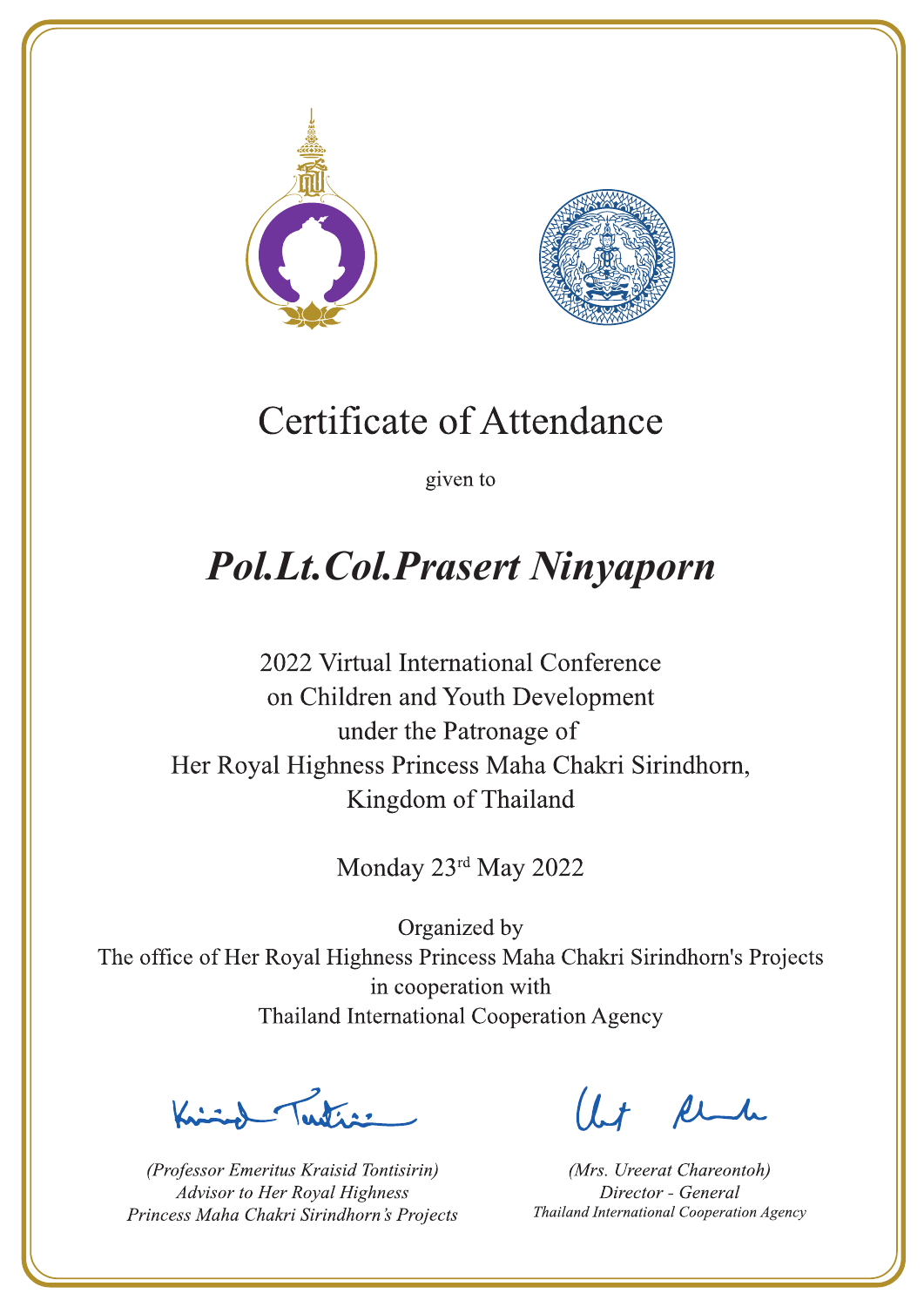



given to

### Pol.Maj. Weeraphon Wilanant

2022 Virtual International Conference on Children and Youth Development under the Patronage of Her Royal Highness Princess Maha Chakri Sirindhorn, Kingdom of Thailand

Monday 23rd May 2022

Letters ,

(Professor Emeritus Kraisid Tontisirin) Advisor to Her Royal Highness Princess Maha Chakri Sirindhorn's Projects

 $l.t$  find

(Mrs. Ureerat Chareontoh) Director - General Thailand International Cooperation Agency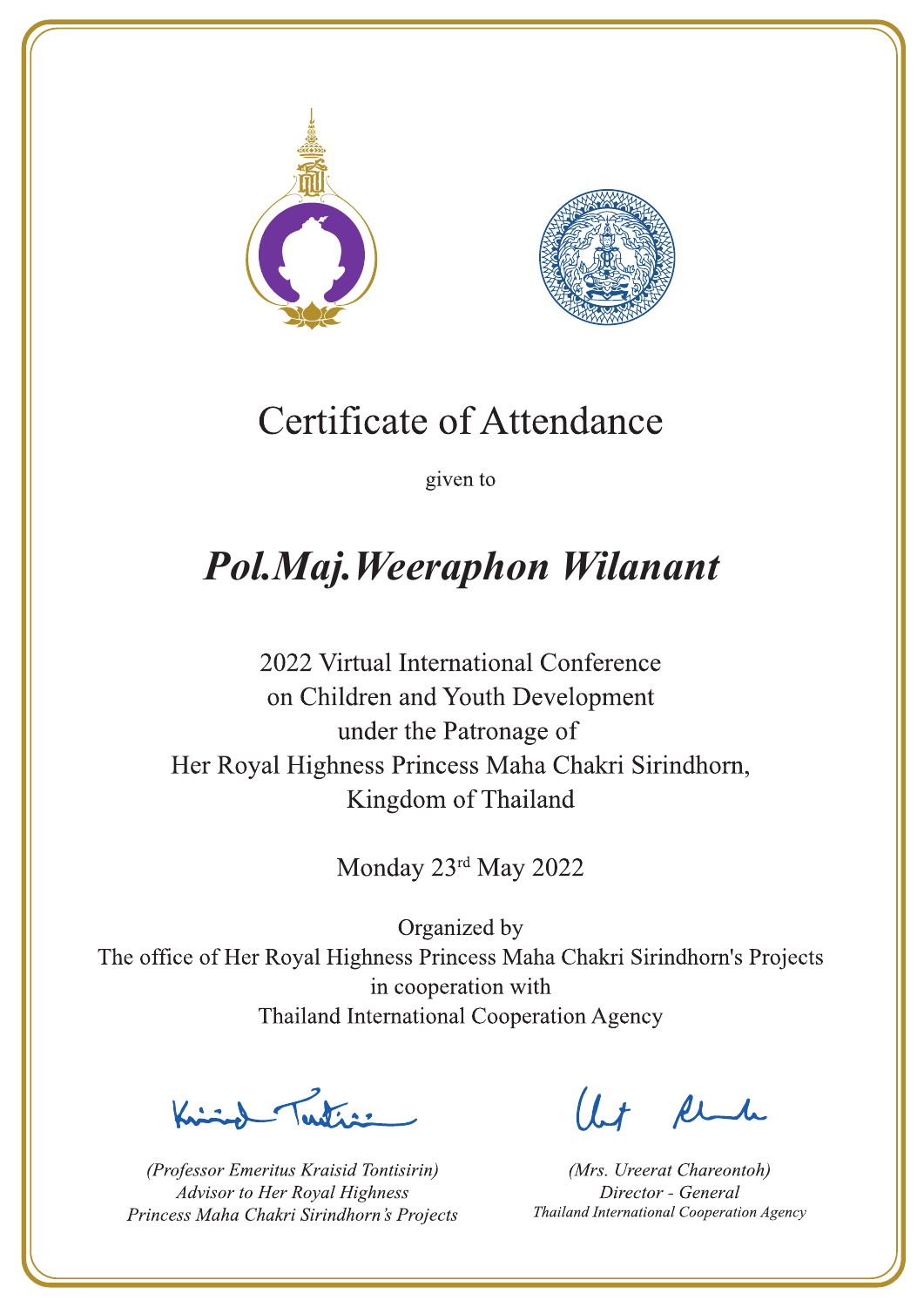



given to

### Pol.Maj.Prasit Narasri

2022 Virtual International Conference on Children and Youth Development under the Patronage of Her Royal Highness Princess Maha Chakri Sirindhorn, Kingdom of Thailand

Monday 23rd May 2022

La de avons

(Professor Emeritus Kraisid Tontisirin) Advisor to Her Royal Highness Princess Maha Chakri Sirindhorn's Projects

 $l.t$  find

(Mrs. Ureerat Chareontoh) Director - General Thailand International Cooperation Agency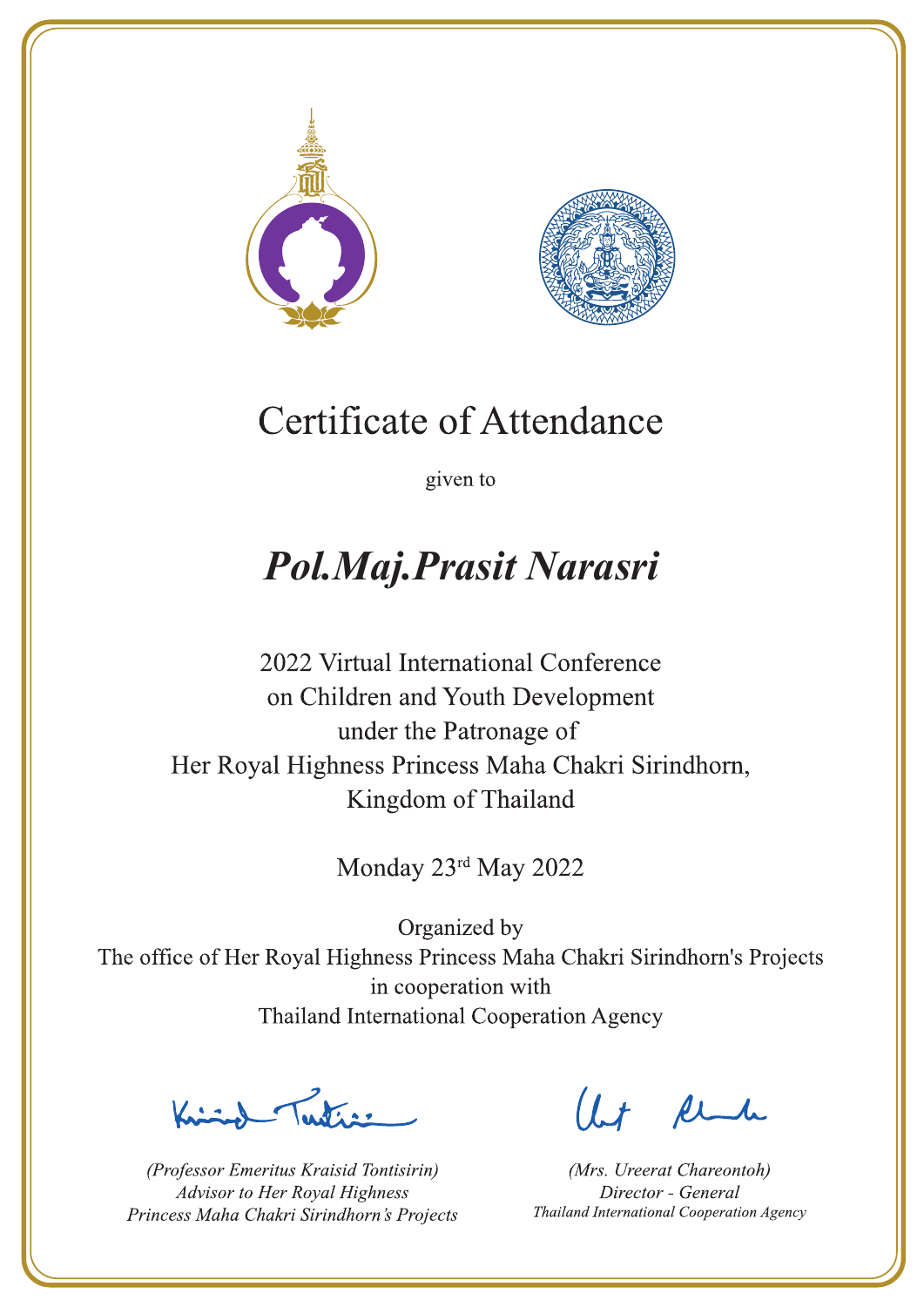



given to

## Pol.Sen.Sgt.Maj.Ruchapha Kosee

2022 Virtual International Conference on Children and Youth Development under the Patronage of Her Royal Highness Princess Maha Chakri Sirindhorn, Kingdom of Thailand

Monday 23rd May 2022

 $\sqrt{1-\frac{1}{2}}$ 

(Professor Emeritus Kraisid Tontisirin) Advisor to Her Royal Highness Princess Maha Chakri Sirindhorn's Projects

 $1 + \ell$ 

(Mrs. Ureerat Chareontoh) Director - General Thailand International Cooperation Agency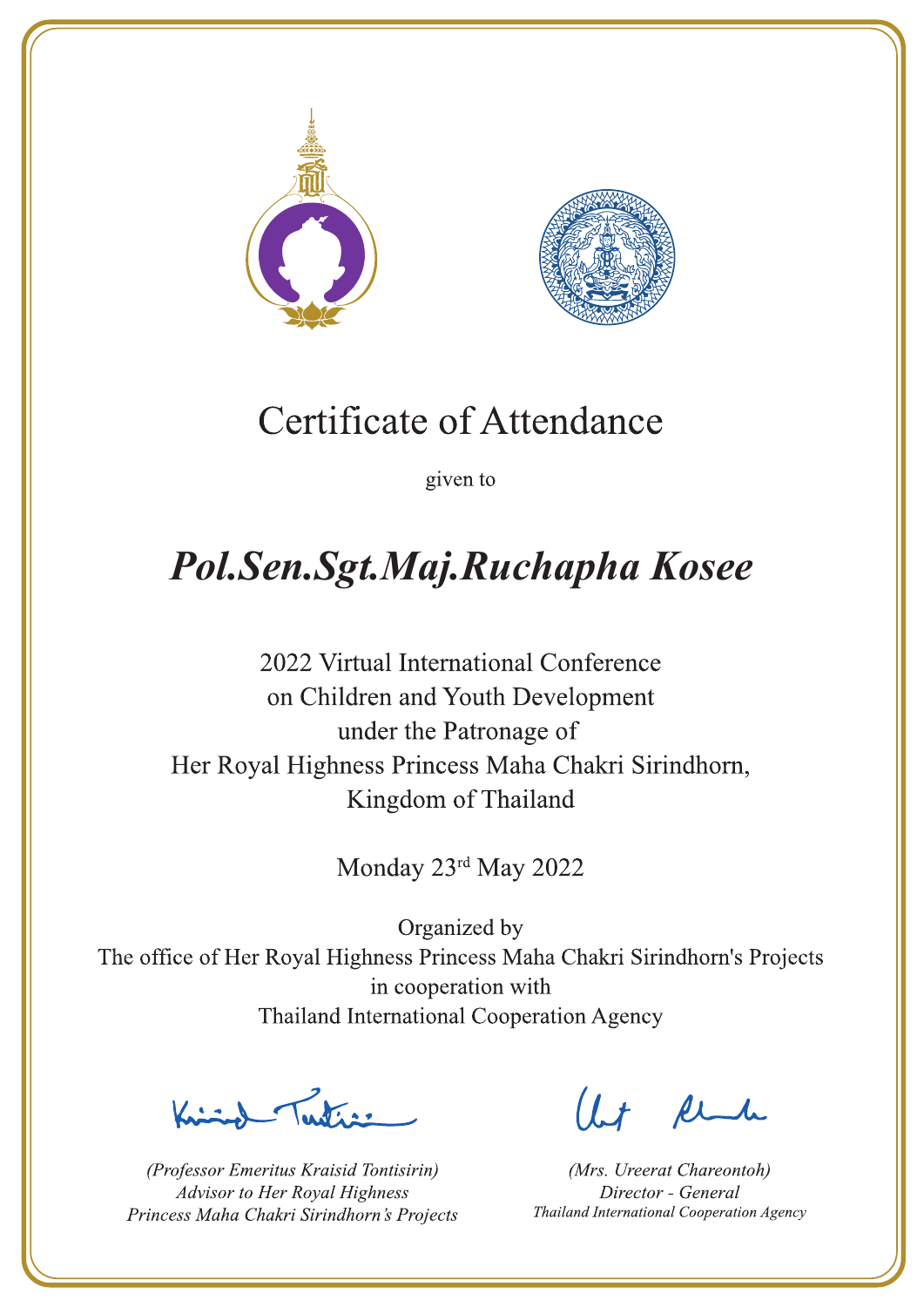



given to

# **Pol.Col.Sippanan Sonkunkaew**

2022 Virtual International Conference on Children and Youth Development under the Patronage of Her Royal Highness Princess Maha Chakri Sirindhorn, Kingdom of Thailand

Monday 23rd May 2022

Lutin ,

(Professor Emeritus Kraisid Tontisirin) Advisor to Her Royal Highness Princess Maha Chakri Sirindhorn's Projects

 $l.t$  find

(Mrs. Ureerat Chareontoh) Director - General Thailand International Cooperation Agency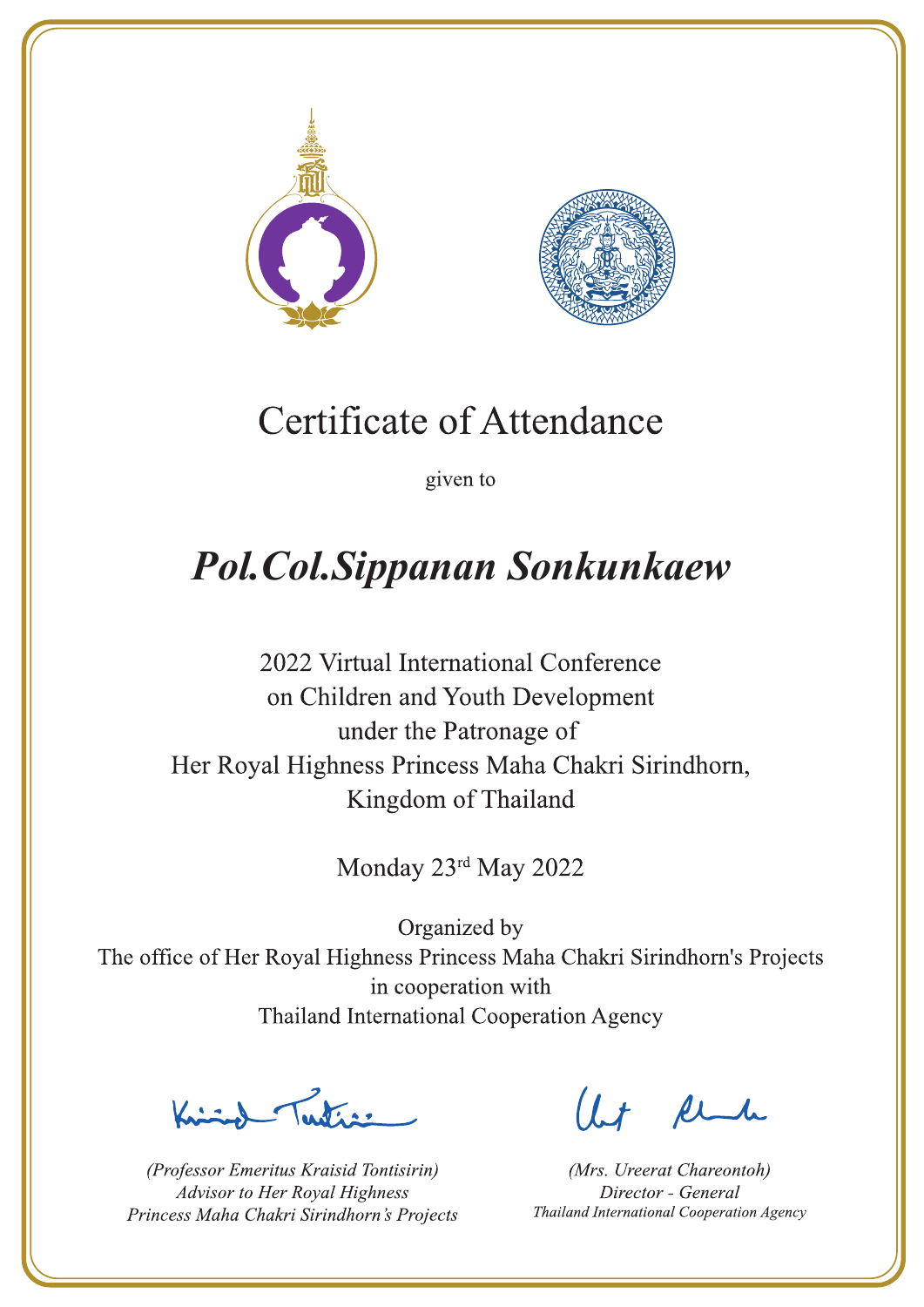



given to

## Pol.Lt.Col.Buncha Smakrathagit

2022 Virtual International Conference on Children and Youth Development under the Patronage of Her Royal Highness Princess Maha Chakri Sirindhorn, Kingdom of Thailand

Monday 23rd May 2022

Lutin ,

(Professor Emeritus Kraisid Tontisirin) Advisor to Her Royal Highness Princess Maha Chakri Sirindhorn's Projects

 $1 + \ell$ 

(Mrs. Ureerat Chareontoh) Director - General Thailand International Cooperation Agency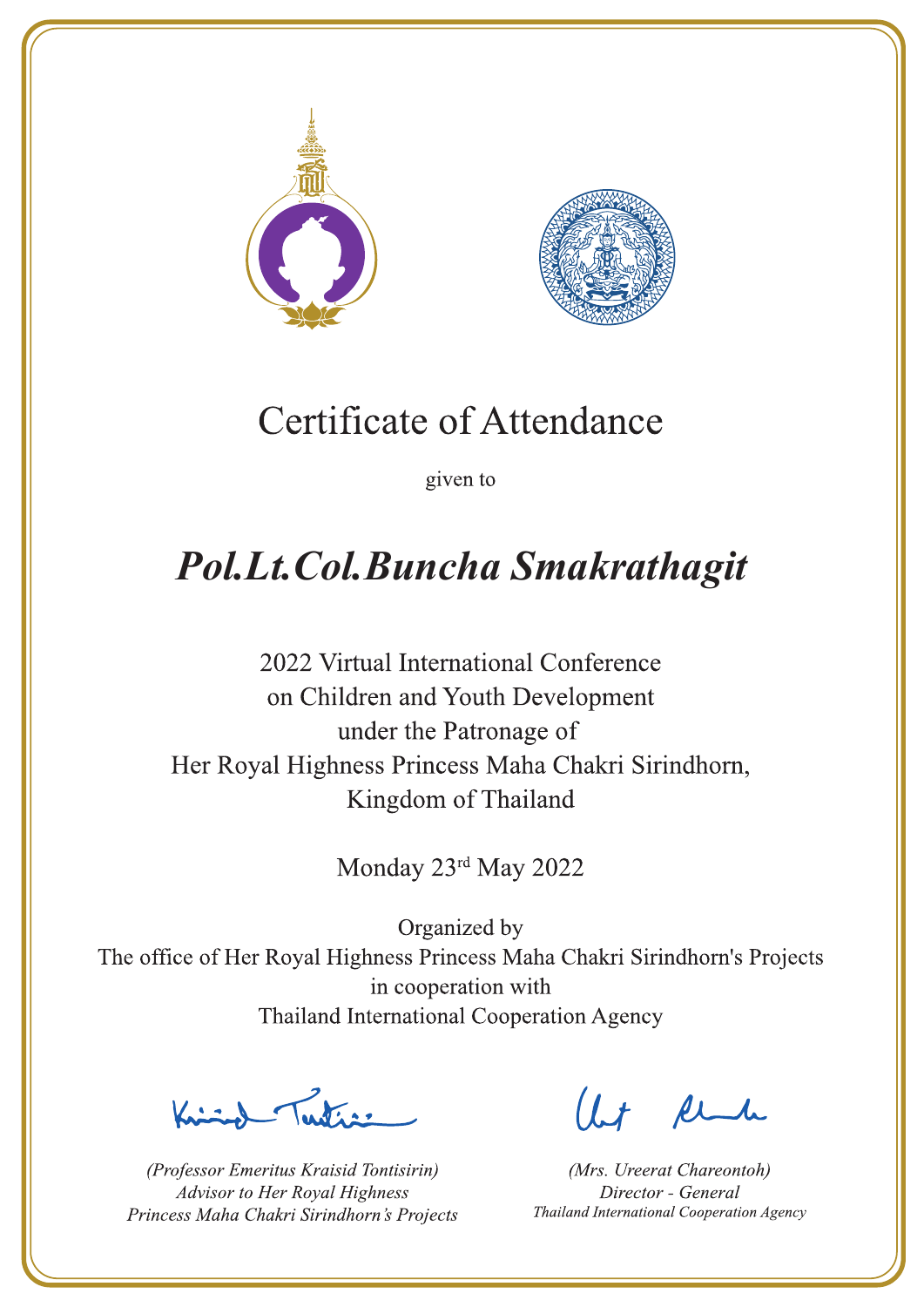



given to

### Pol.Lt.Col.Buapa Burana

2022 Virtual International Conference on Children and Youth Development under the Patronage of Her Royal Highness Princess Maha Chakri Sirindhorn, Kingdom of Thailand

Monday 23rd May 2022

 $\sum_{n=1}^{\infty} \int_{\mathbb{R}^d} f(x) dx$ 

(Professor Emeritus Kraisid Tontisirin) Advisor to Her Royal Highness Princess Maha Chakri Sirindhorn's Projects

 $l.t$  find

(Mrs. Ureerat Chareontoh) Director - General Thailand International Cooperation Agency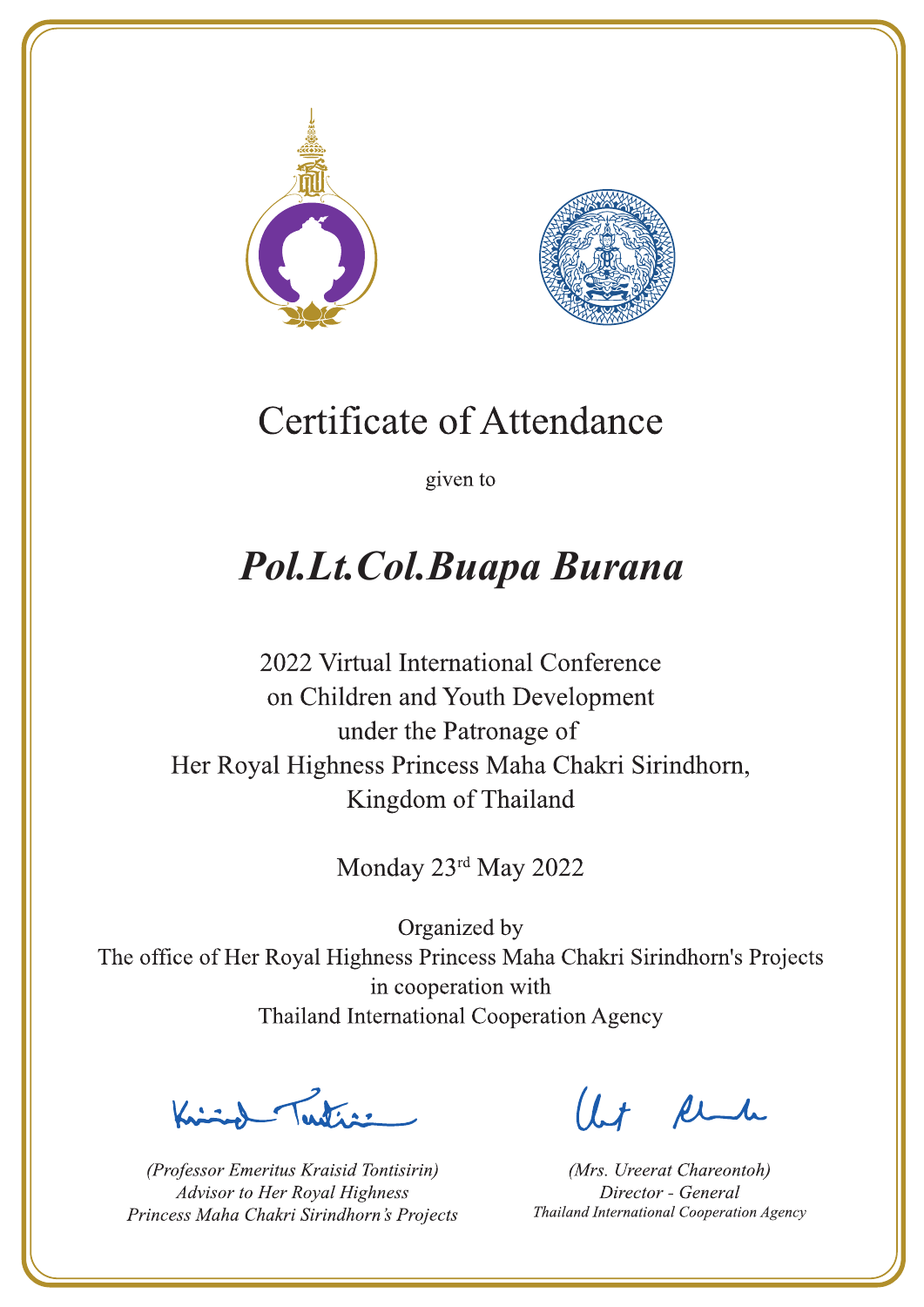



given to

### Pol.Maj.Kumjud Phartai

2022 Virtual International Conference on Children and Youth Development under the Patronage of Her Royal Highness Princess Maha Chakri Sirindhorn, Kingdom of Thailand

Monday 23rd May 2022

 $\sum_{\alpha}$ 

(Professor Emeritus Kraisid Tontisirin) Advisor to Her Royal Highness Princess Maha Chakri Sirindhorn's Projects

 $l.t$  find

(Mrs. Ureerat Chareontoh) Director - General Thailand International Cooperation Agency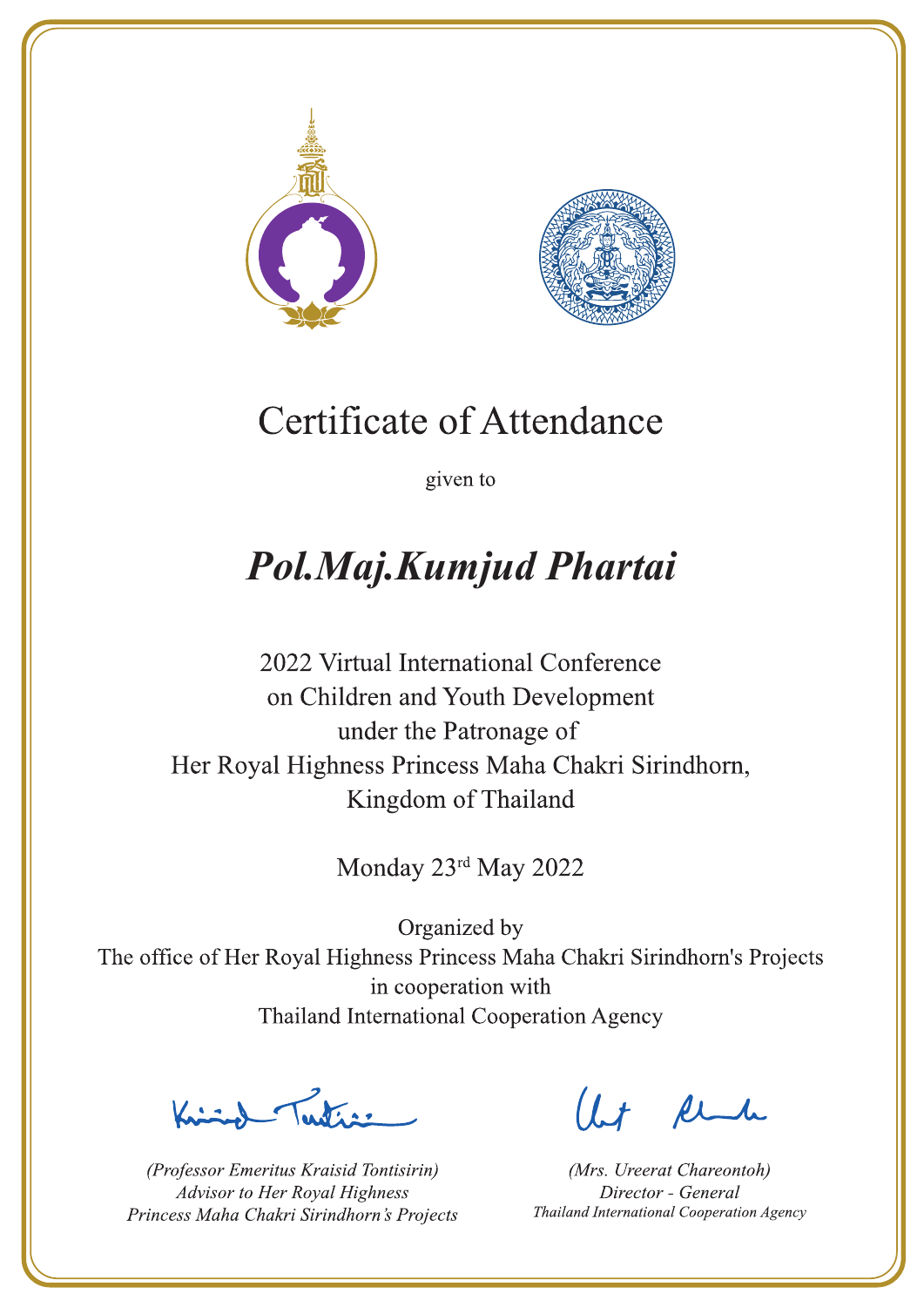



given to

## Pol. Capt. Vaewmanee Senasri

2022 Virtual International Conference on Children and Youth Development under the Patronage of Her Royal Highness Princess Maha Chakri Sirindhorn, Kingdom of Thailand

Monday 23rd May 2022

Lutin ,

(Professor Emeritus Kraisid Tontisirin) Advisor to Her Royal Highness Princess Maha Chakri Sirindhorn's Projects

 $l.t$  find

(Mrs. Ureerat Chareontoh) Director - General Thailand International Cooperation Agency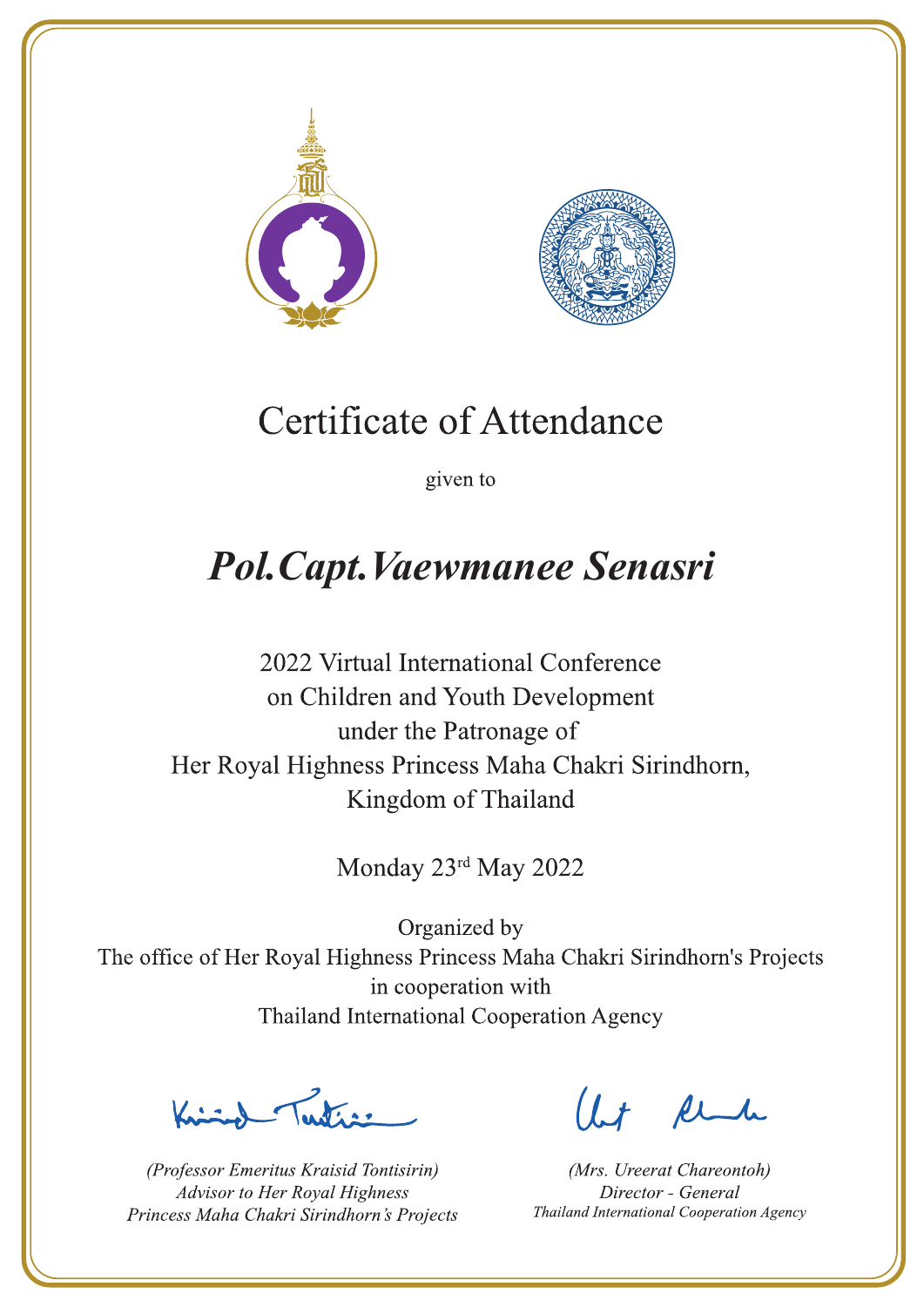



given to

# **Pol.Col.Kaweepong Chonlakarn**

2022 Virtual International Conference on Children and Youth Development under the Patronage of Her Royal Highness Princess Maha Chakri Sirindhorn, Kingdom of Thailand

Monday 23rd May 2022

Luten,

(Professor Emeritus Kraisid Tontisirin) Advisor to Her Royal Highness Princess Maha Chakri Sirindhorn's Projects

 $1 + \ell$ 

(Mrs. Ureerat Chareontoh) Director - General Thailand International Cooperation Agency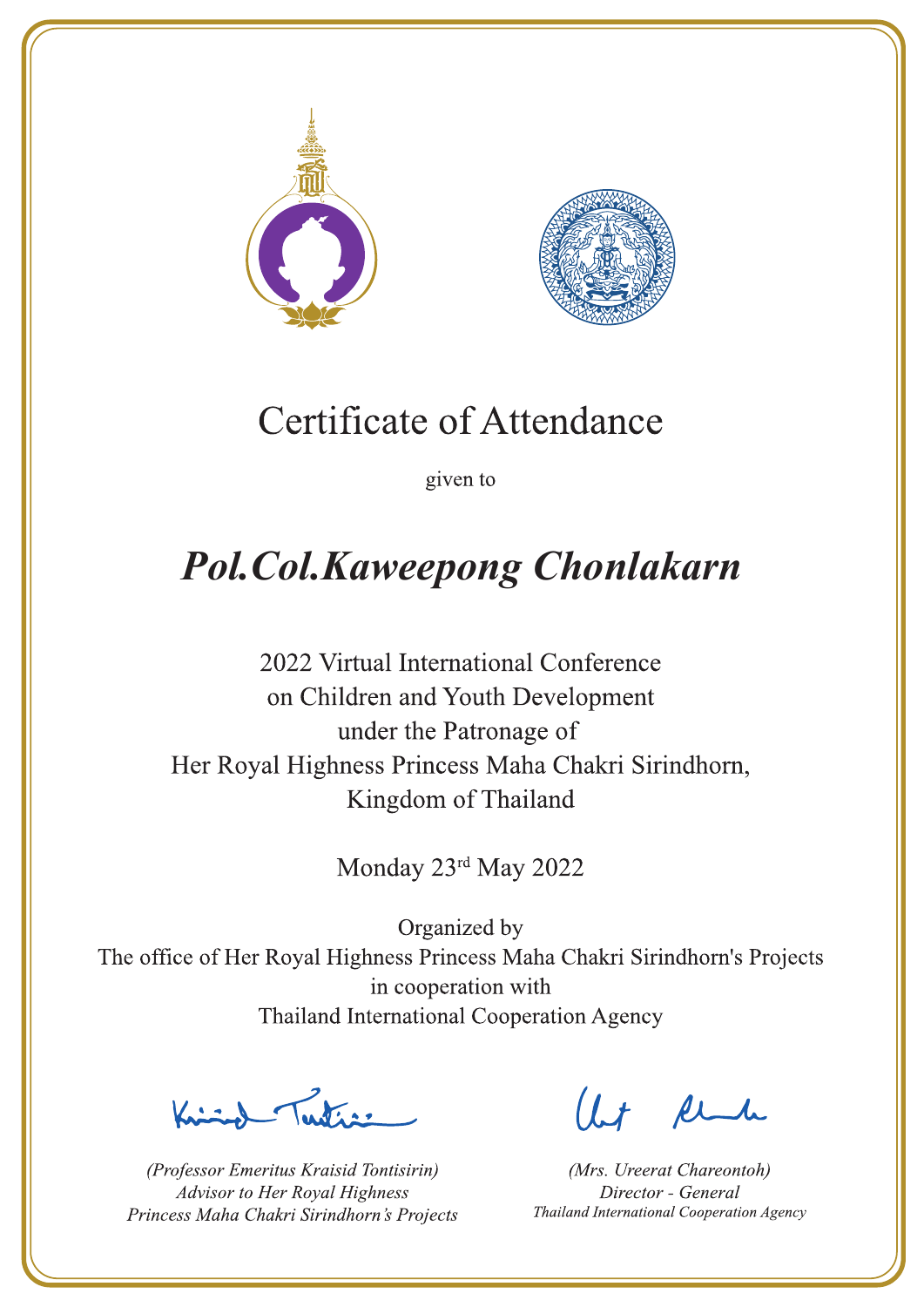



given to

### Pol.Lt.Col.Jarubutra Rueangsri

2022 Virtual International Conference on Children and Youth Development under the Patronage of Her Royal Highness Princess Maha Chakri Sirindhorn, Kingdom of Thailand

Monday 23rd May 2022

Lutin ,

(Professor Emeritus Kraisid Tontisirin) Advisor to Her Royal Highness Princess Maha Chakri Sirindhorn's Projects

 $1.7$  flu

(Mrs. Ureerat Chareontoh) Director - General Thailand International Cooperation Agency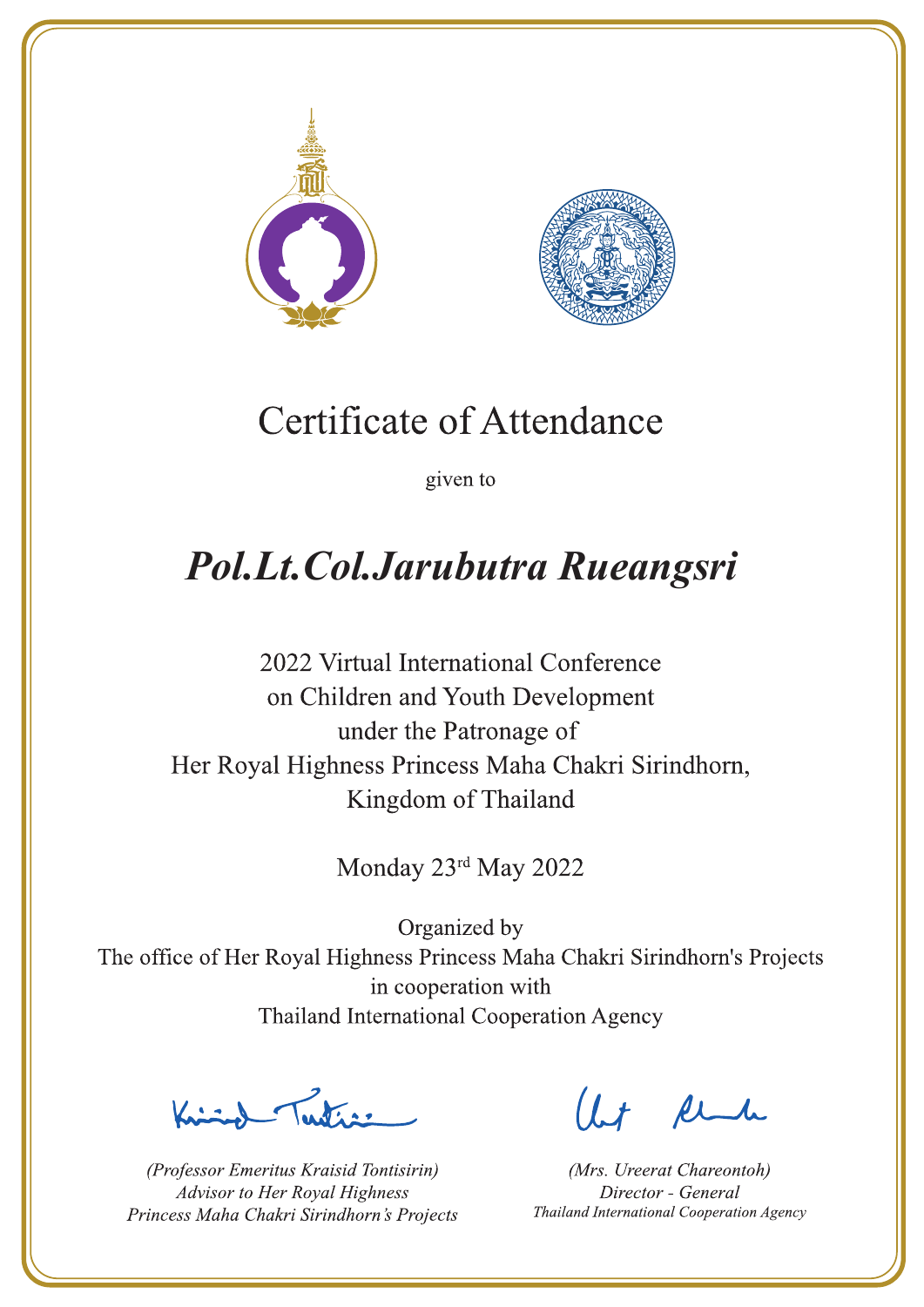



given to

## Pol.Sen.Sgt.Maj.Chaiphichit Chanthakhun

2022 Virtual International Conference on Children and Youth Development under the Patronage of Her Royal Highness Princess Maha Chakri Sirindhorn, Kingdom of Thailand

Monday 23rd May 2022

 $\frac{1}{\sqrt{2}}$ 

(Professor Emeritus Kraisid Tontisirin) Advisor to Her Royal Highness Princess Maha Chakri Sirindhorn's Projects

 $l + \ell$ 

(Mrs. Ureerat Chareontoh) Director - General Thailand International Cooperation Agency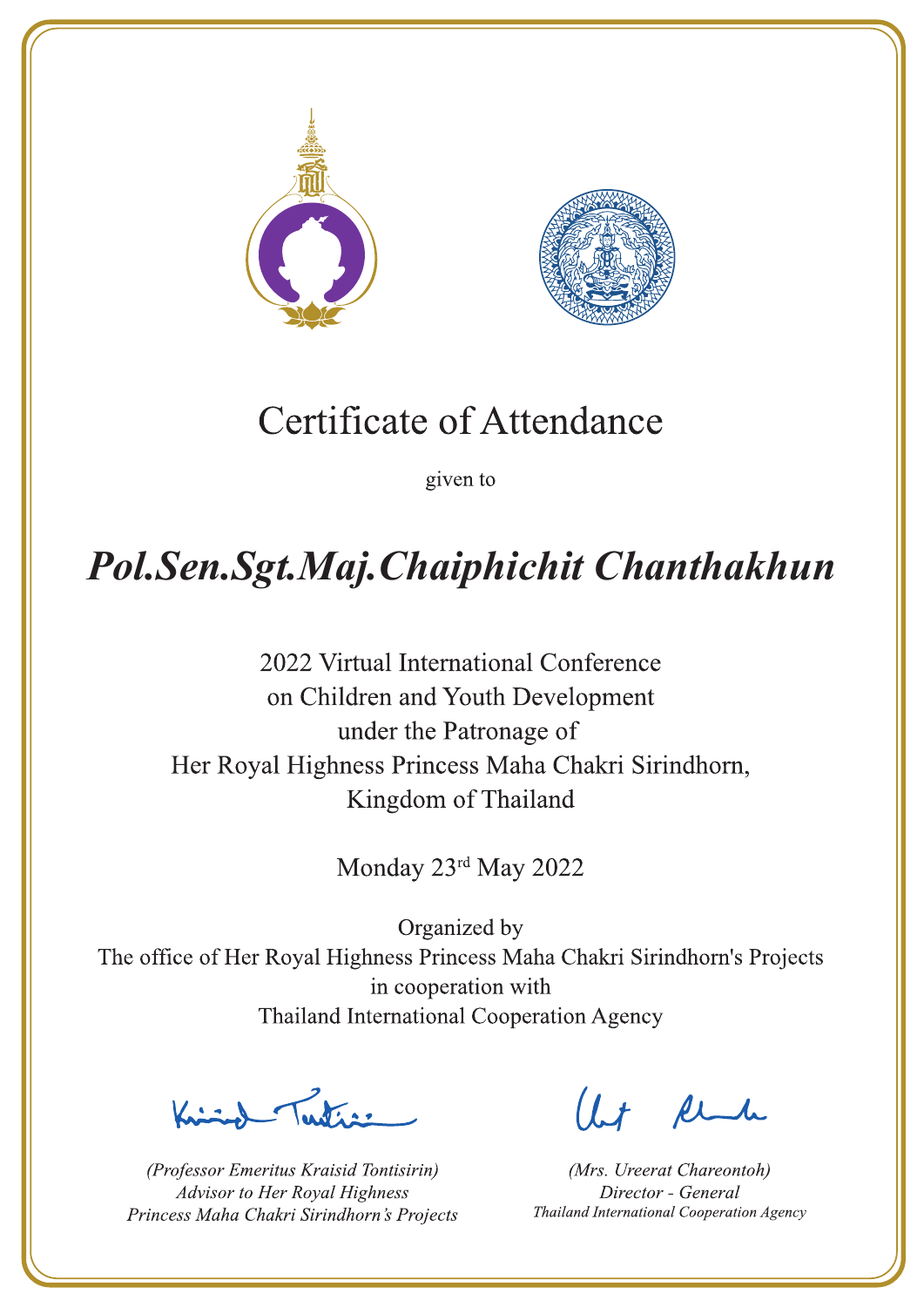



given to

## Pol.Sen.Sgt.Maj.Pilaipon Sankhumoan

2022 Virtual International Conference on Children and Youth Development under the Patronage of Her Royal Highness Princess Maha Chakri Sirindhorn, Kingdom of Thailand

Monday 23rd May 2022

 $\sqrt{1-\frac{1}{2}}$ 

(Professor Emeritus Kraisid Tontisirin) Advisor to Her Royal Highness Princess Maha Chakri Sirindhorn's Projects

 $1 + \ell$ 

(Mrs. Ureerat Chareontoh) Director - General Thailand International Cooperation Agency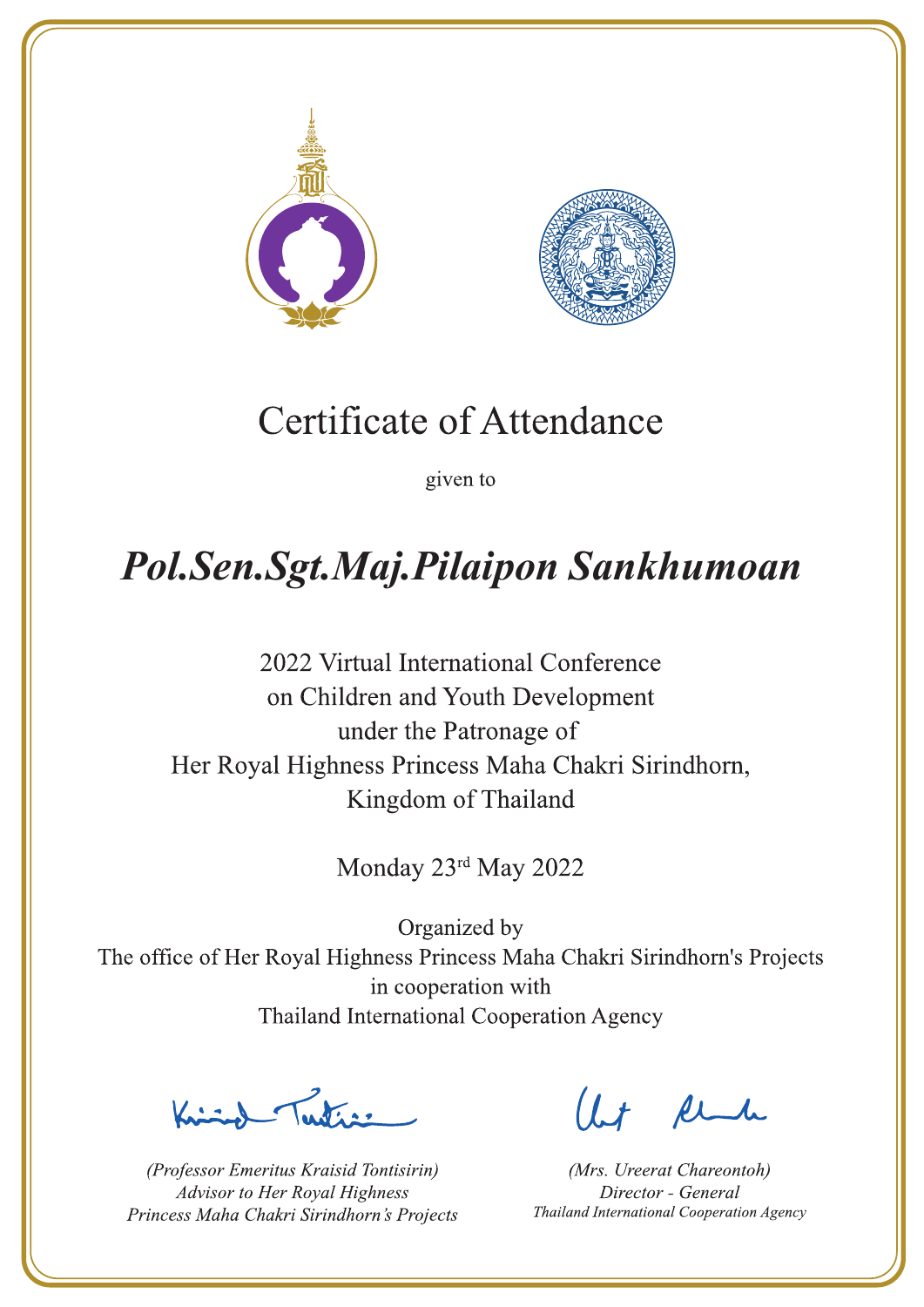



given to

# **Pol.Cpl.Areeya Thedsrimueang**

2022 Virtual International Conference on Children and Youth Development under the Patronage of Her Royal Highness Princess Maha Chakri Sirindhorn, Kingdom of Thailand

Monday 23rd May 2022

Letters ,

(Professor Emeritus Kraisid Tontisirin) Advisor to Her Royal Highness Princess Maha Chakri Sirindhorn's Projects

 $l.t$  find

(Mrs. Ureerat Chareontoh) Director - General Thailand International Cooperation Agency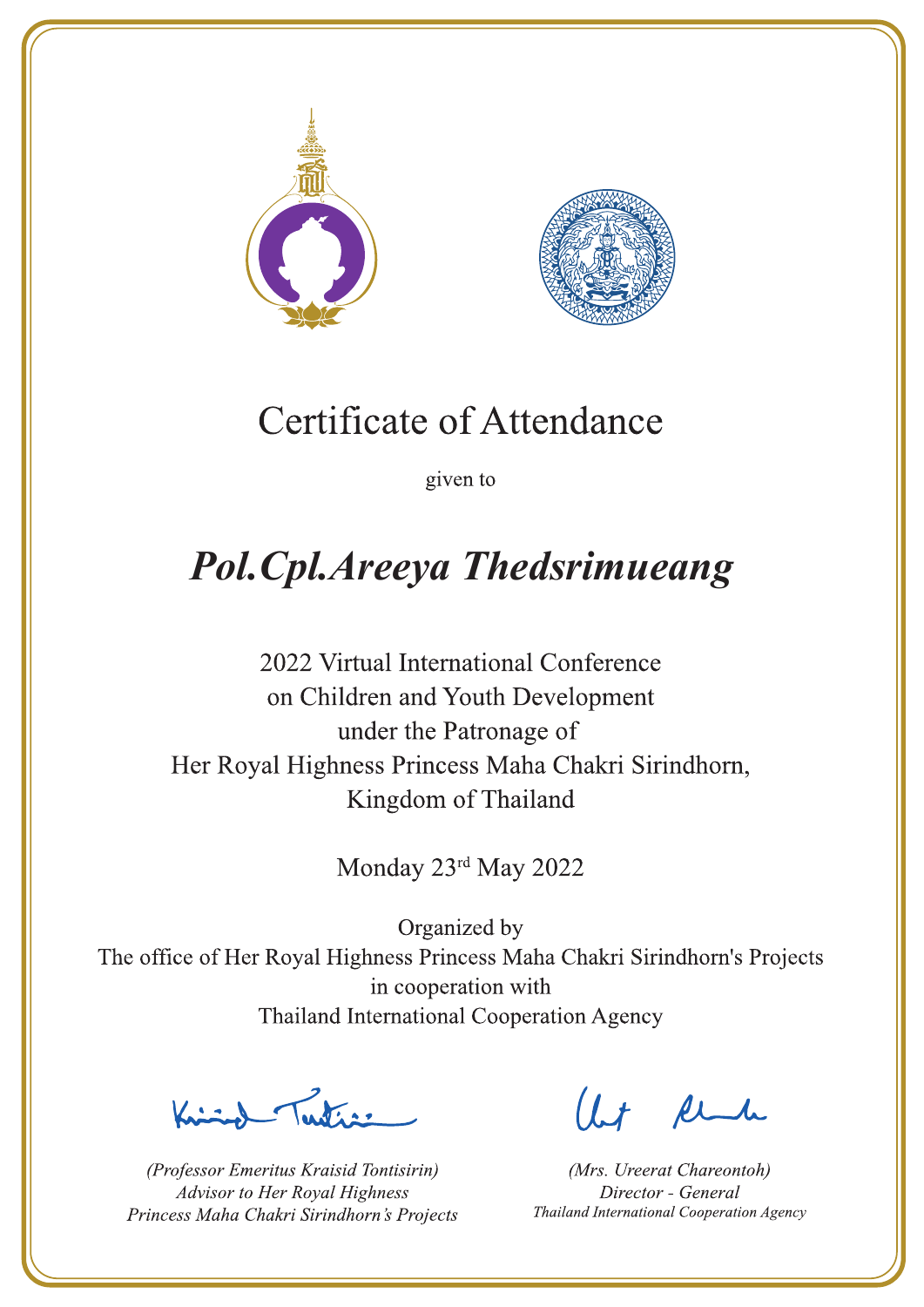



given to

## Pol.Maj.Gen.Somkul Karnjanaudomkarn

2022 Virtual International Conference on Children and Youth Development under the Patronage of Her Royal Highness Princess Maha Chakri Sirindhorn, Kingdom of Thailand

Monday 23rd May 2022

 $\frac{1}{\sqrt{2}}$ 

(Professor Emeritus Kraisid Tontisirin) Advisor to Her Royal Highness Princess Maha Chakri Sirindhorn's Projects

 $l + \ell$ 

(Mrs. Ureerat Chareontoh) Director - General Thailand International Cooperation Agency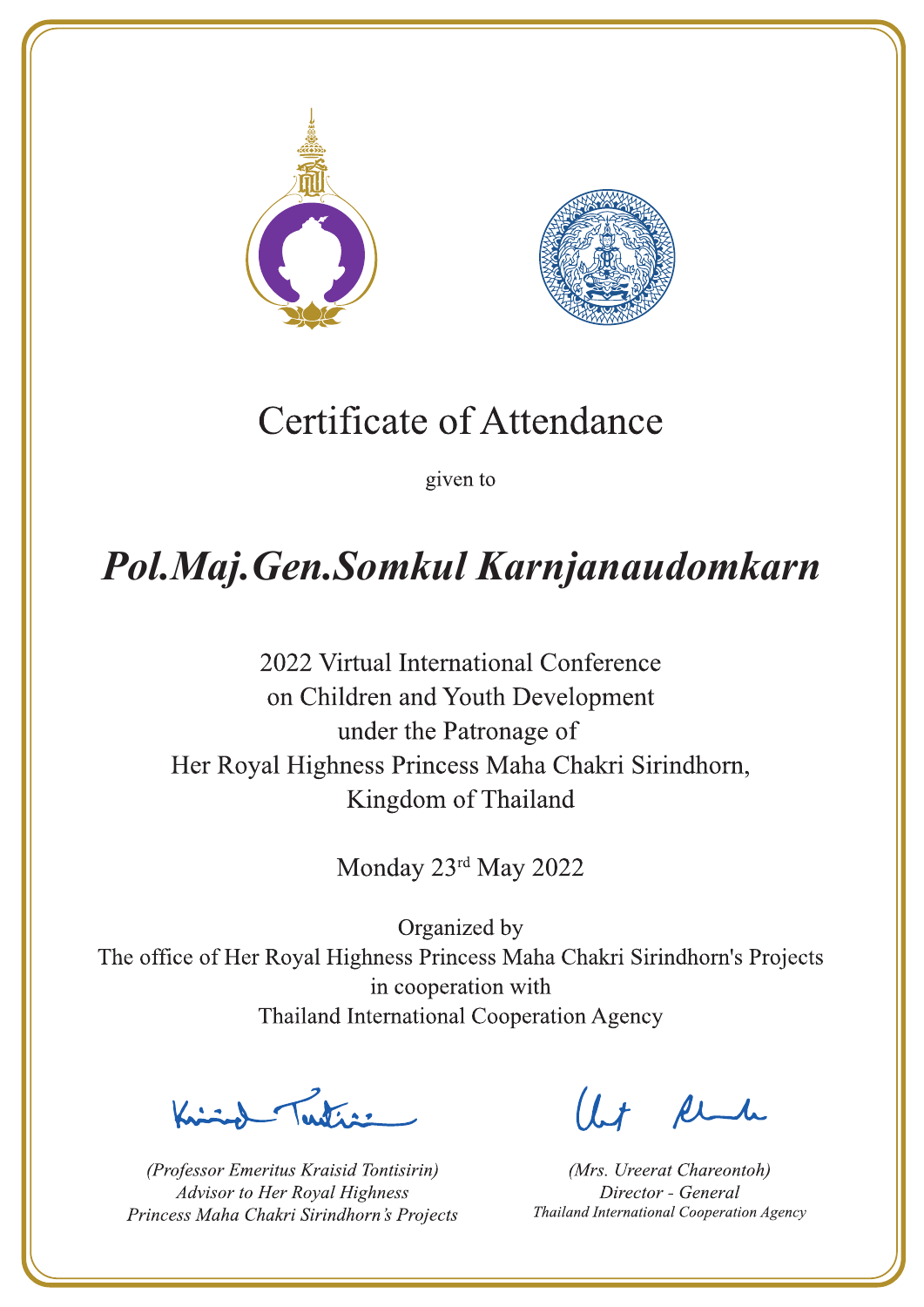



given to

## Pol. Col. Preecha Vangpreecha

2022 Virtual International Conference on Children and Youth Development under the Patronage of Her Royal Highness Princess Maha Chakri Sirindhorn, Kingdom of Thailand

Monday 23rd May 2022

Lutin ,

(Professor Emeritus Kraisid Tontisirin) Advisor to Her Royal Highness Princess Maha Chakri Sirindhorn's Projects

 $1.7$  flu

(Mrs. Ureerat Chareontoh) Director - General Thailand International Cooperation Agency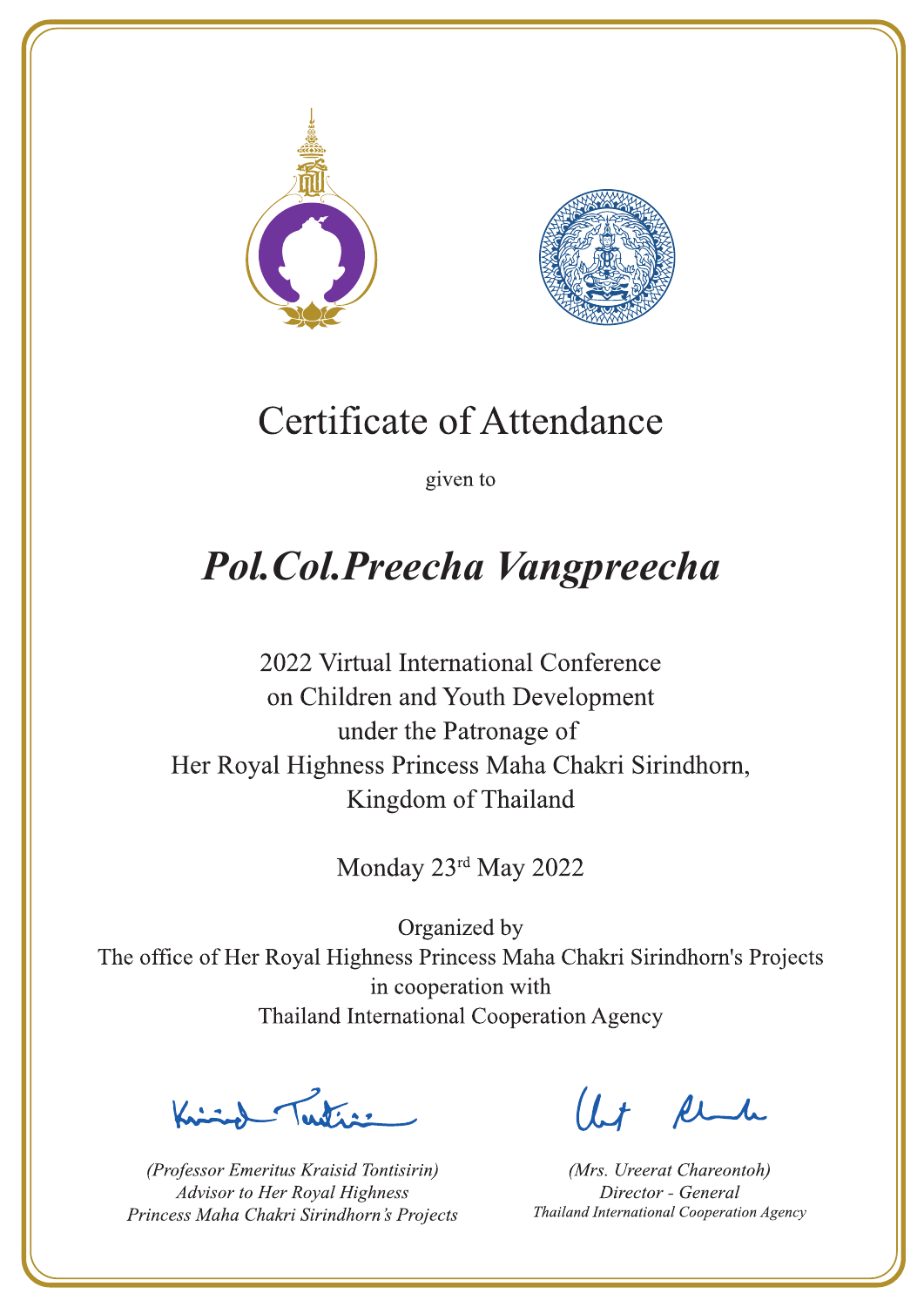



given to

# **Pol. Col. Thitipong Jenkitcharoenchai**

2022 Virtual International Conference on Children and Youth Development under the Patronage of Her Royal Highness Princess Maha Chakri Sirindhorn, Kingdom of Thailand

Monday 23rd May 2022

 $\sqrt{1-\frac{1}{2}}$ 

(Professor Emeritus Kraisid Tontisirin) Advisor to Her Royal Highness Princess Maha Chakri Sirindhorn's Projects

 $l + \ell$ 

(Mrs. Ureerat Chareontoh) Director - General Thailand International Cooperation Agency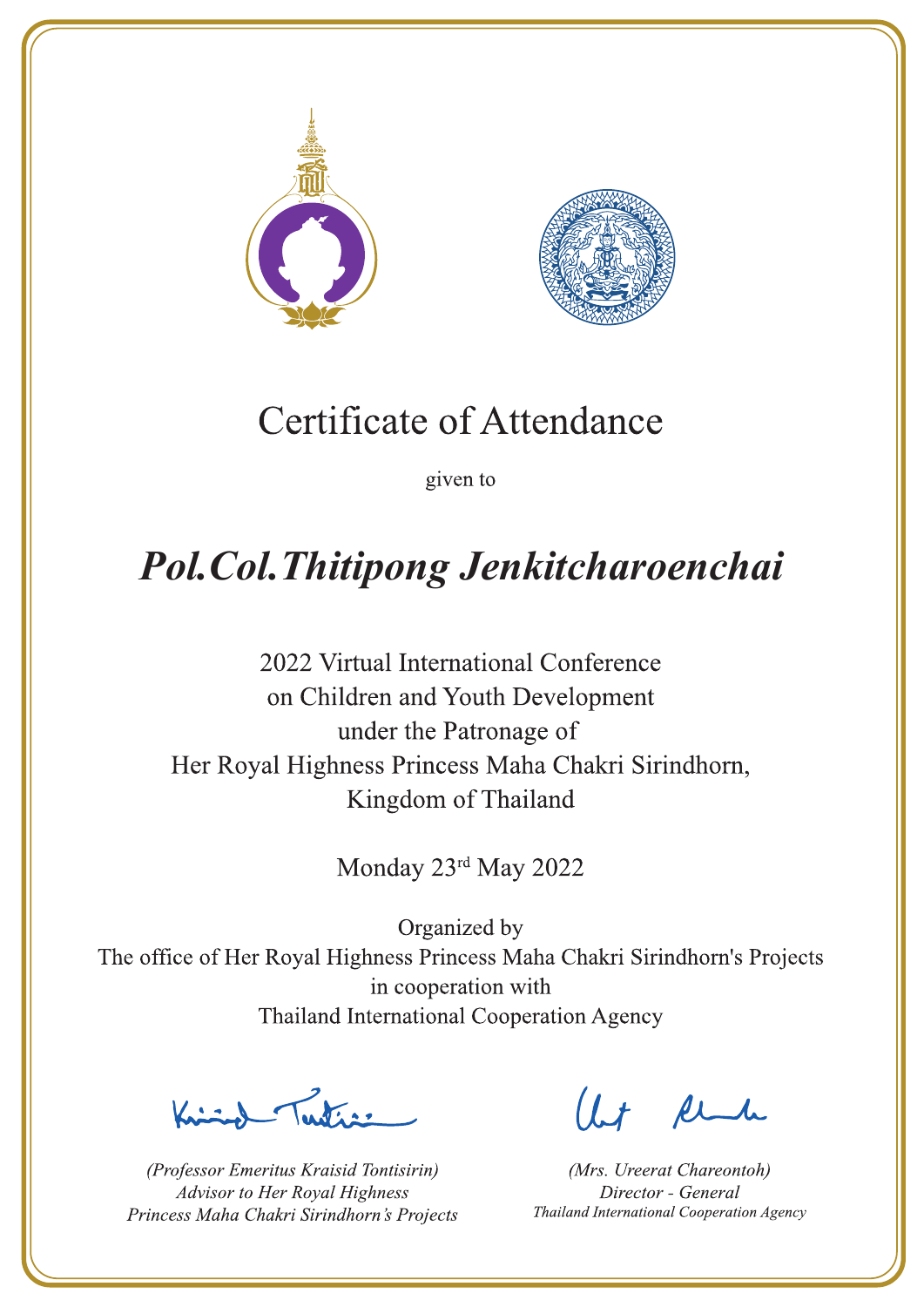



given to

## **Pol.Lt.Col.Somawadee Chuchoed**

2022 Virtual International Conference on Children and Youth Development under the Patronage of Her Royal Highness Princess Maha Chakri Sirindhorn, Kingdom of Thailand

Monday 23rd May 2022

Justin 1

(Professor Emeritus Kraisid Tontisirin) Advisor to Her Royal Highness Princess Maha Chakri Sirindhorn's Projects

 $1 + \mu$ 

(Mrs. Ureerat Chareontoh) Director - General Thailand International Cooperation Agency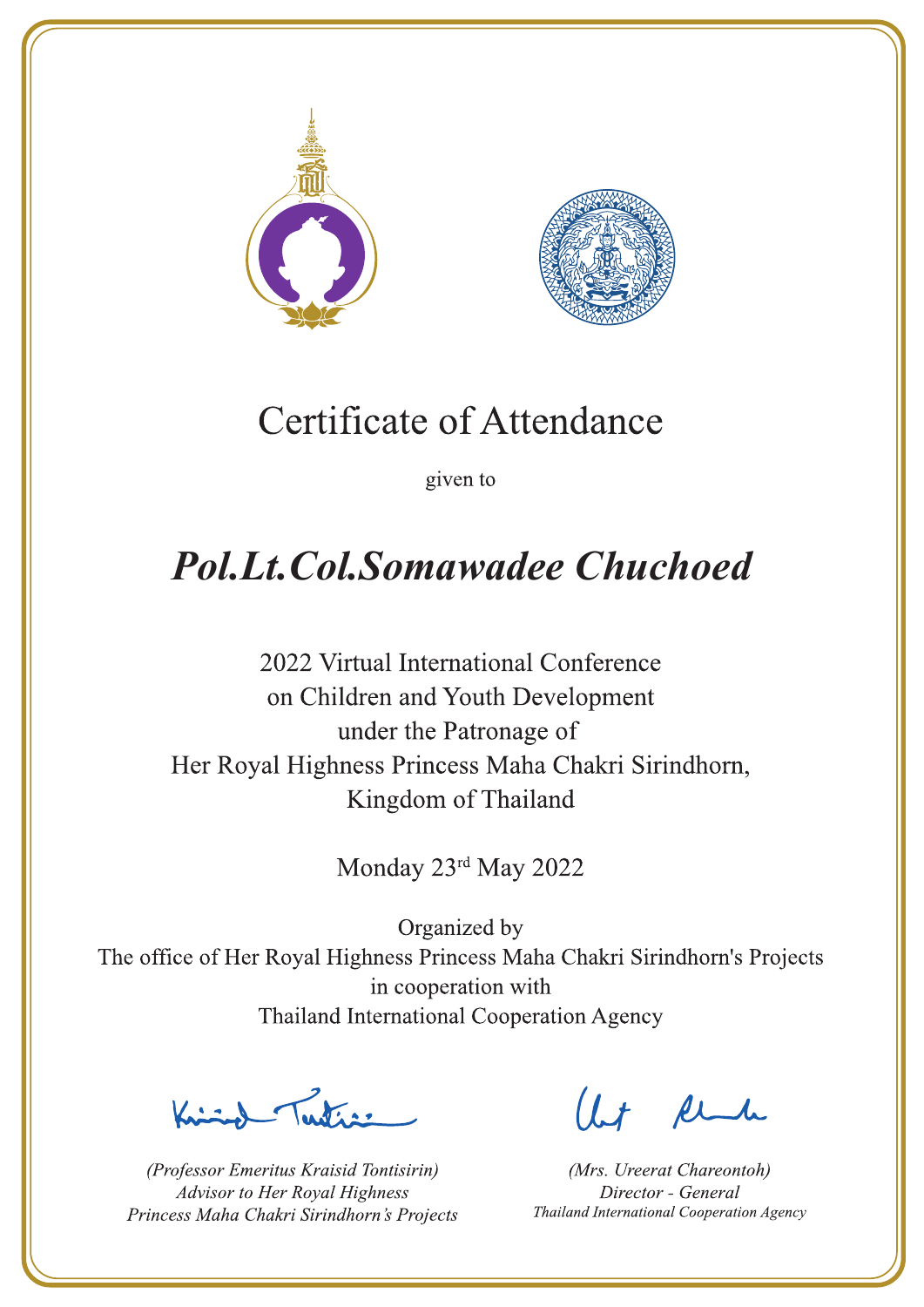



given to

## **Pol.Lt.Daranee poojomjit**

2022 Virtual International Conference on Children and Youth Development under the Patronage of Her Royal Highness Princess Maha Chakri Sirindhorn, Kingdom of Thailand

Monday 23rd May 2022

Justin 1

(Professor Emeritus Kraisid Tontisirin) Advisor to Her Royal Highness Princess Maha Chakri Sirindhorn's Projects

 $1.7$  flu

(Mrs. Ureerat Chareontoh) Director - General Thailand International Cooperation Agency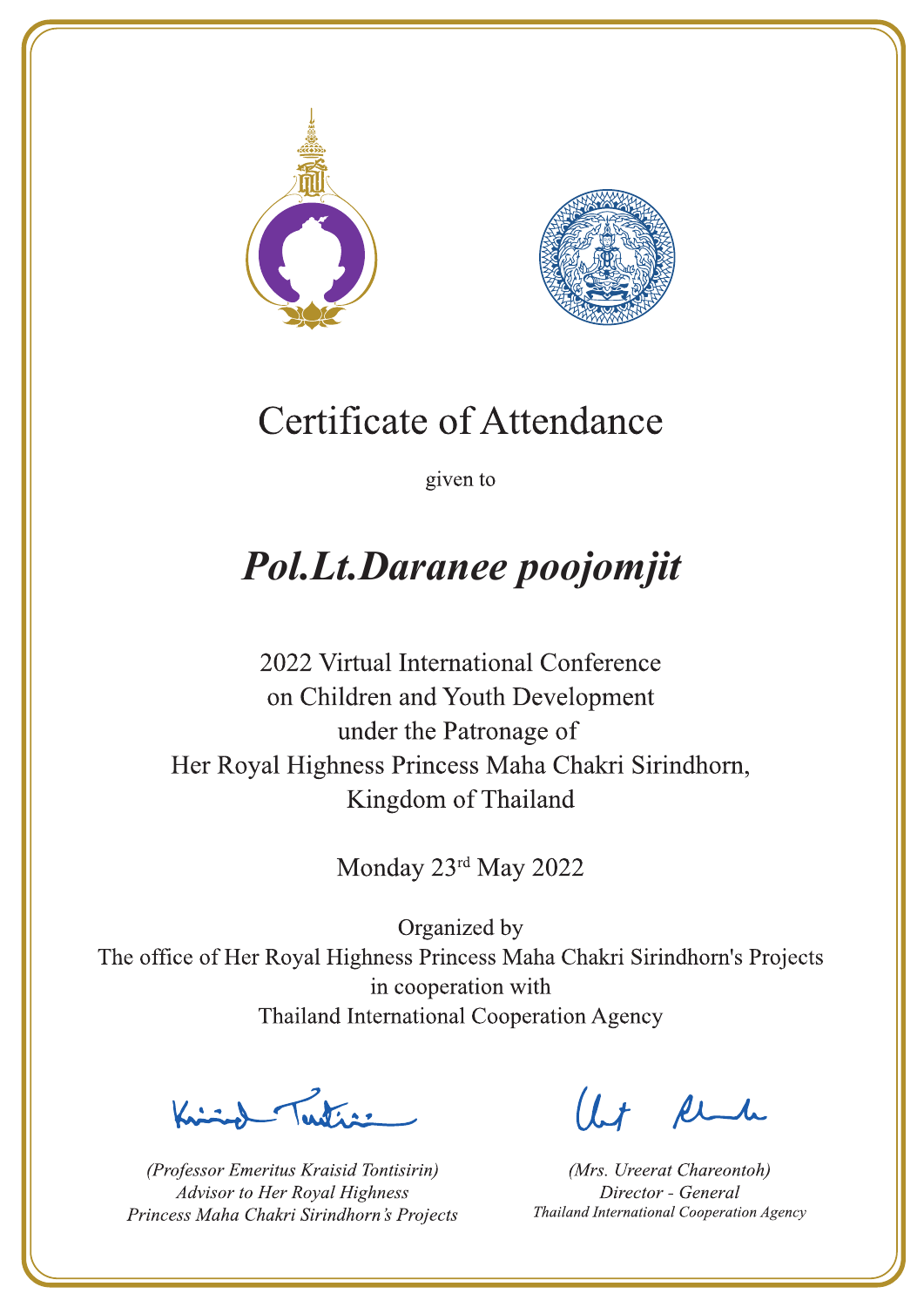



given to

## **Pol. Col. Wisanpong Soikulbordee**

2022 Virtual International Conference on Children and Youth Development under the Patronage of Her Royal Highness Princess Maha Chakri Sirindhorn, Kingdom of Thailand

Monday 23rd May 2022

 $\sqrt{1-\frac{1}{2}}$ 

(Professor Emeritus Kraisid Tontisirin) Advisor to Her Royal Highness Princess Maha Chakri Sirindhorn's Projects

 $l.t$  find

(Mrs. Ureerat Chareontoh) Director - General Thailand International Cooperation Agency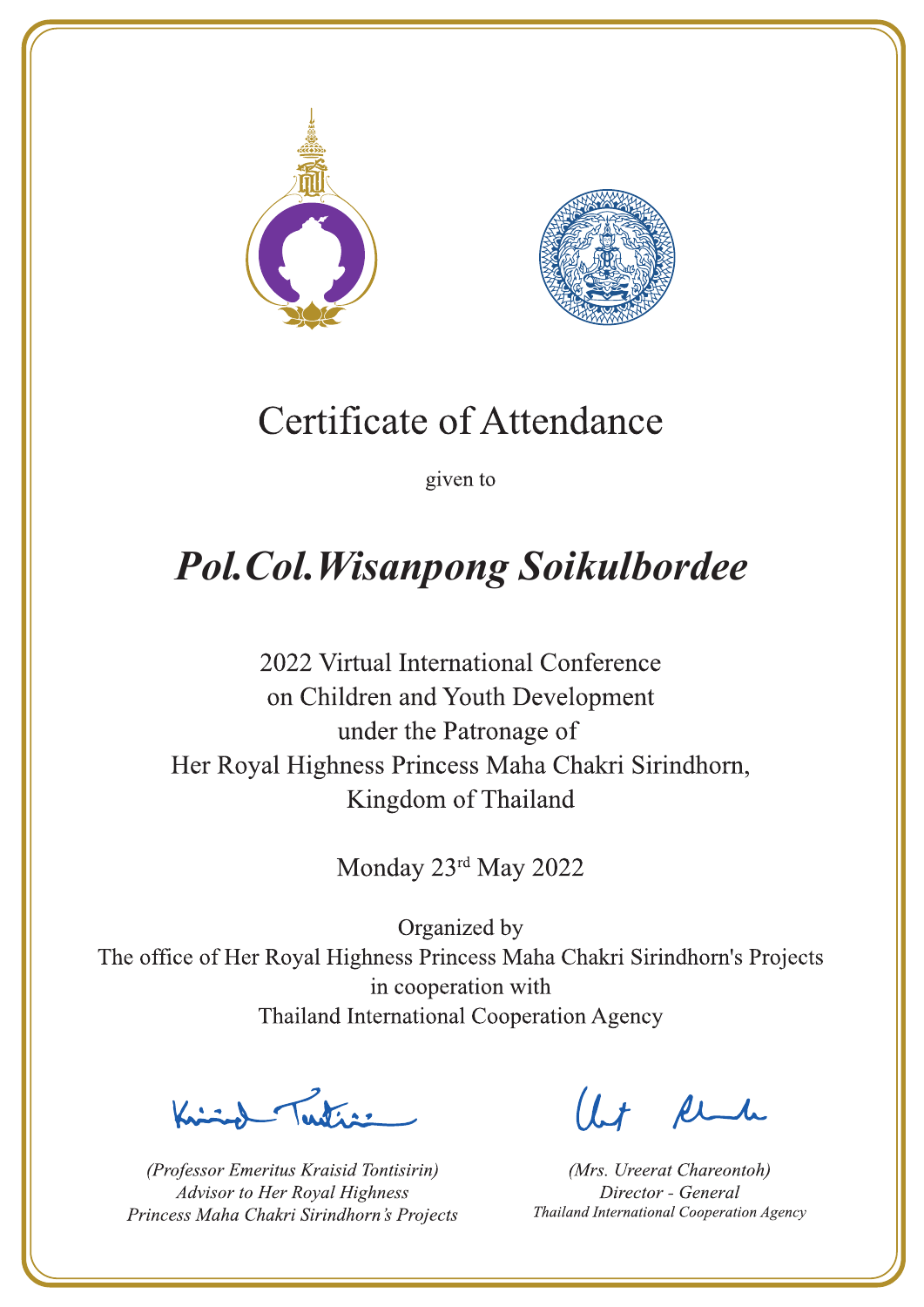



given to

### Pol.Lt.Col.Pradchayalak Wilatan

2022 Virtual International Conference on Children and Youth Development under the Patronage of Her Royal Highness Princess Maha Chakri Sirindhorn, Kingdom of Thailand

Monday 23rd May 2022

 $\chi$ 

(Professor Emeritus Kraisid Tontisirin) Advisor to Her Royal Highness Princess Maha Chakri Sirindhorn's Projects

 $1.7$  flu

(Mrs. Ureerat Chareontoh) Director - General Thailand International Cooperation Agency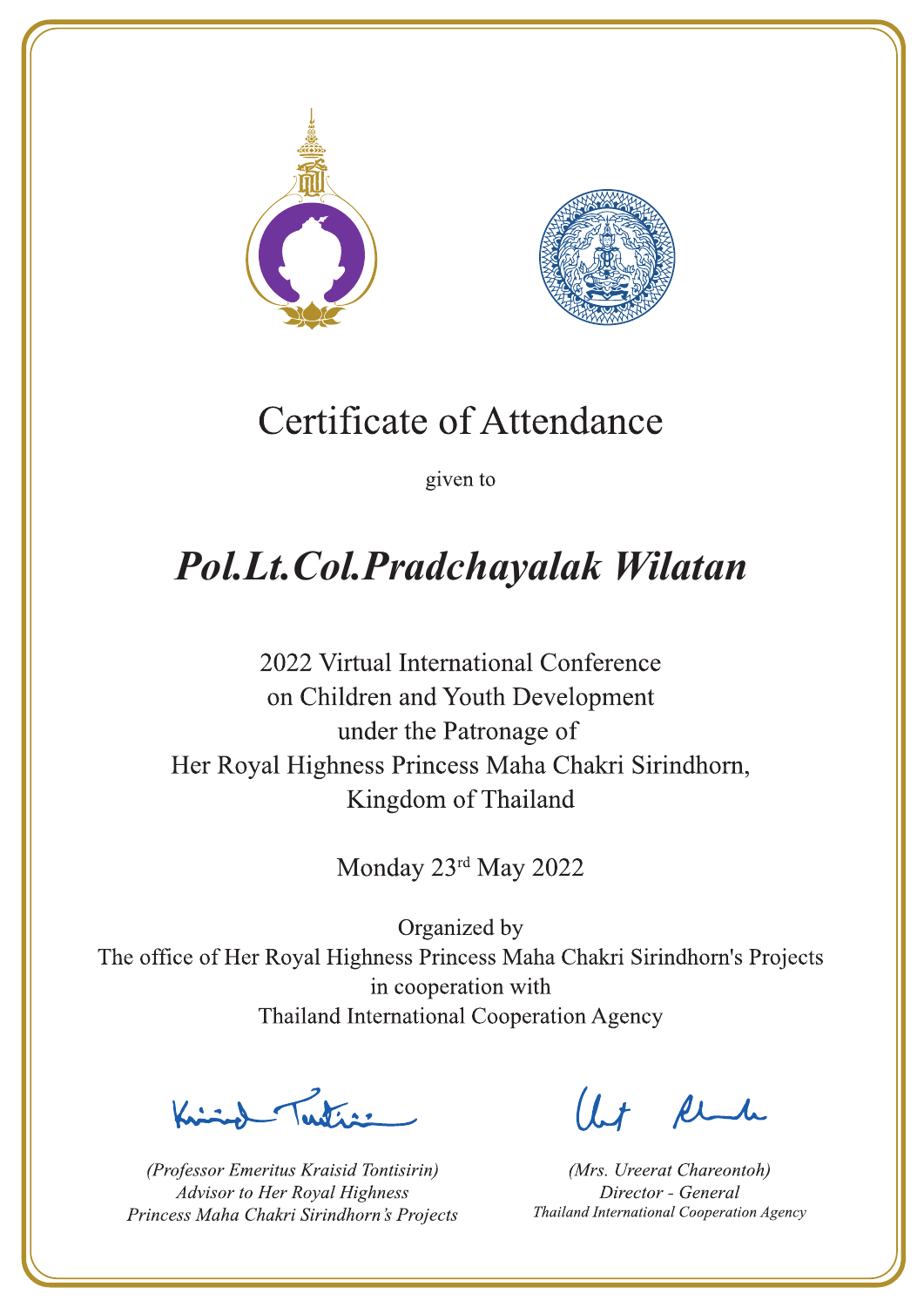



given to

### **Pol.Lt.Pinitpon Pituya**

2022 Virtual International Conference on Children and Youth Development under the Patronage of Her Royal Highness Princess Maha Chakri Sirindhorn, Kingdom of Thailand

Monday 23rd May 2022

La de a gr

(Professor Emeritus Kraisid Tontisirin) Advisor to Her Royal Highness Princess Maha Chakri Sirindhorn's Projects

 $l.t$  find

(Mrs. Ureerat Chareontoh) Director - General Thailand International Cooperation Agency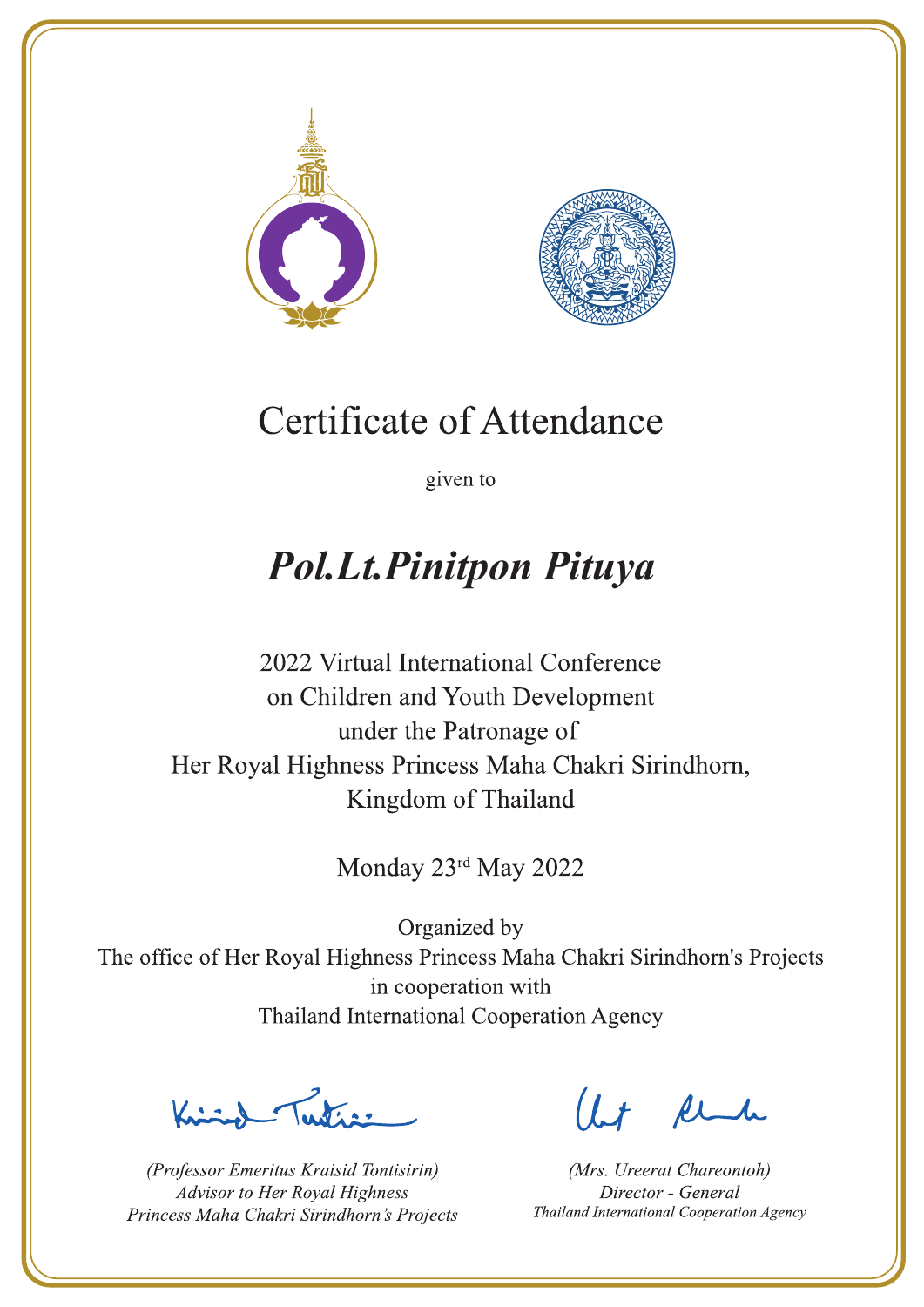



given to

# Pol.Sen.Sgt.Maj.Teerapong Tidchai

2022 Virtual International Conference on Children and Youth Development under the Patronage of Her Royal Highness Princess Maha Chakri Sirindhorn, Kingdom of Thailand

Monday 23rd May 2022

 $\sqrt{1-\frac{1}{2}}$ 

(Professor Emeritus Kraisid Tontisirin) Advisor to Her Royal Highness Princess Maha Chakri Sirindhorn's Projects

 $1.7$  find

(Mrs. Ureerat Chareontoh) Director - General Thailand International Cooperation Agency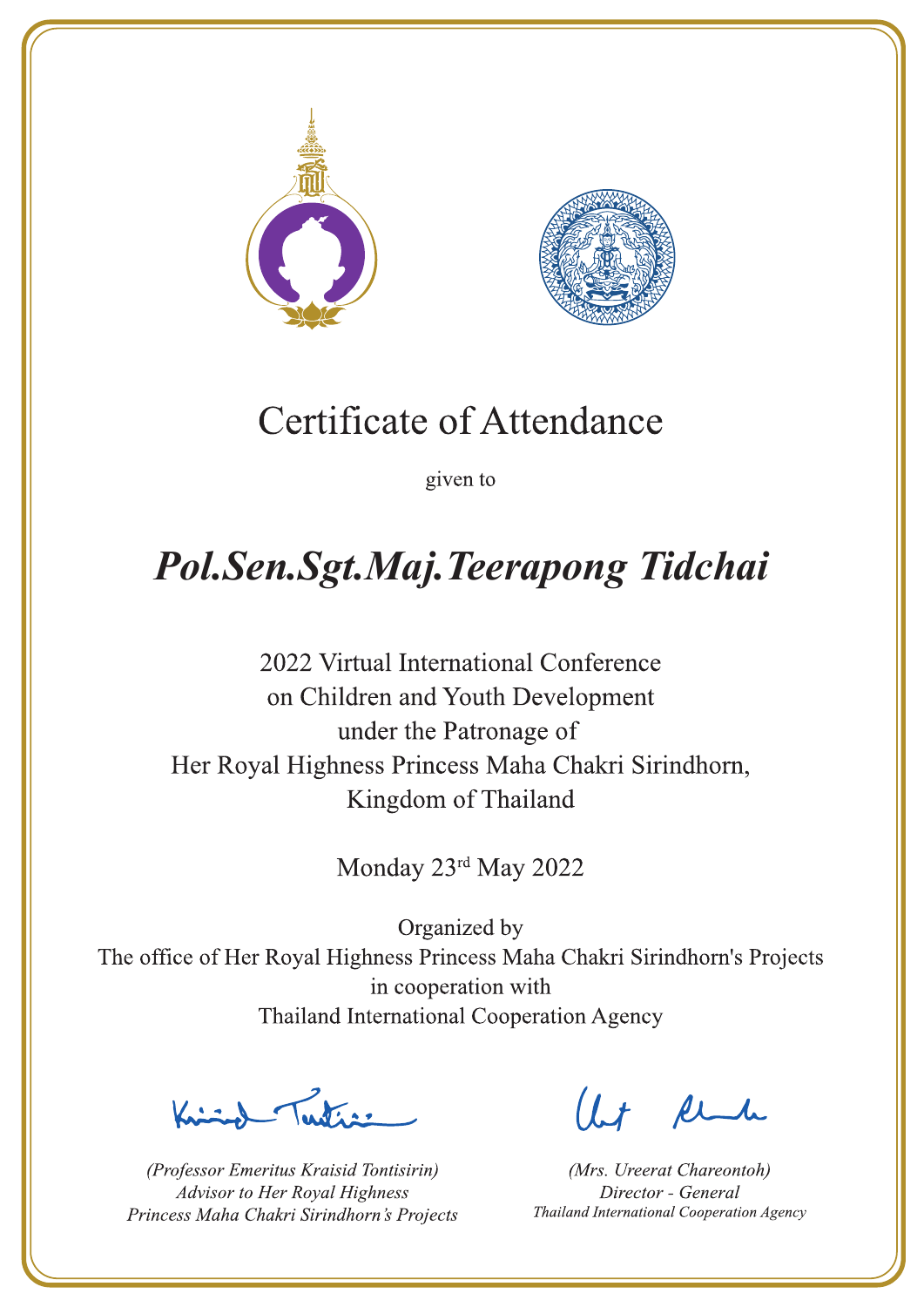



given to

## Pol.Sen.Sgt.Maj.Anurak Reungrit

2022 Virtual International Conference on Children and Youth Development under the Patronage of Her Royal Highness Princess Maha Chakri Sirindhorn, Kingdom of Thailand

Monday 23rd May 2022

 $\sqrt{1-\frac{1}{2}}$ 

(Professor Emeritus Kraisid Tontisirin) Advisor to Her Royal Highness Princess Maha Chakri Sirindhorn's Projects

 $l.t$  find

(Mrs. Ureerat Chareontoh) Director - General Thailand International Cooperation Agency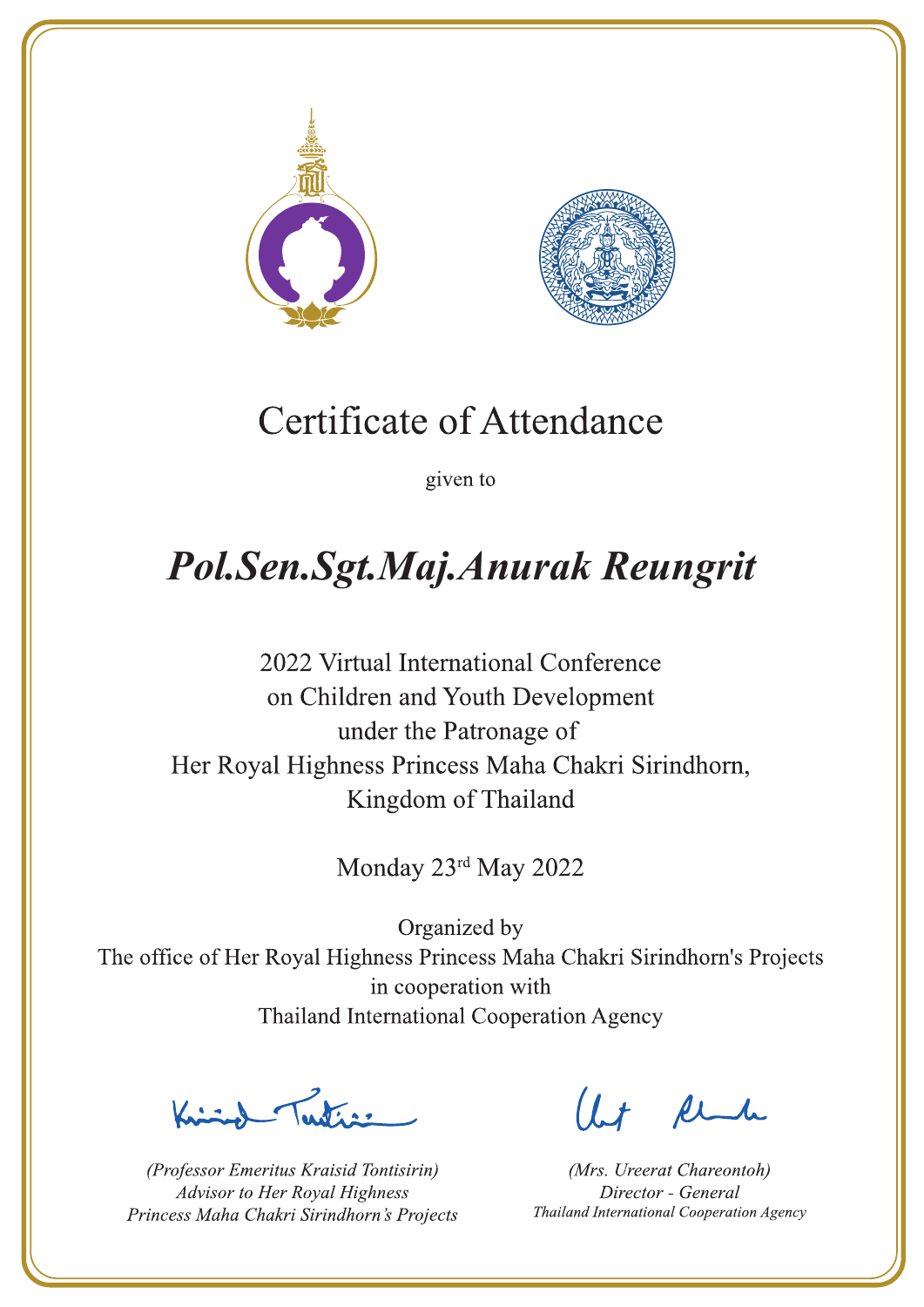



given to

### **Pol. Col. Adoon Sirisitthinan**

2022 Virtual International Conference on Children and Youth Development under the Patronage of Her Royal Highness Princess Maha Chakri Sirindhorn, Kingdom of Thailand

Monday 23rd May 2022

Letters ,

(Professor Emeritus Kraisid Tontisirin) Advisor to Her Royal Highness Princess Maha Chakri Sirindhorn's Projects

 $l.t$  find

(Mrs. Ureerat Chareontoh) Director - General Thailand International Cooperation Agency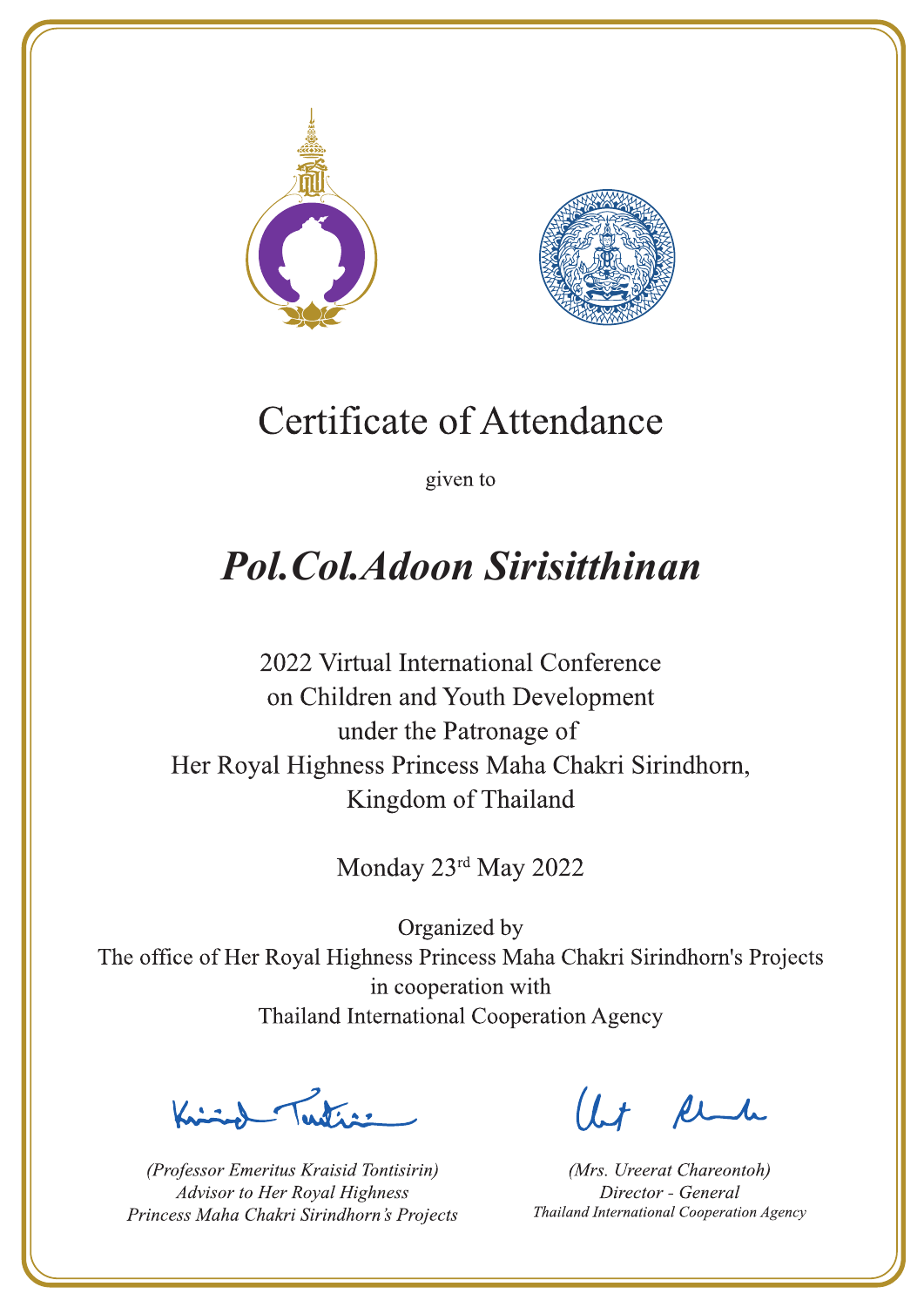



given to

## Pol.Lt.Col.Wichai Champatum

2022 Virtual International Conference on Children and Youth Development under the Patronage of Her Royal Highness Princess Maha Chakri Sirindhorn, Kingdom of Thailand

Monday 23rd May 2022

Let's

(Professor Emeritus Kraisid Tontisirin) Advisor to Her Royal Highness Princess Maha Chakri Sirindhorn's Projects

 $1.7$  flu

(Mrs. Ureerat Chareontoh) Director - General Thailand International Cooperation Agency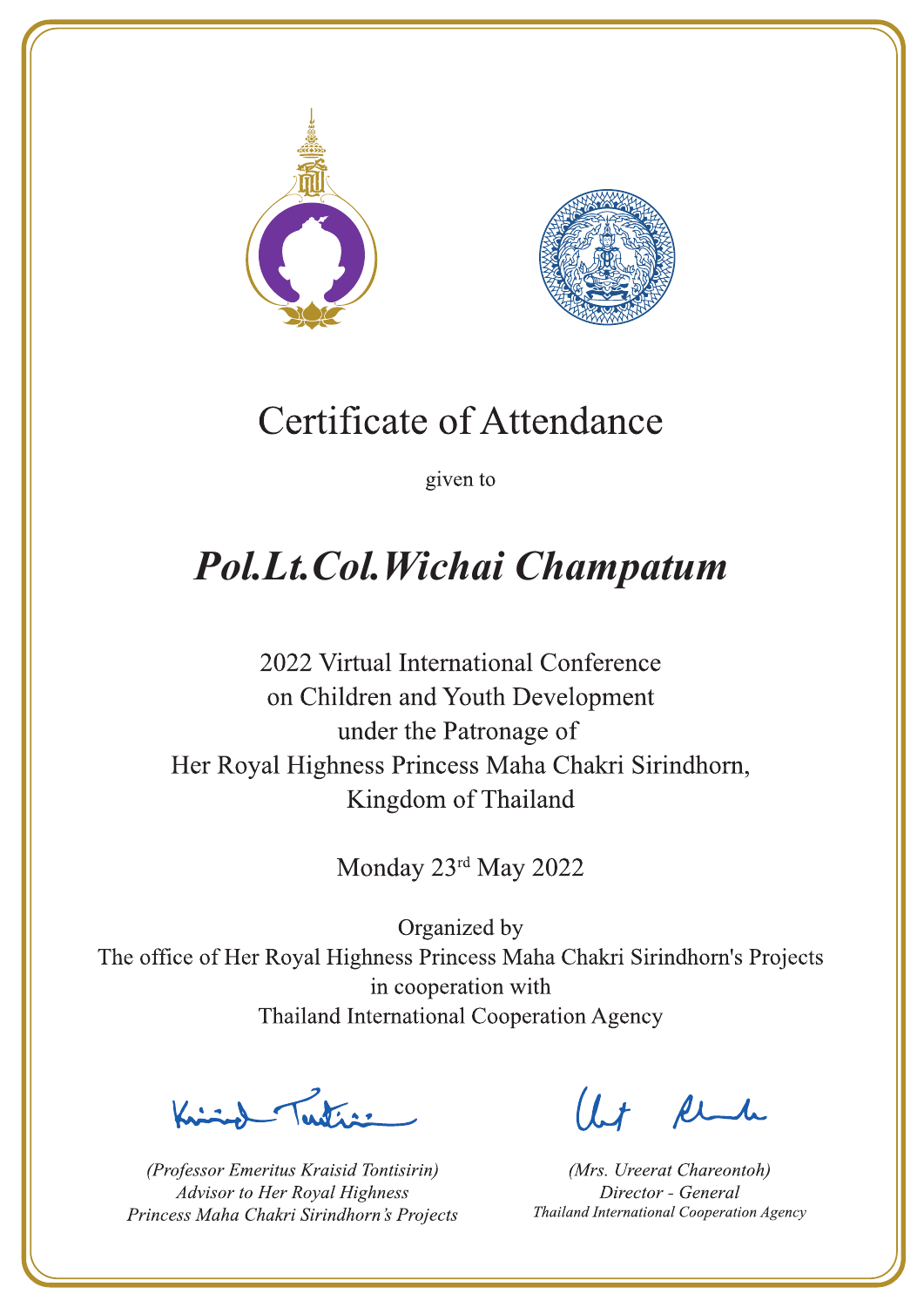



given to

## Pol.Maj.Chachawan Rakmae

2022 Virtual International Conference on Children and Youth Development under the Patronage of Her Royal Highness Princess Maha Chakri Sirindhorn, Kingdom of Thailand

Monday 23rd May 2022

Letters ,

(Professor Emeritus Kraisid Tontisirin) Advisor to Her Royal Highness Princess Maha Chakri Sirindhorn's Projects

 $l.t$  find

(Mrs. Ureerat Chareontoh) Director - General Thailand International Cooperation Agency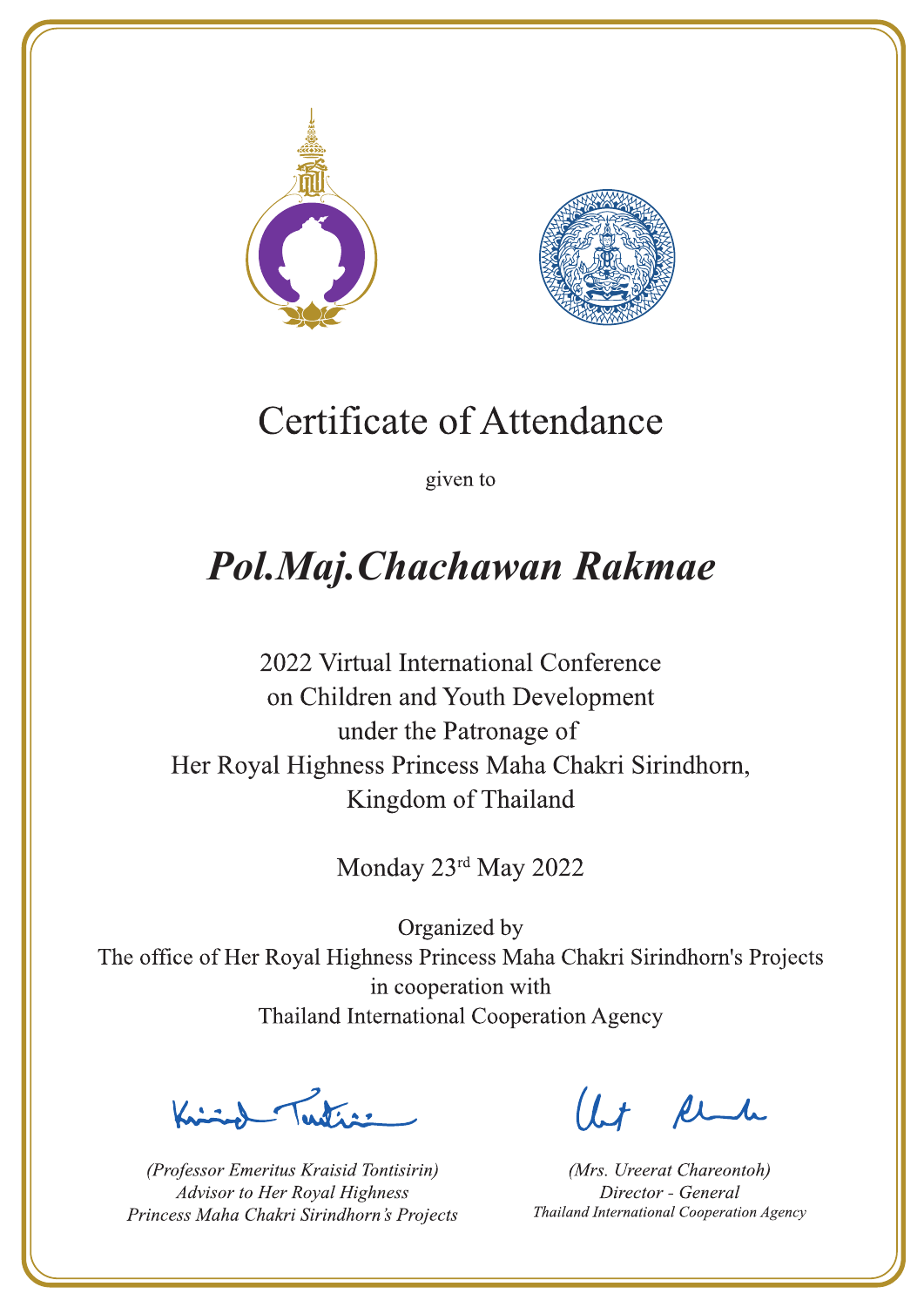



given to

# Pol.Sgt.Maj.Arbepha Saeyee

2022 Virtual International Conference on Children and Youth Development under the Patronage of Her Royal Highness Princess Maha Chakri Sirindhorn, Kingdom of Thailand

Monday 23rd May 2022

Letters

(Professor Emeritus Kraisid Tontisirin) Advisor to Her Royal Highness Princess Maha Chakri Sirindhorn's Projects

 $l.t$  find

(Mrs. Ureerat Chareontoh) Director - General Thailand International Cooperation Agency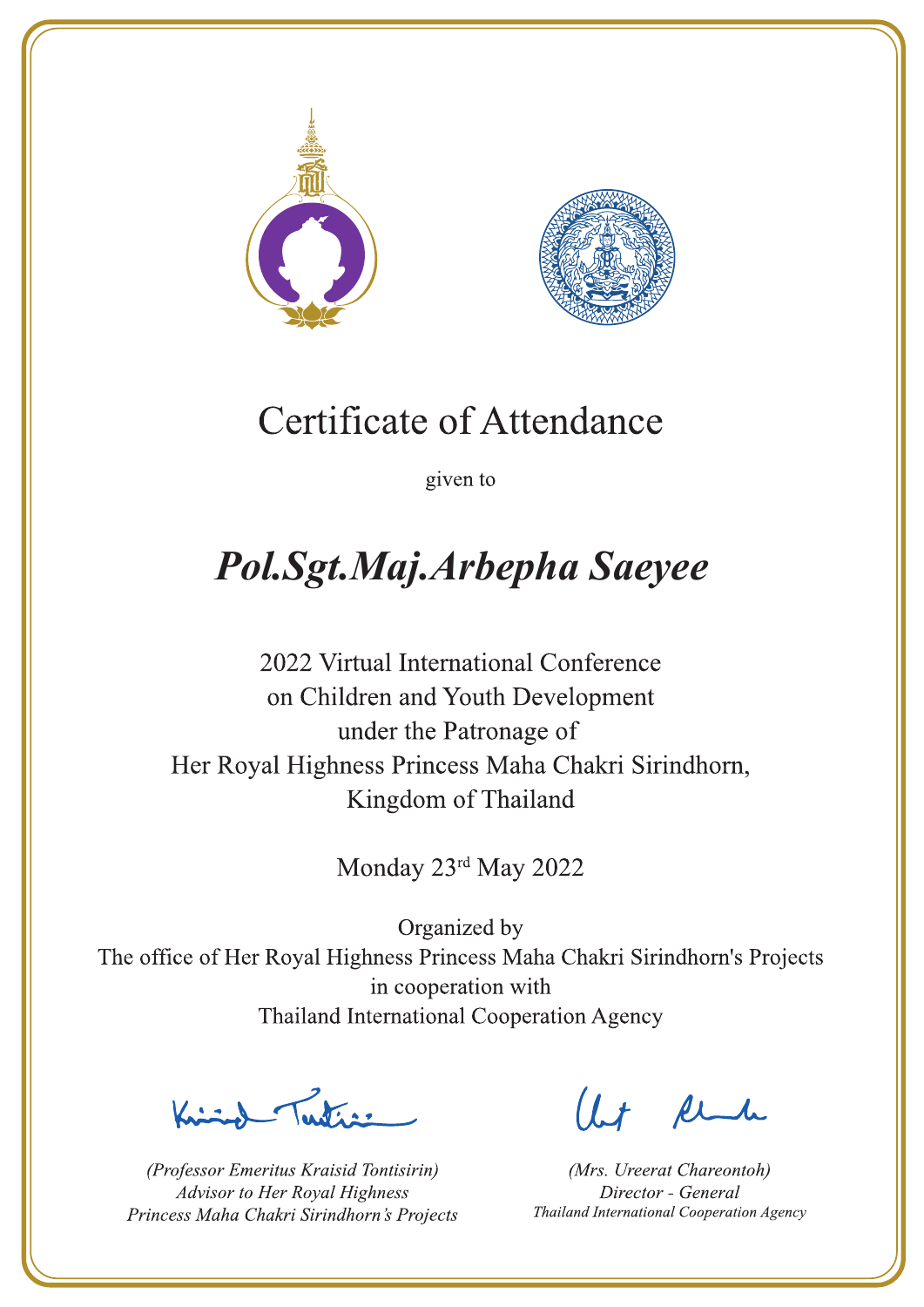



given to

## **Pol.Sgt.Maj.Theeranoot Ritthidet**

2022 Virtual International Conference on Children and Youth Development under the Patronage of Her Royal Highness Princess Maha Chakri Sirindhorn, Kingdom of Thailand

Monday 23rd May 2022

Letters ,

(Professor Emeritus Kraisid Tontisirin) Advisor to Her Royal Highness Princess Maha Chakri Sirindhorn's Projects

 $l.t$  find

(Mrs. Ureerat Chareontoh) Director - General Thailand International Cooperation Agency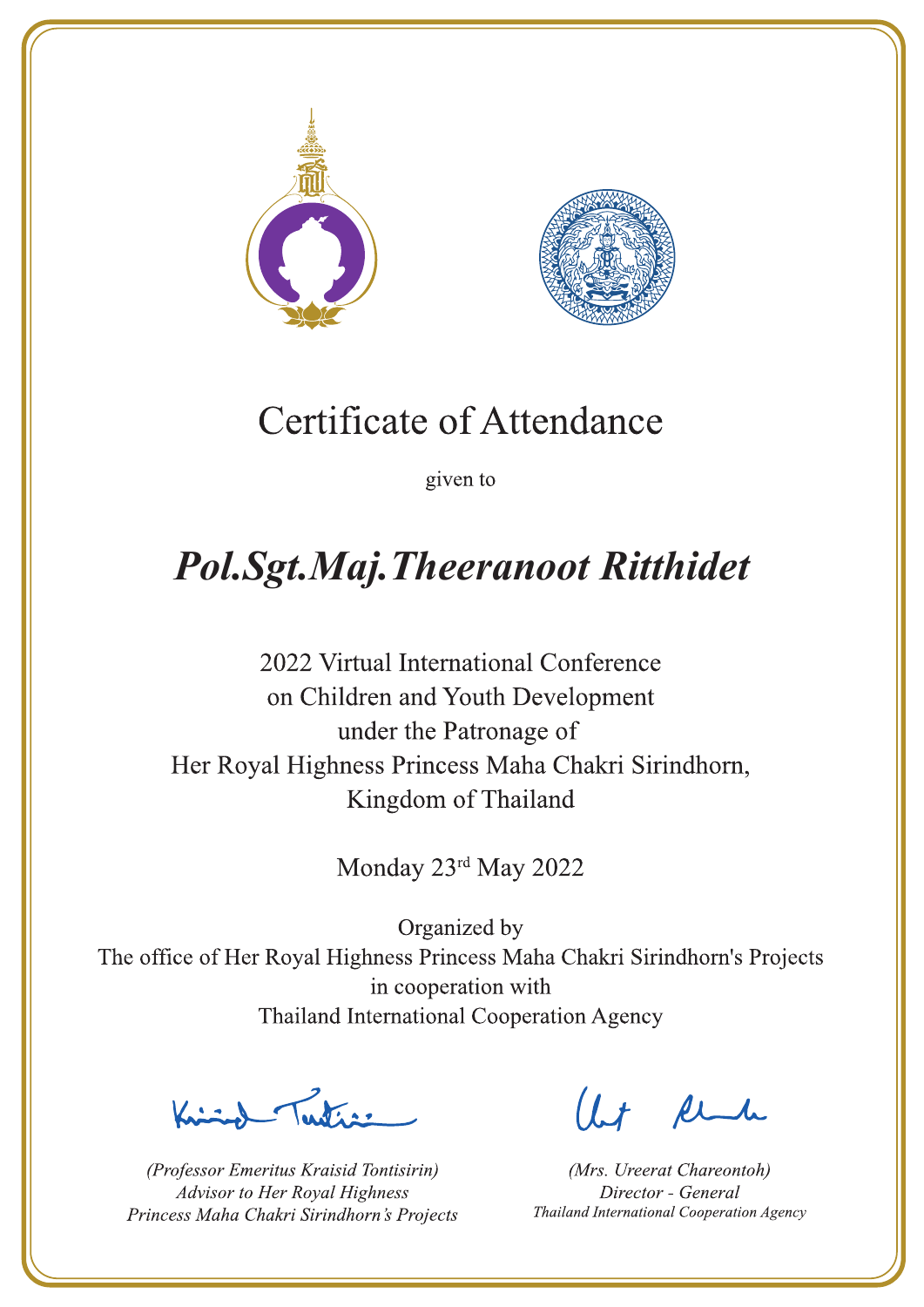



given to

# **Pol.Col.Apichart Rakpong**

2022 Virtual International Conference on Children and Youth Development under the Patronage of Her Royal Highness Princess Maha Chakri Sirindhorn, Kingdom of Thailand

Monday 23rd May 2022

Justin 1

(Professor Emeritus Kraisid Tontisirin) Advisor to Her Royal Highness Princess Maha Chakri Sirindhorn's Projects

 $l.t$  find

(Mrs. Ureerat Chareontoh) Director - General Thailand International Cooperation Agency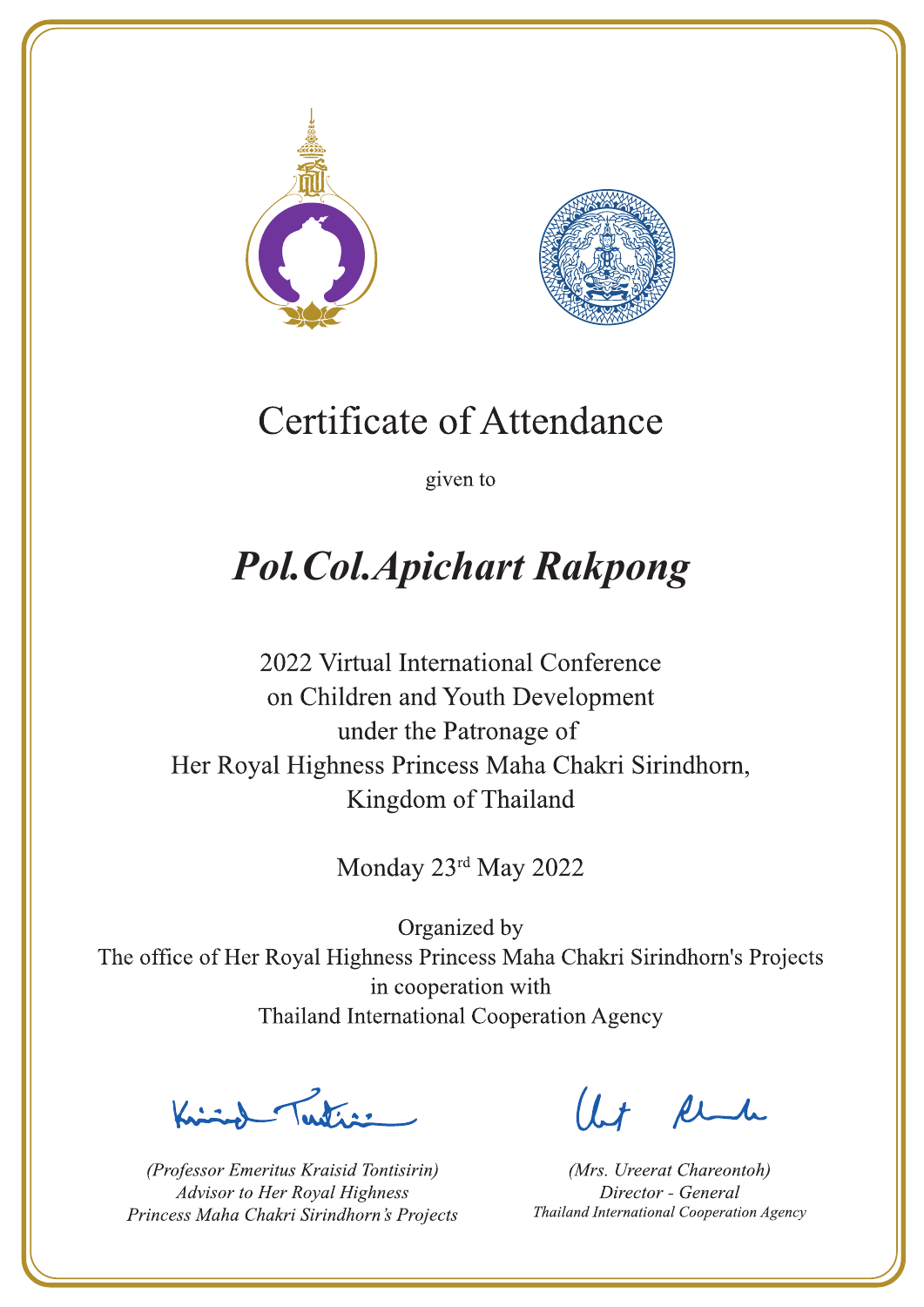



given to

### Pol.Lt.Col.Watcharin Yosrungroch

2022 Virtual International Conference on Children and Youth Development under the Patronage of Her Royal Highness Princess Maha Chakri Sirindhorn, Kingdom of Thailand

Monday 23rd May 2022

Justin 1

(Professor Emeritus Kraisid Tontisirin) Advisor to Her Royal Highness Princess Maha Chakri Sirindhorn's Projects

 $1.7$  find

(Mrs. Ureerat Chareontoh) Director - General Thailand International Cooperation Agency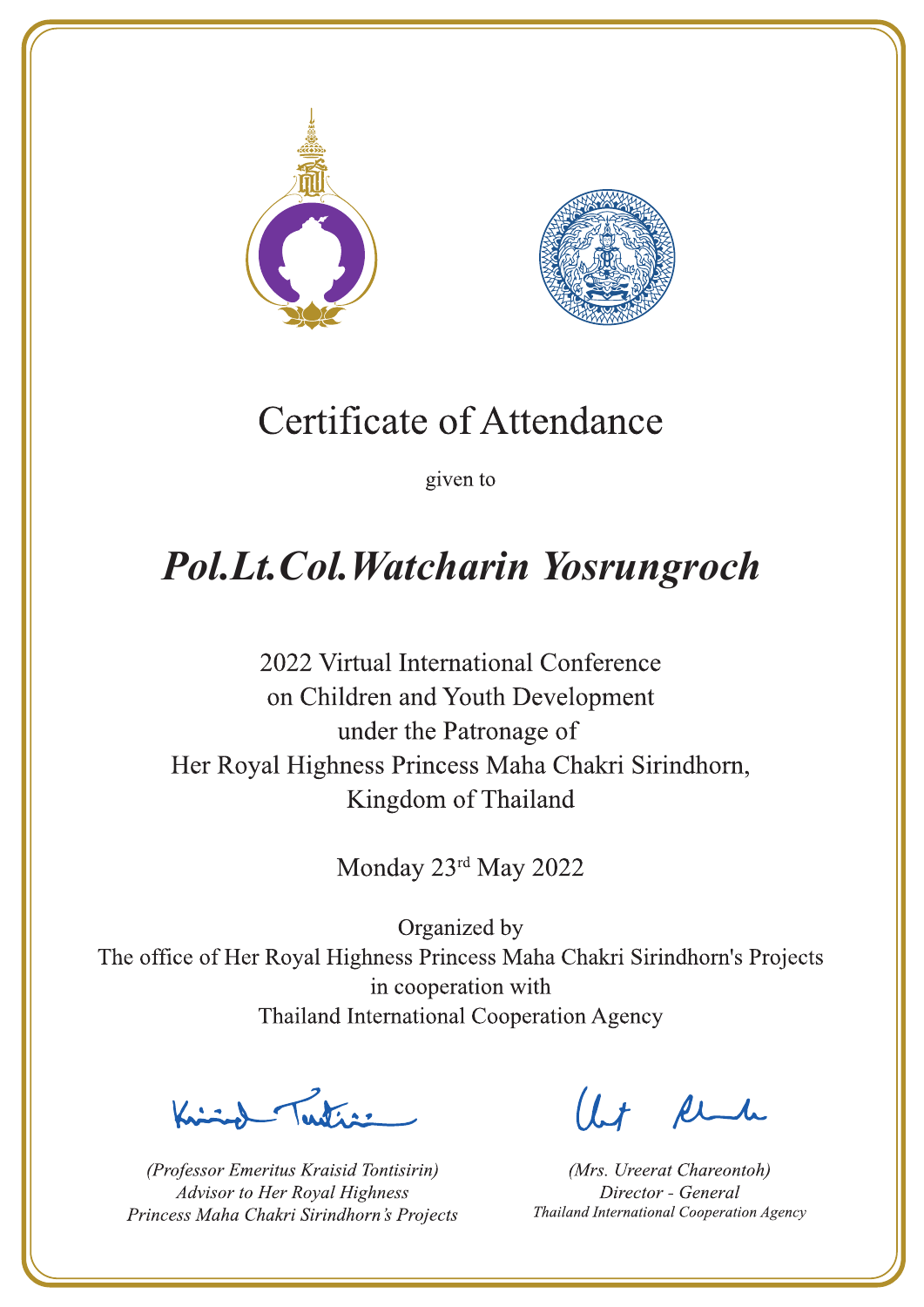



given to

## Pol.Sgt.Maj. Wanida Somjitkaew

2022 Virtual International Conference on Children and Youth Development under the Patronage of Her Royal Highness Princess Maha Chakri Sirindhorn, Kingdom of Thailand

Monday 23rd May 2022

Justin 1

(Professor Emeritus Kraisid Tontisirin) Advisor to Her Royal Highness Princess Maha Chakri Sirindhorn's Projects

 $l.t$  find

(Mrs. Ureerat Chareontoh) Director - General Thailand International Cooperation Agency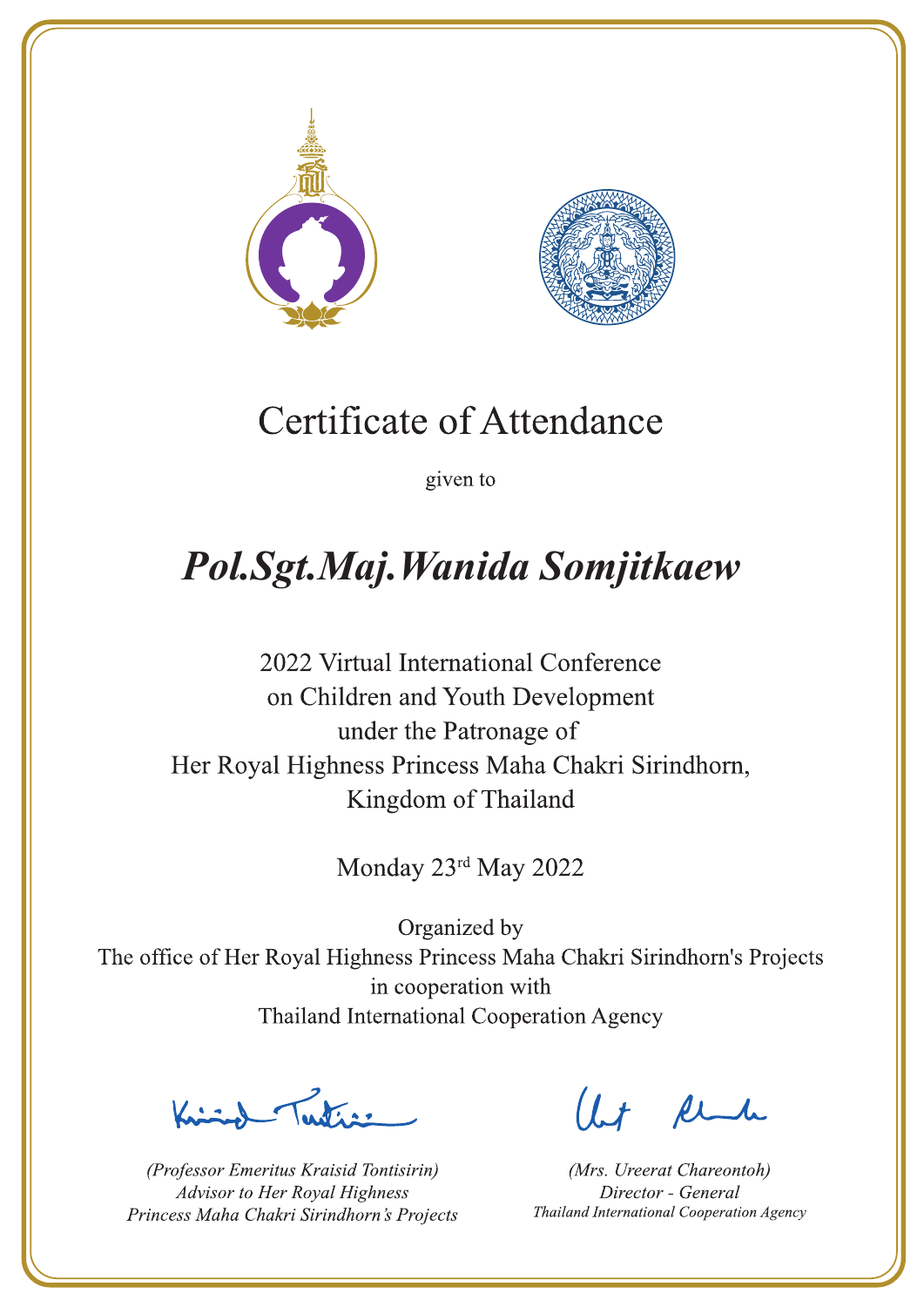



given to

### **Pol.Sgt.Pimon Buntemwong**

2022 Virtual International Conference on Children and Youth Development under the Patronage of Her Royal Highness Princess Maha Chakri Sirindhorn, Kingdom of Thailand

Monday 23rd May 2022

 $\sum_{n=1}^{\infty}$ 

(Professor Emeritus Kraisid Tontisirin) Advisor to Her Royal Highness Princess Maha Chakri Sirindhorn's Projects

 $l.t$  find

(Mrs. Ureerat Chareontoh) Director - General Thailand International Cooperation Agency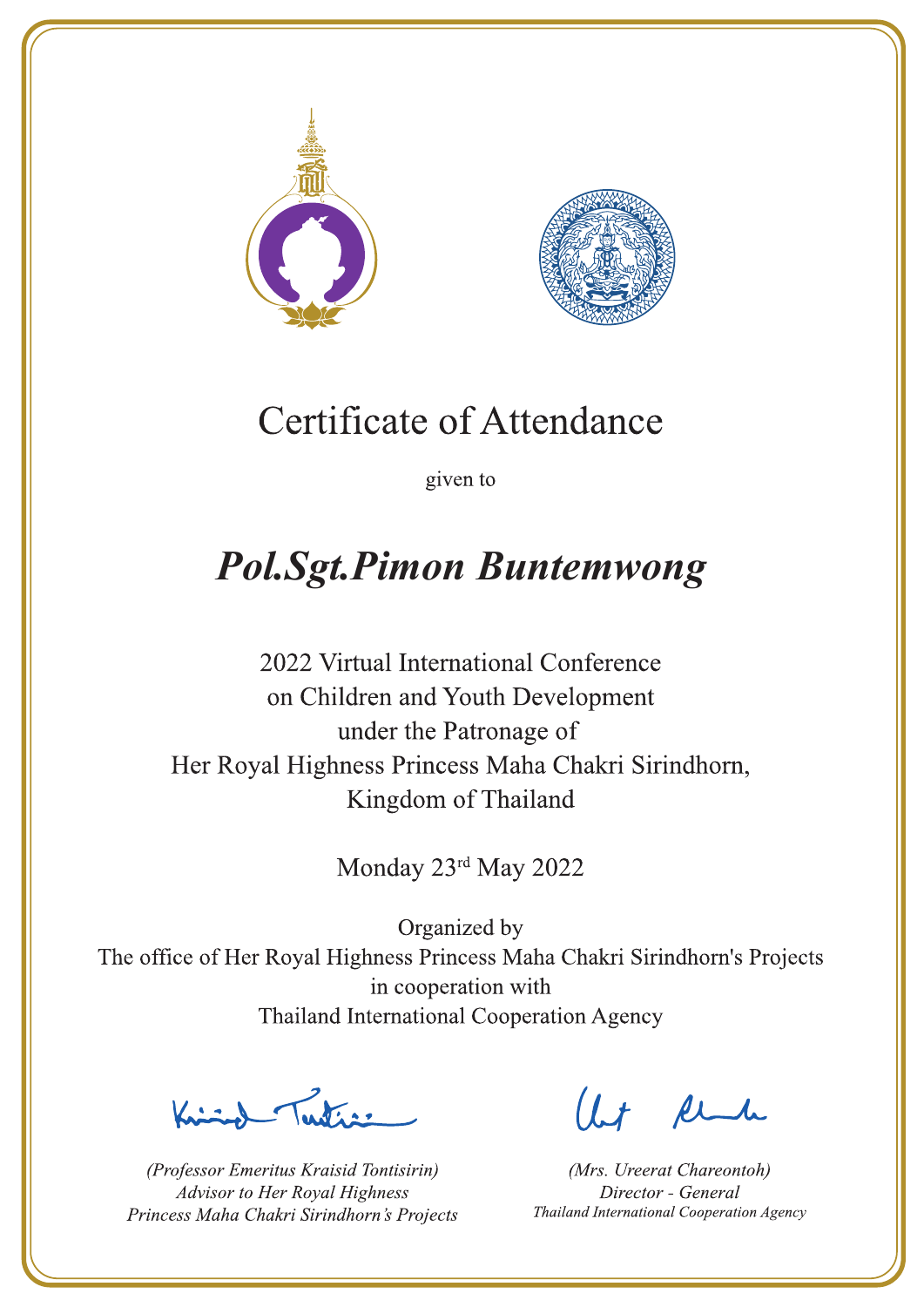



given to

# **Pol. Cpl. Chanakit Khomreung**

2022 Virtual International Conference on Children and Youth Development under the Patronage of Her Royal Highness Princess Maha Chakri Sirindhorn, Kingdom of Thailand

Monday 23rd May 2022

 $\sum_{n=1}^{\infty}$ 

(Professor Emeritus Kraisid Tontisirin) Advisor to Her Royal Highness Princess Maha Chakri Sirindhorn's Projects

 $l.t$  find

(Mrs. Ureerat Chareontoh) Director - General Thailand International Cooperation Agency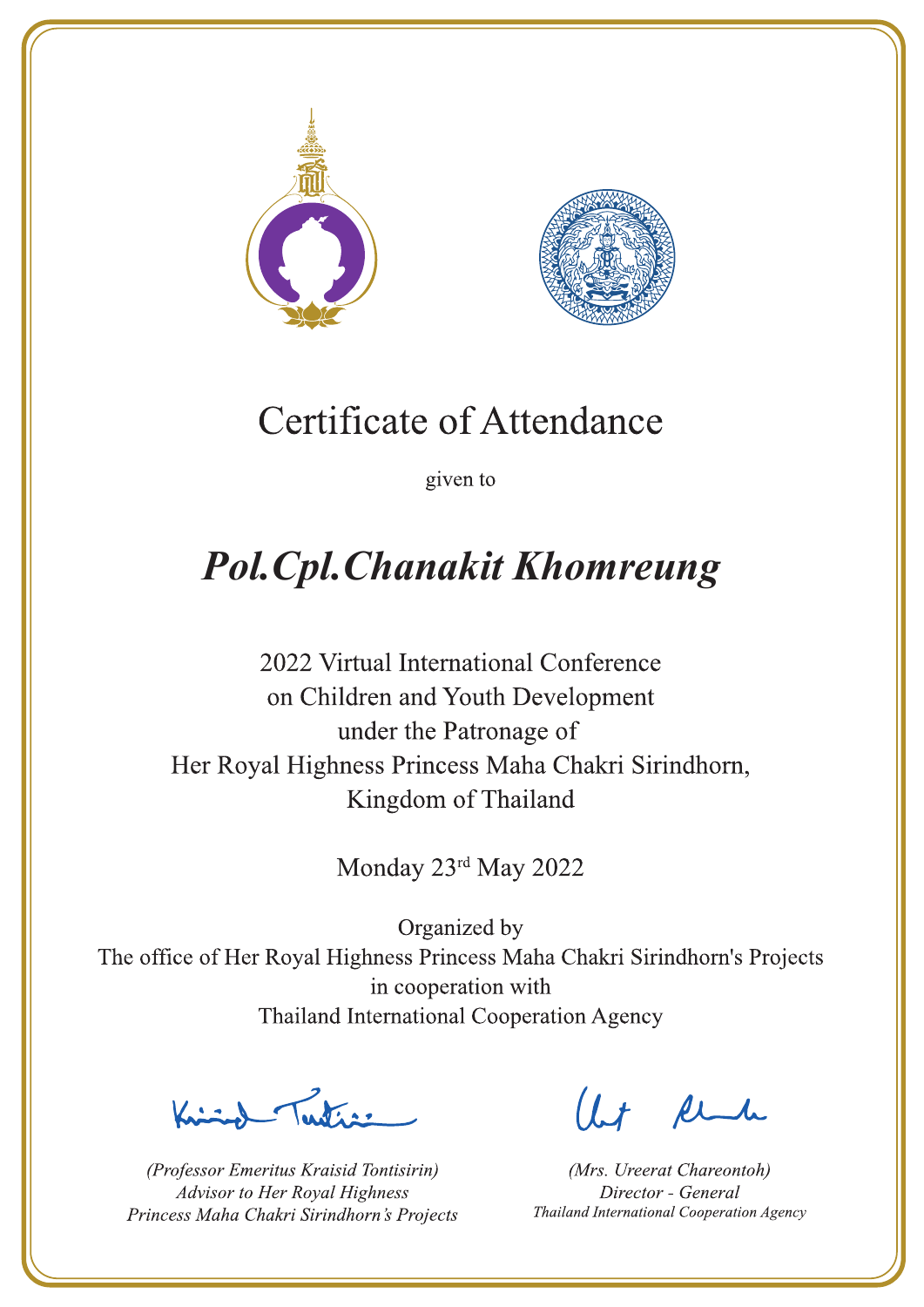



given to

### **Pol. Col. Supawat Srichaichana**

2022 Virtual International Conference on Children and Youth Development under the Patronage of Her Royal Highness Princess Maha Chakri Sirindhorn, Kingdom of Thailand

Monday 23rd May 2022

 $\chi$ 

(Professor Emeritus Kraisid Tontisirin) Advisor to Her Royal Highness Princess Maha Chakri Sirindhorn's Projects

 $l.t$  find

(Mrs. Ureerat Chareontoh) Director - General Thailand International Cooperation Agency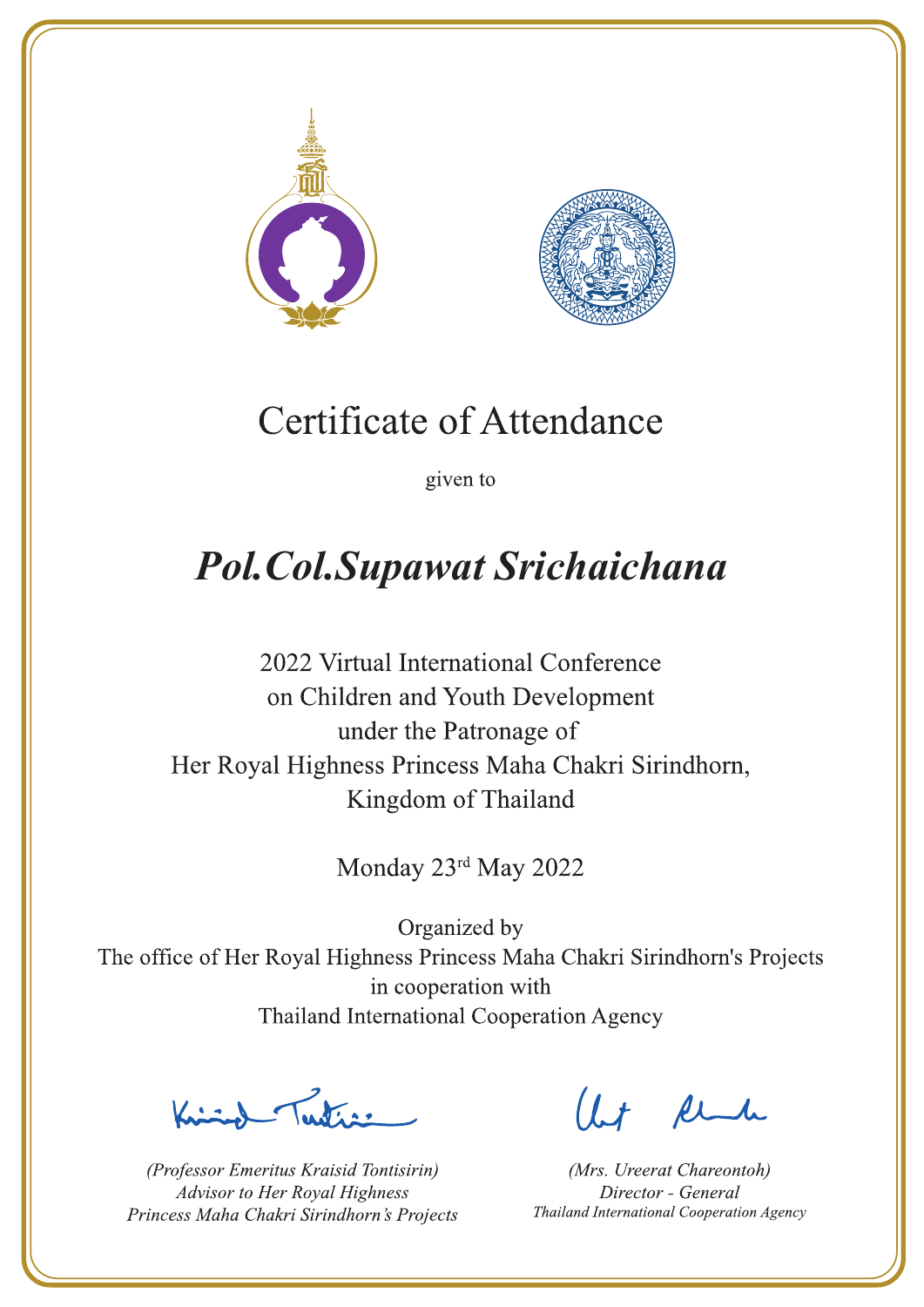



given to

### **Pol.Lt.Col.Rattakon Inthanin**

2022 Virtual International Conference on Children and Youth Development under the Patronage of Her Royal Highness Princess Maha Chakri Sirindhorn, Kingdom of Thailand

Monday 23rd May 2022

Justin 1

(Professor Emeritus Kraisid Tontisirin) Advisor to Her Royal Highness Princess Maha Chakri Sirindhorn's Projects

 $l.t$  find

(Mrs. Ureerat Chareontoh) Director - General Thailand International Cooperation Agency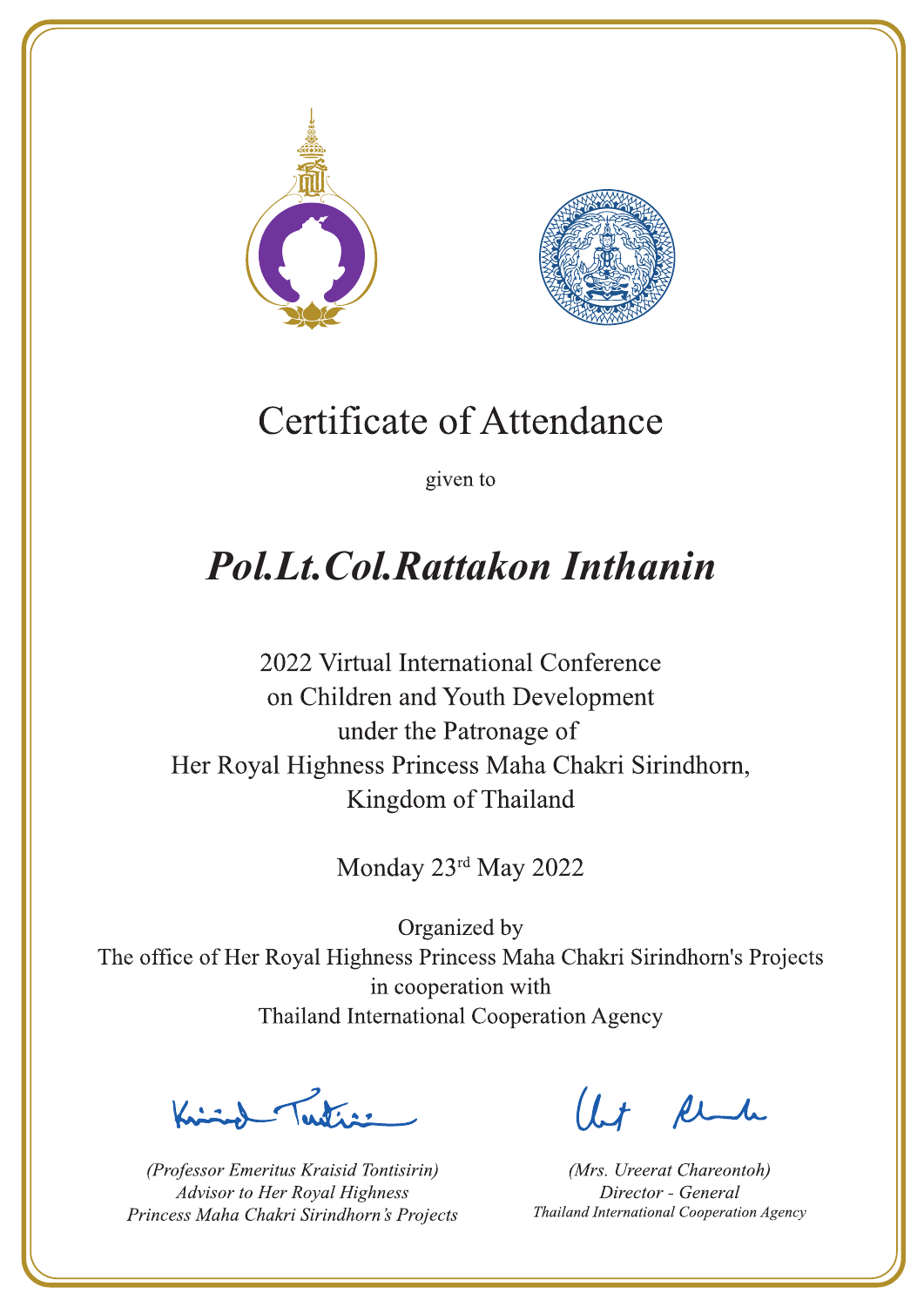



given to

### Pol.Sen.Sgt.Maj.Punnapit Rerngruethai-

2022 Virtual International Conference on Children and Youth Development under the Patronage of Her Royal Highness Princess Maha Chakri Sirindhorn, Kingdom of Thailand

Monday 23rd May 2022

 $\sum_{i=1}^{n}$ 

(Professor Emeritus Kraisid Tontisirin) Advisor to Her Royal Highness Princess Maha Chakri Sirindhorn's Projects

 $l + \ell$ 

(Mrs. Ureerat Chareontoh) Director - General Thailand International Cooperation Agency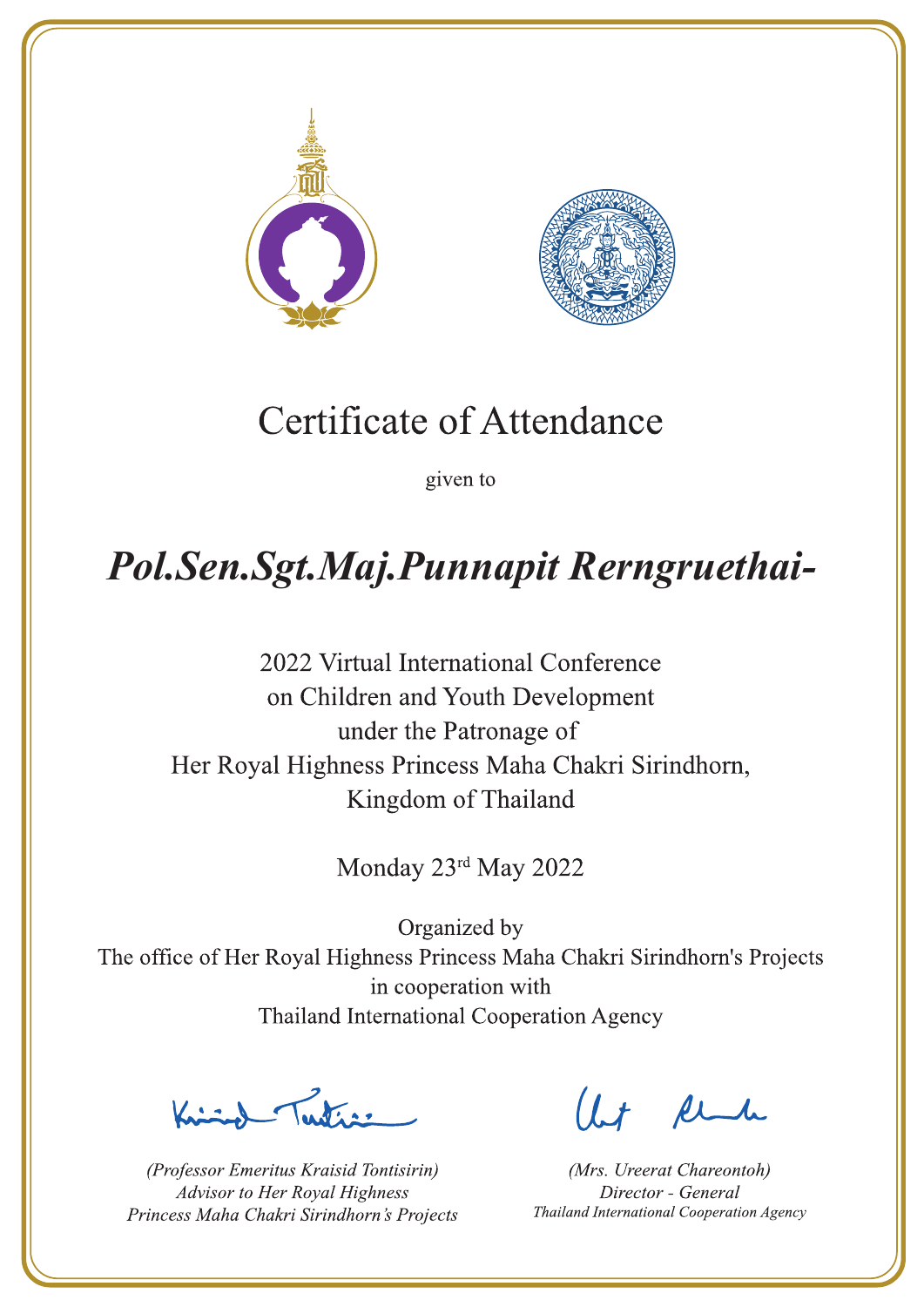



given to

## Pol. Cpl. Panida Vajaanukul

2022 Virtual International Conference on Children and Youth Development under the Patronage of Her Royal Highness Princess Maha Chakri Sirindhorn, Kingdom of Thailand

Monday 23rd May 2022

Letters ,

(Professor Emeritus Kraisid Tontisirin) Advisor to Her Royal Highness Princess Maha Chakri Sirindhorn's Projects

 $l.t$  find

(Mrs. Ureerat Chareontoh) Director - General Thailand International Cooperation Agency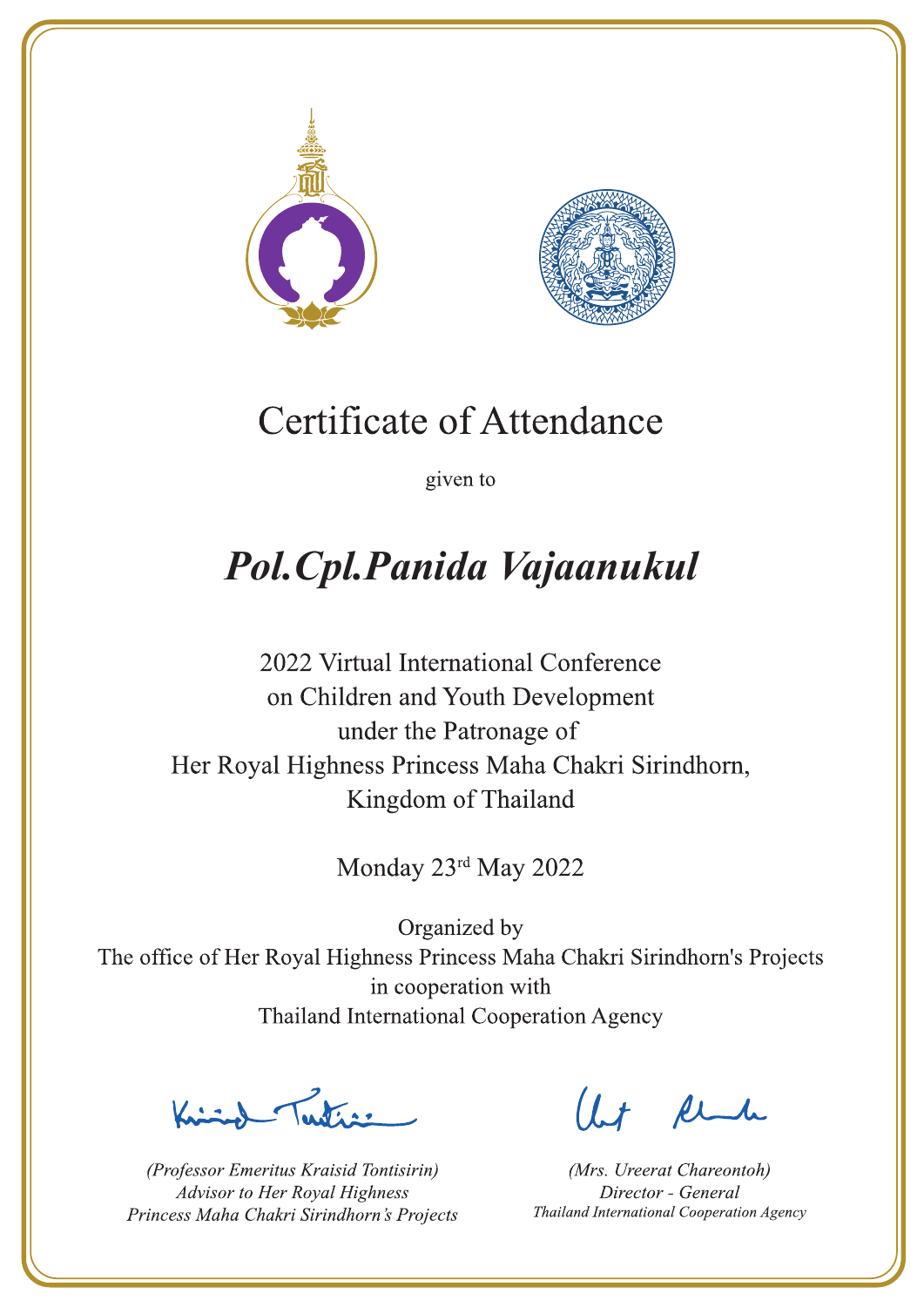



given to

# Pol. Cpl. Worapichcha Tawandee

2022 Virtual International Conference on Children and Youth Development under the Patronage of Her Royal Highness Princess Maha Chakri Sirindhorn, Kingdom of Thailand

Monday 23rd May 2022

 $\sqrt{1-\frac{1}{2}}$ 

(Professor Emeritus Kraisid Tontisirin) Advisor to Her Royal Highness Princess Maha Chakri Sirindhorn's Projects

 $l.t$  find

(Mrs. Ureerat Chareontoh) Director - General Thailand International Cooperation Agency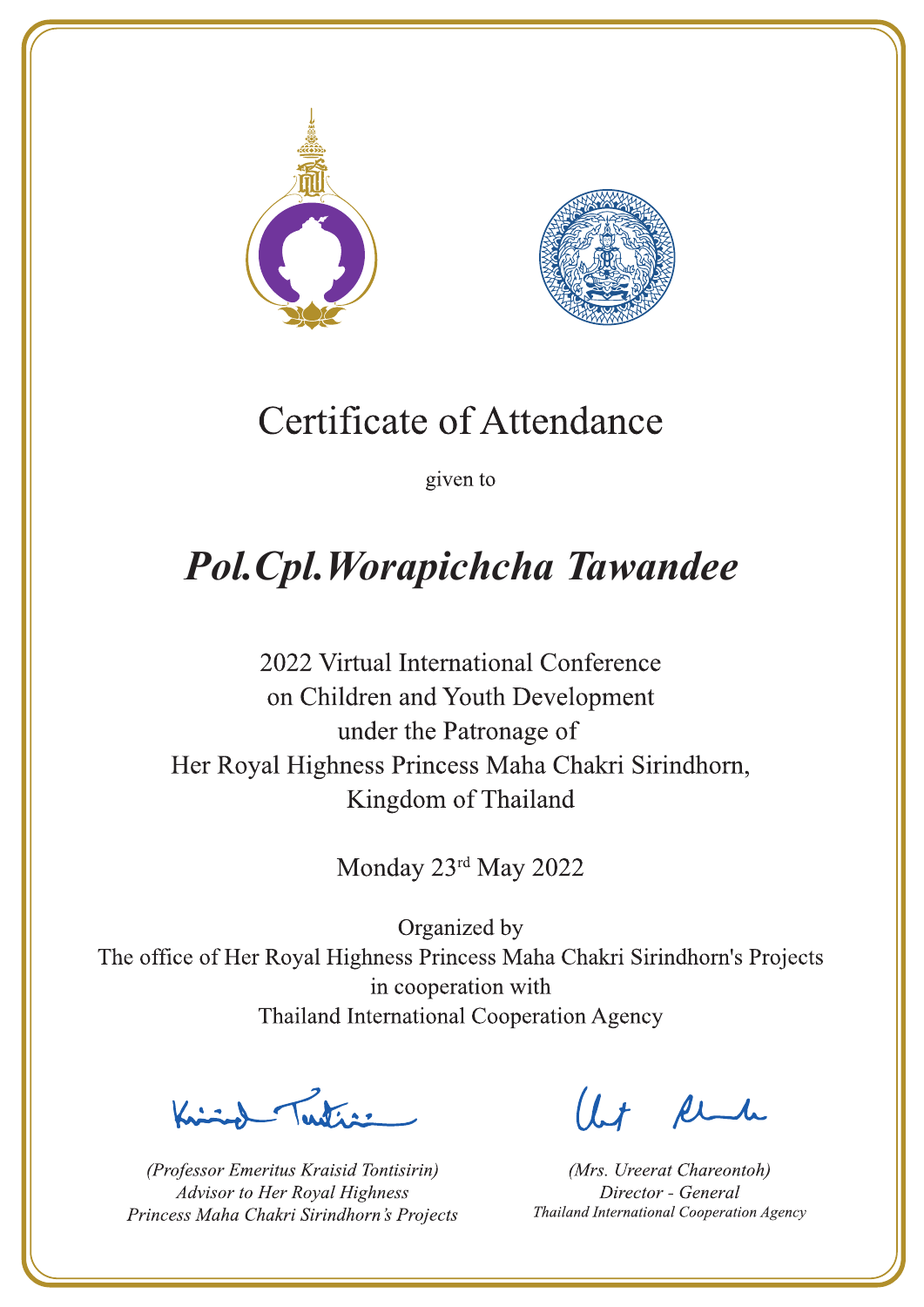



given to

## **Pol.Maj.Gen.Atthawoot Onsub**

2022 Virtual International Conference on Children and Youth Development under the Patronage of Her Royal Highness Princess Maha Chakri Sirindhorn, Kingdom of Thailand

Monday 23rd May 2022

 $\sqrt{1-\frac{1}{2}}$ 

(Professor Emeritus Kraisid Tontisirin) Advisor to Her Royal Highness Princess Maha Chakri Sirindhorn's Projects

 $l.t$  find

(Mrs. Ureerat Chareontoh) Director - General Thailand International Cooperation Agency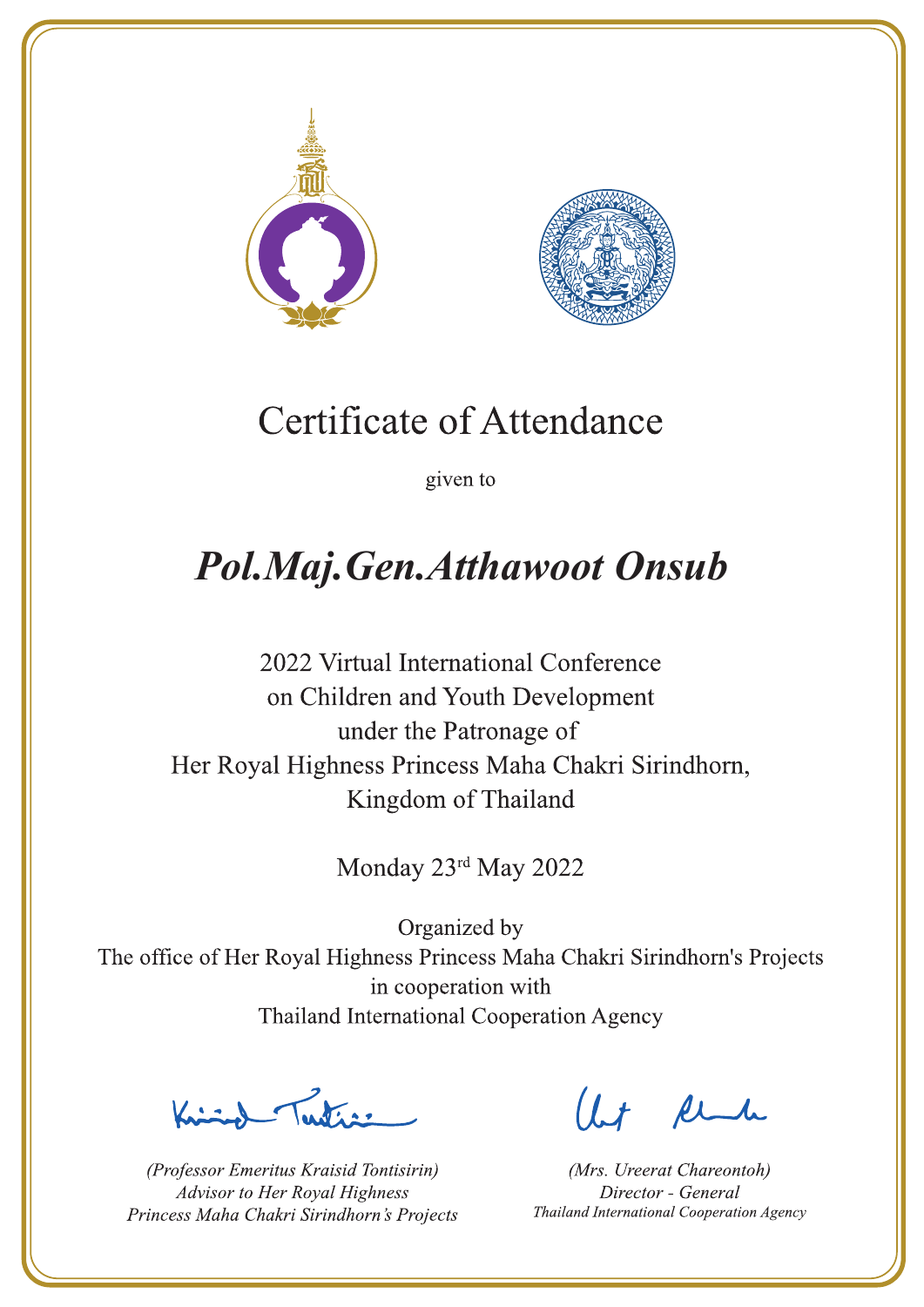



given to

### **Pol. Col. Pahol Ketkaew**

2022 Virtual International Conference on Children and Youth Development under the Patronage of Her Royal Highness Princess Maha Chakri Sirindhorn, Kingdom of Thailand

Monday 23rd May 2022

Letters ,

(Professor Emeritus Kraisid Tontisirin) Advisor to Her Royal Highness Princess Maha Chakri Sirindhorn's Projects

 $l.t$  find

(Mrs. Ureerat Chareontoh) Director - General Thailand International Cooperation Agency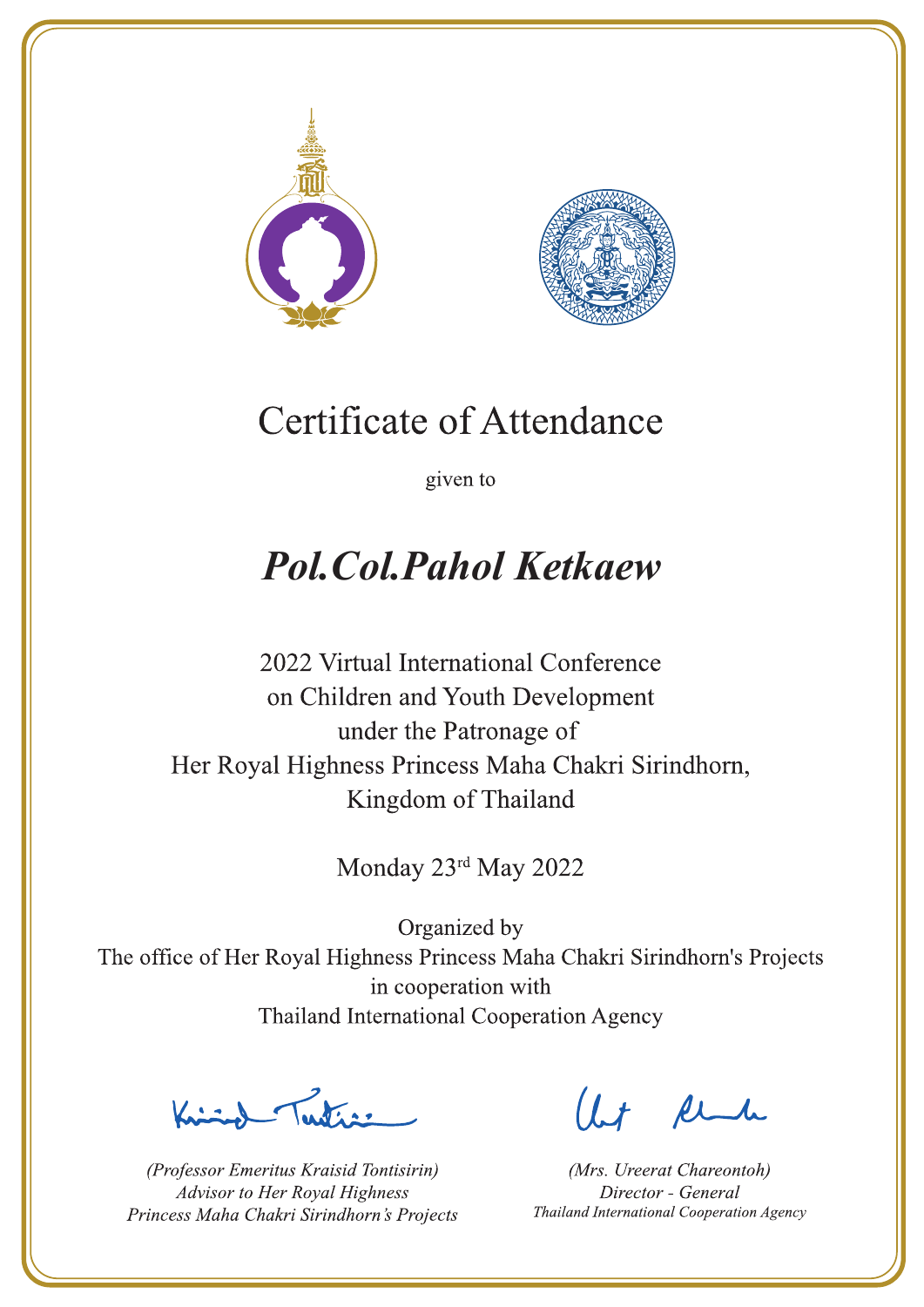



given to

## **Pol.Col.Burahan Taneeheng**

2022 Virtual International Conference on Children and Youth Development under the Patronage of Her Royal Highness Princess Maha Chakri Sirindhorn, Kingdom of Thailand

Monday 23rd May 2022

Ludian

(Professor Emeritus Kraisid Tontisirin) Advisor to Her Royal Highness Princess Maha Chakri Sirindhorn's Projects

 $1 + \ell$ 

(Mrs. Ureerat Chareontoh) Director - General Thailand International Cooperation Agency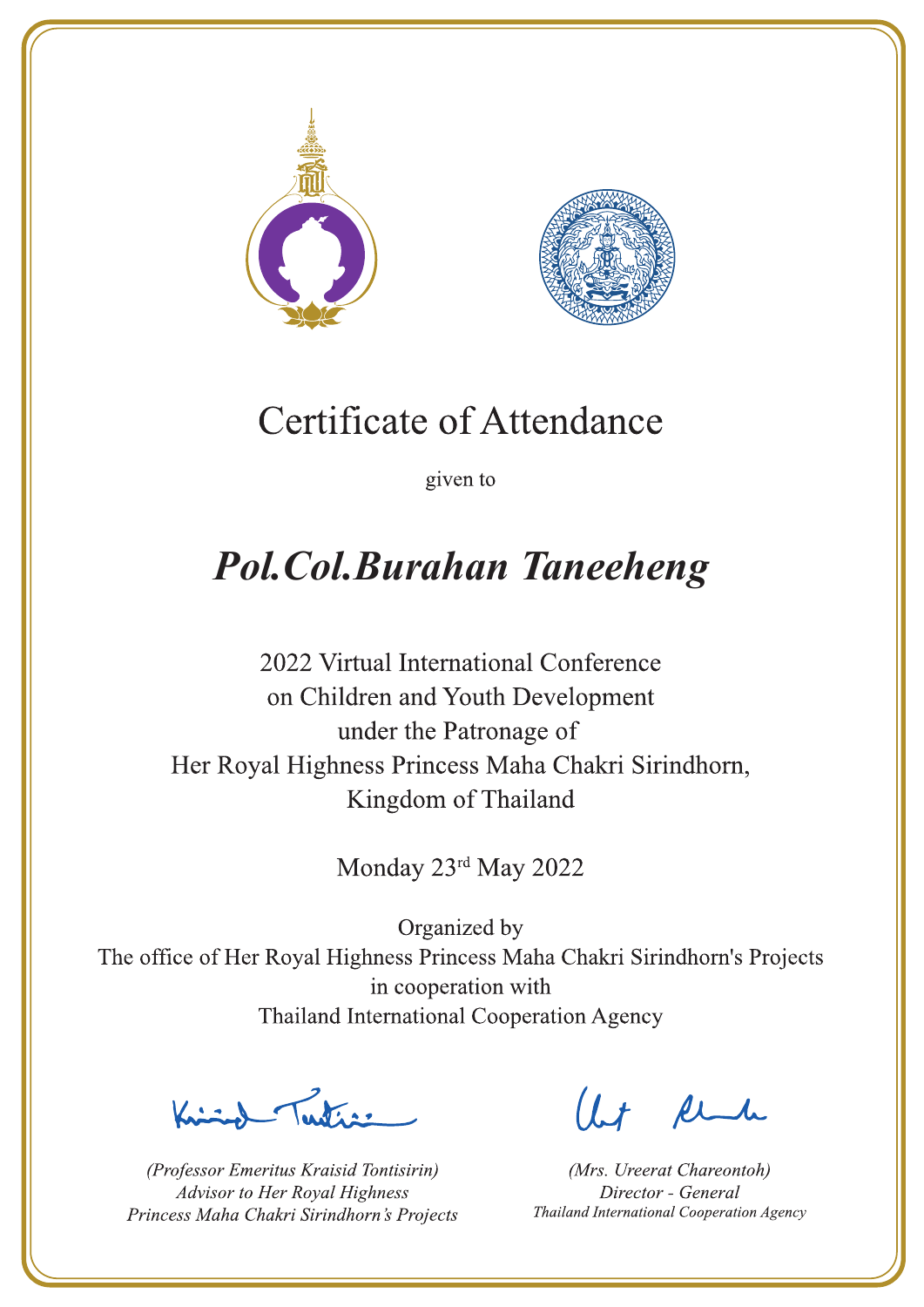



given to

### **Pol.Lt.Col.Chumroon Srinual**

2022 Virtual International Conference on Children and Youth Development under the Patronage of Her Royal Highness Princess Maha Chakri Sirindhorn, Kingdom of Thailand

Monday 23rd May 2022

 $\sum_{n=1}^{\infty}$ 

(Professor Emeritus Kraisid Tontisirin) Advisor to Her Royal Highness Princess Maha Chakri Sirindhorn's Projects

 $l.t$  find

(Mrs. Ureerat Chareontoh) Director - General Thailand International Cooperation Agency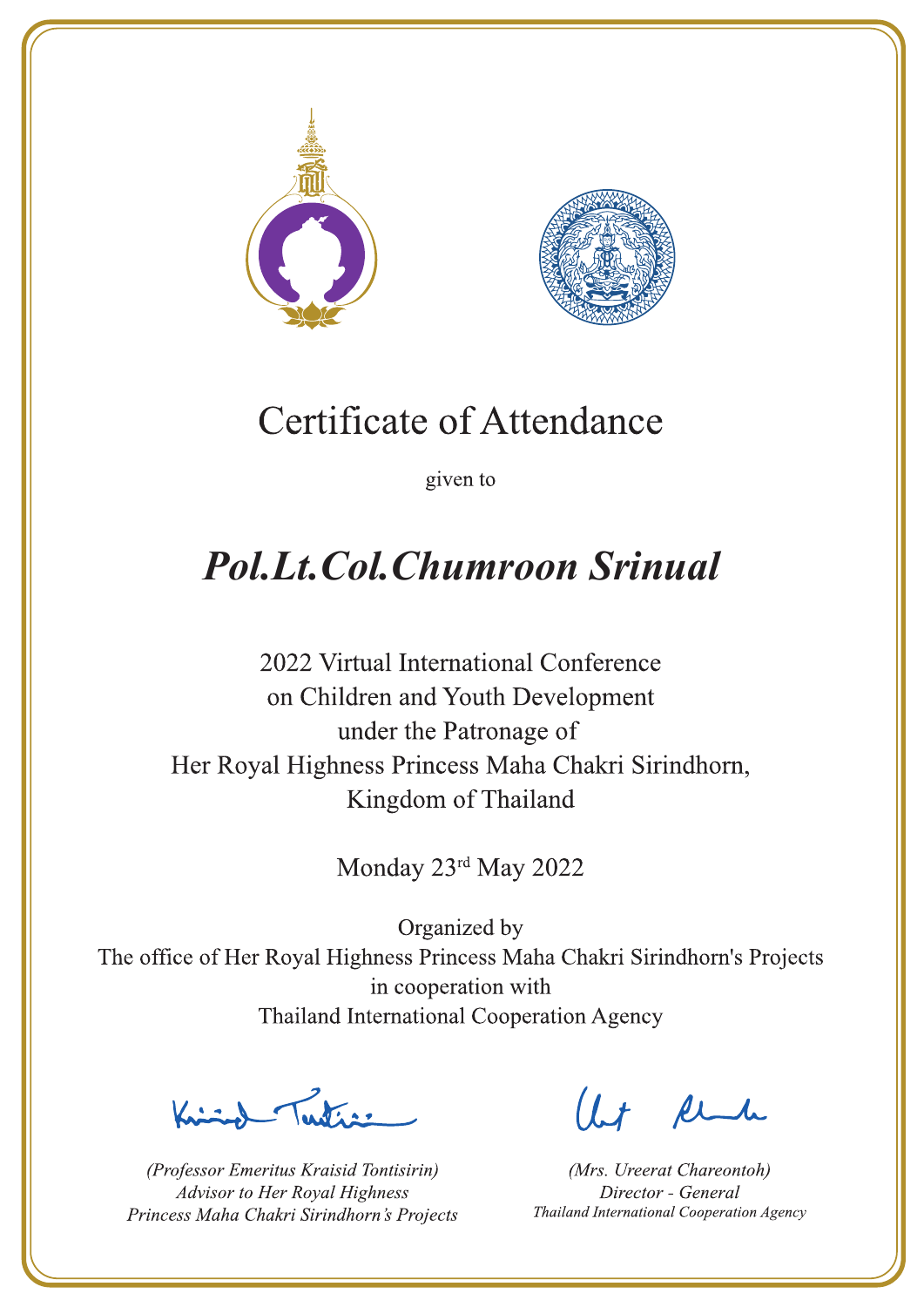



given to

# **Pol. Col. Kitnasak Keawpeng**

2022 Virtual International Conference on Children and Youth Development under the Patronage of Her Royal Highness Princess Maha Chakri Sirindhorn, Kingdom of Thailand

Monday 23rd May 2022

Lating

(Professor Emeritus Kraisid Tontisirin) Advisor to Her Royal Highness Princess Maha Chakri Sirindhorn's Projects

 $1.7$  find

(Mrs. Ureerat Chareontoh) Director - General Thailand International Cooperation Agency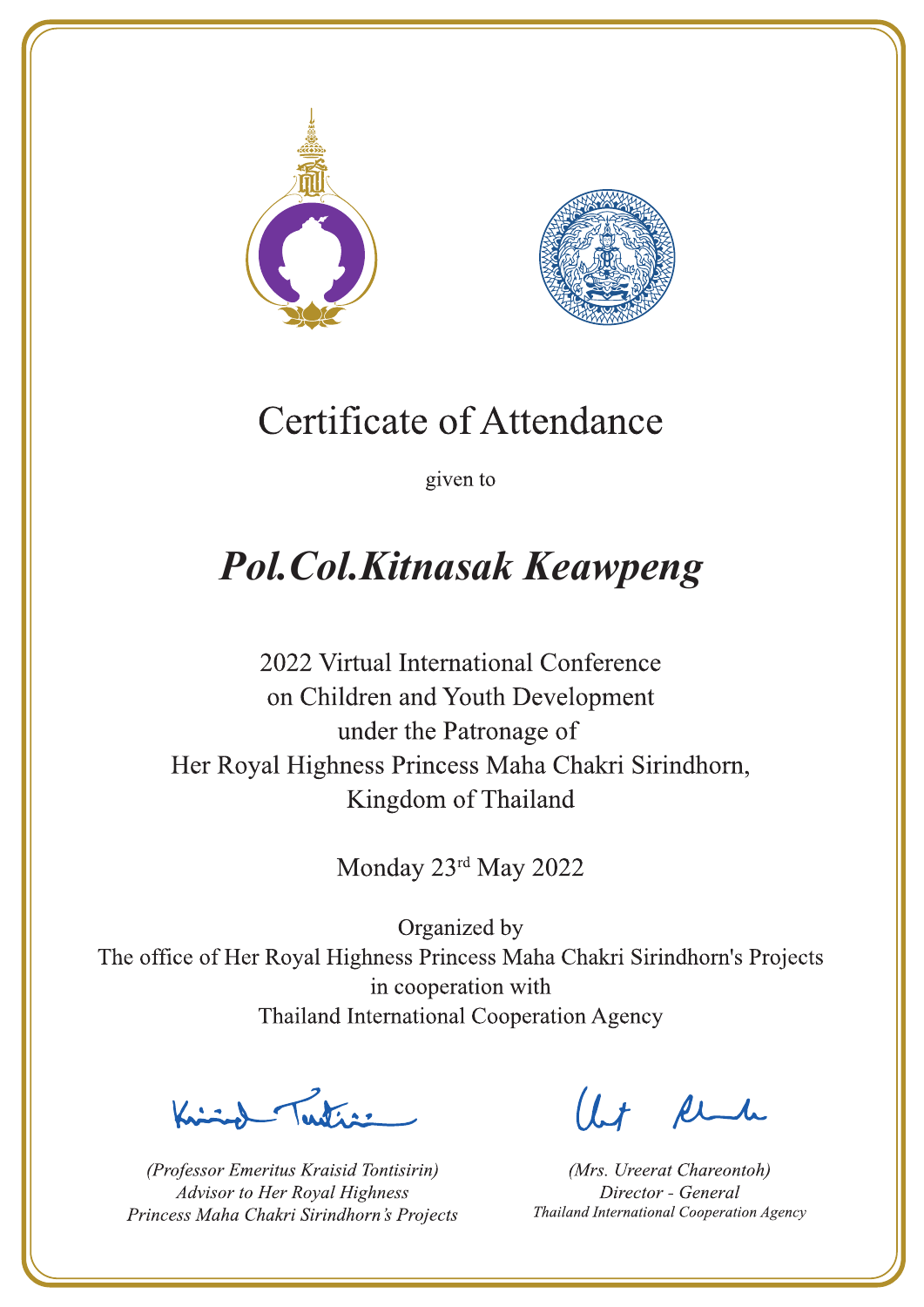



given to

### Pol.Lt.Col.Pracha Wangkheeree

2022 Virtual International Conference on Children and Youth Development under the Patronage of Her Royal Highness Princess Maha Chakri Sirindhorn, Kingdom of Thailand

Monday 23rd May 2022

Lutin ,

(Professor Emeritus Kraisid Tontisirin) Advisor to Her Royal Highness Princess Maha Chakri Sirindhorn's Projects

 $1.7$  find

(Mrs. Ureerat Chareontoh) Director - General Thailand International Cooperation Agency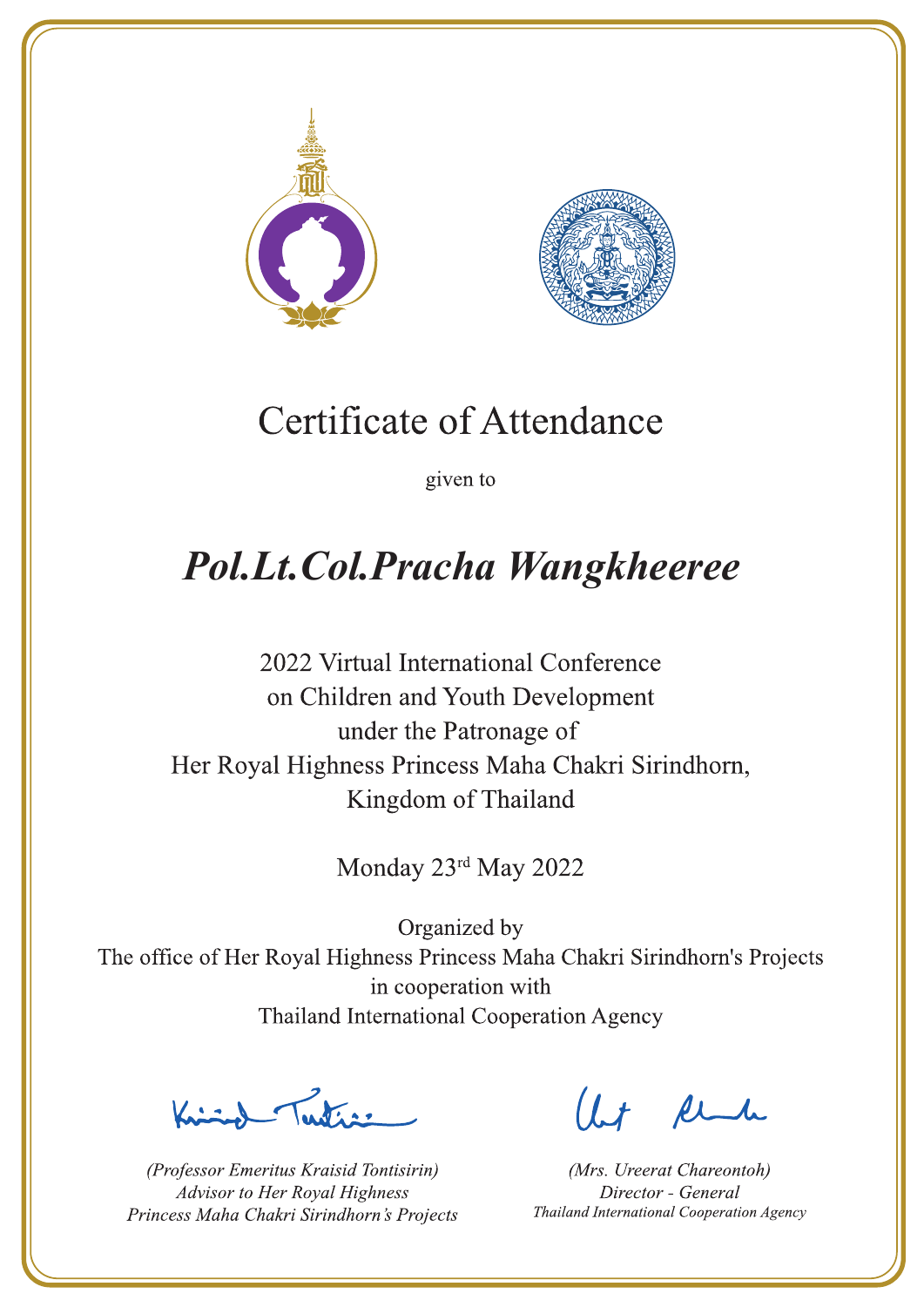



given to

# Pol. Capt. Sujira Ranpayak

2022 Virtual International Conference on Children and Youth Development under the Patronage of Her Royal Highness Princess Maha Chakri Sirindhorn, Kingdom of Thailand

Monday 23rd May 2022

Justin 1

(Professor Emeritus Kraisid Tontisirin) Advisor to Her Royal Highness Princess Maha Chakri Sirindhorn's Projects

 $l.t$  find

(Mrs. Ureerat Chareontoh) Director - General Thailand International Cooperation Agency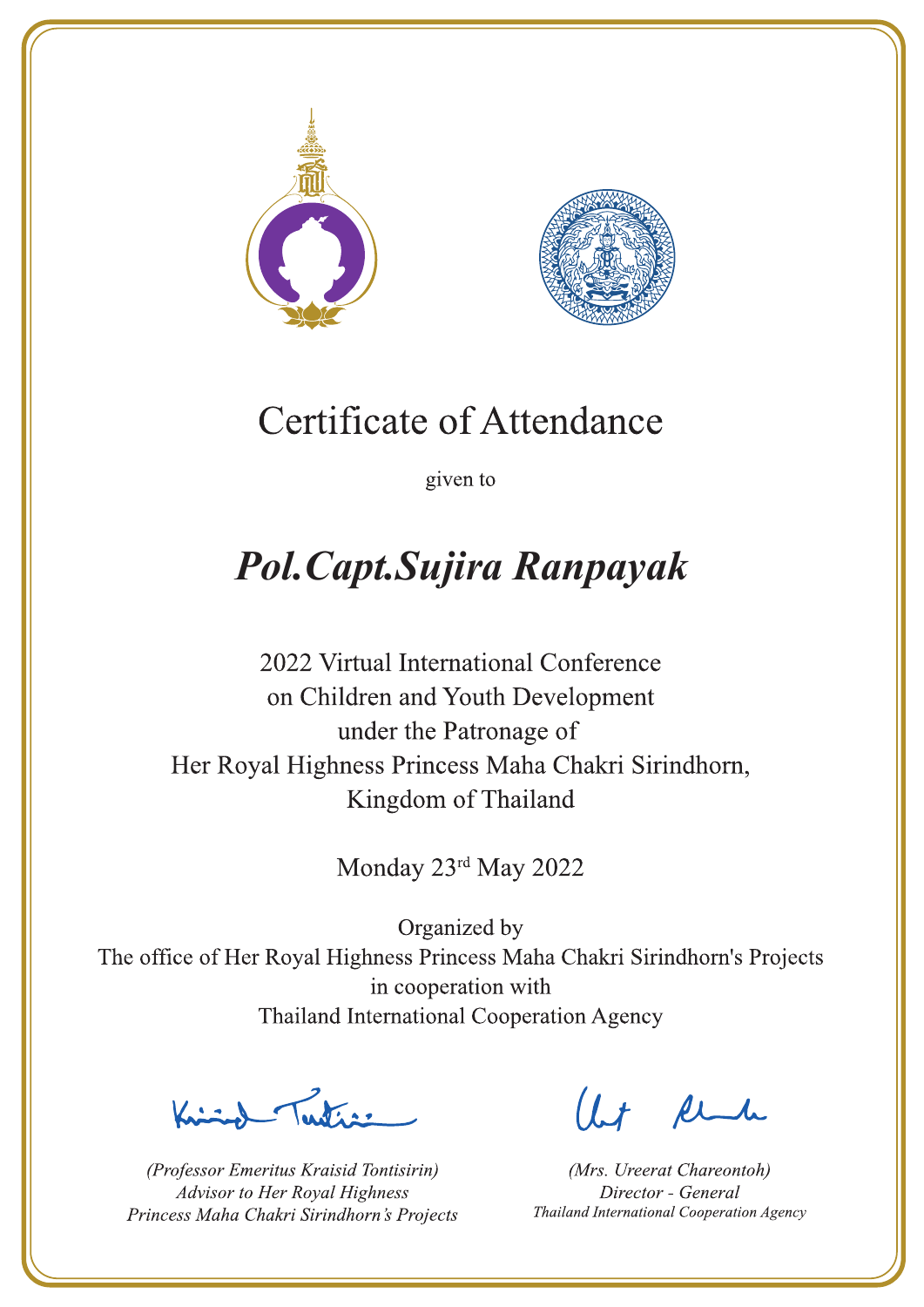



given to

### Pol.Sen.Sgt.Maj.Anyarat Khunwan

2022 Virtual International Conference on Children and Youth Development under the Patronage of Her Royal Highness Princess Maha Chakri Sirindhorn, Kingdom of Thailand

Monday 23rd May 2022

Letters ,

(Professor Emeritus Kraisid Tontisirin) Advisor to Her Royal Highness Princess Maha Chakri Sirindhorn's Projects

 $l.t$  find

(Mrs. Ureerat Chareontoh) Director - General Thailand International Cooperation Agency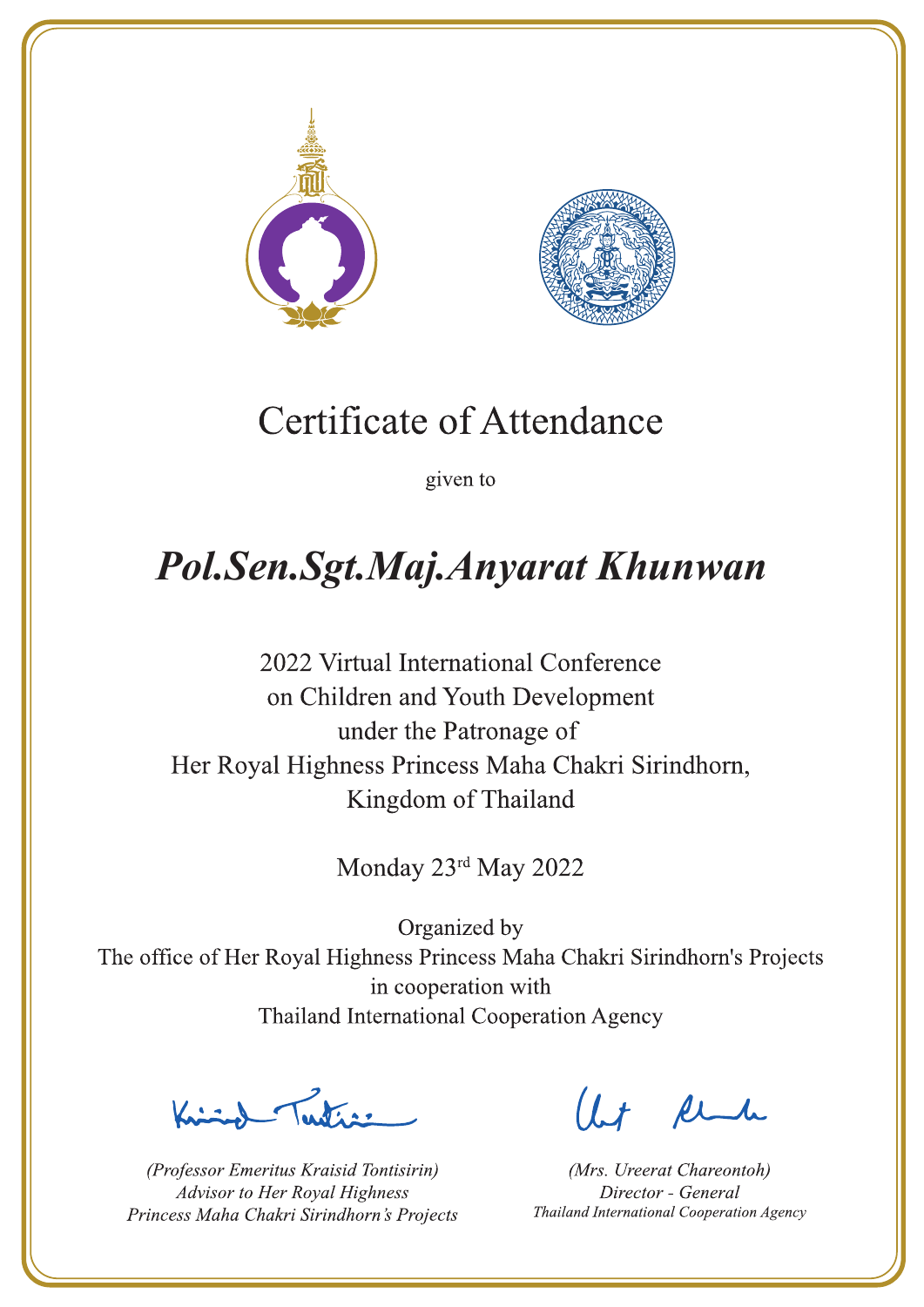



given to

# Pol.L/Cpl.Nutjaree Nomjan

2022 Virtual International Conference on Children and Youth Development under the Patronage of Her Royal Highness Princess Maha Chakri Sirindhorn, Kingdom of Thailand

Monday 23rd May 2022

 $\sum_{n=1}^{\infty}$ 

(Professor Emeritus Kraisid Tontisirin) Advisor to Her Royal Highness Princess Maha Chakri Sirindhorn's Projects

 $l.t$  find

(Mrs. Ureerat Chareontoh) Director - General Thailand International Cooperation Agency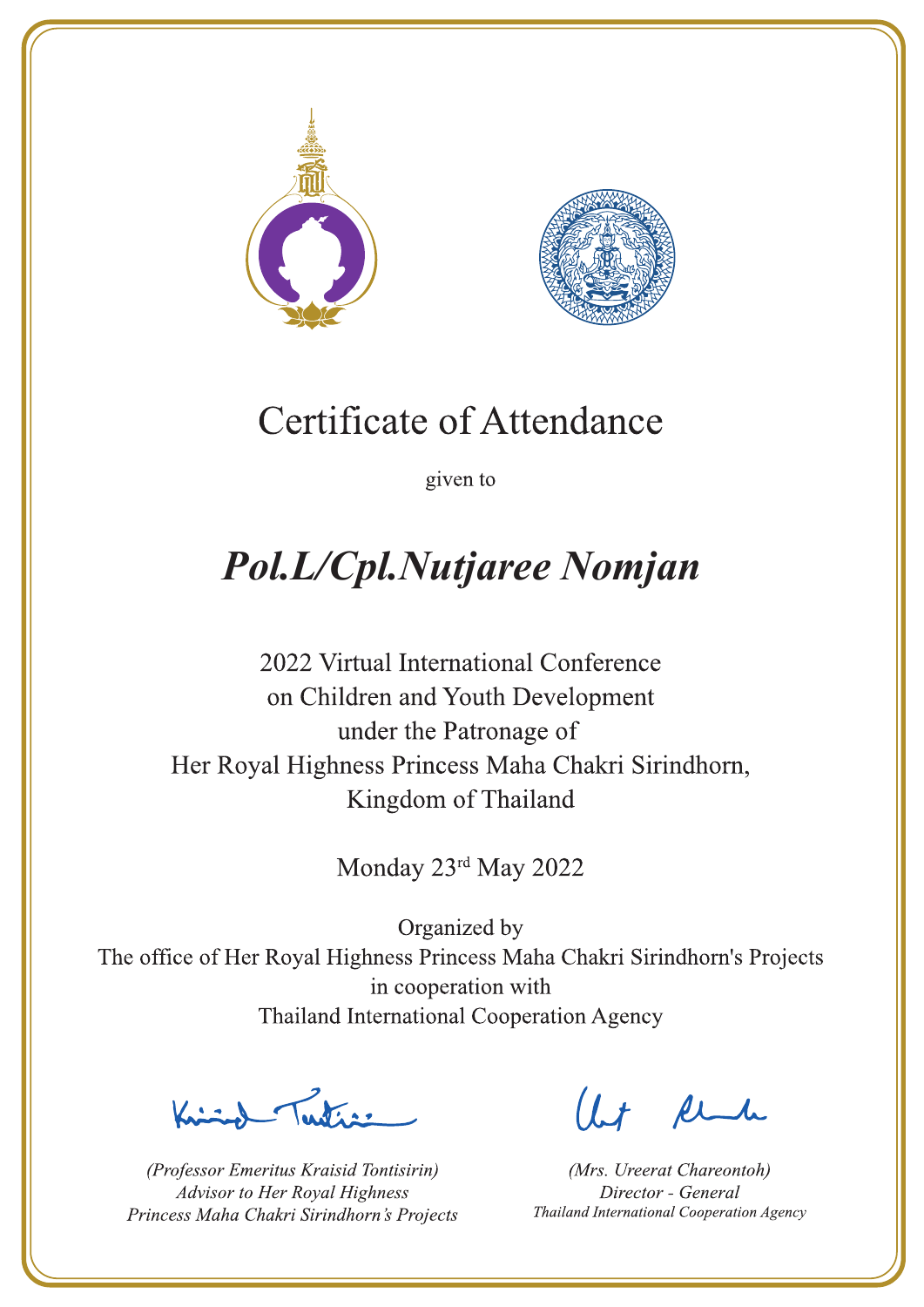



given to

### **Pol. Col. Pimonrat Tummathip**

2022 Virtual International Conference on Children and Youth Development under the Patronage of Her Royal Highness Princess Maha Chakri Sirindhorn, Kingdom of Thailand

Monday 23rd May 2022

Ludian

(Professor Emeritus Kraisid Tontisirin) Advisor to Her Royal Highness Princess Maha Chakri Sirindhorn's Projects

 $1.7$  find

(Mrs. Ureerat Chareontoh) Director - General Thailand International Cooperation Agency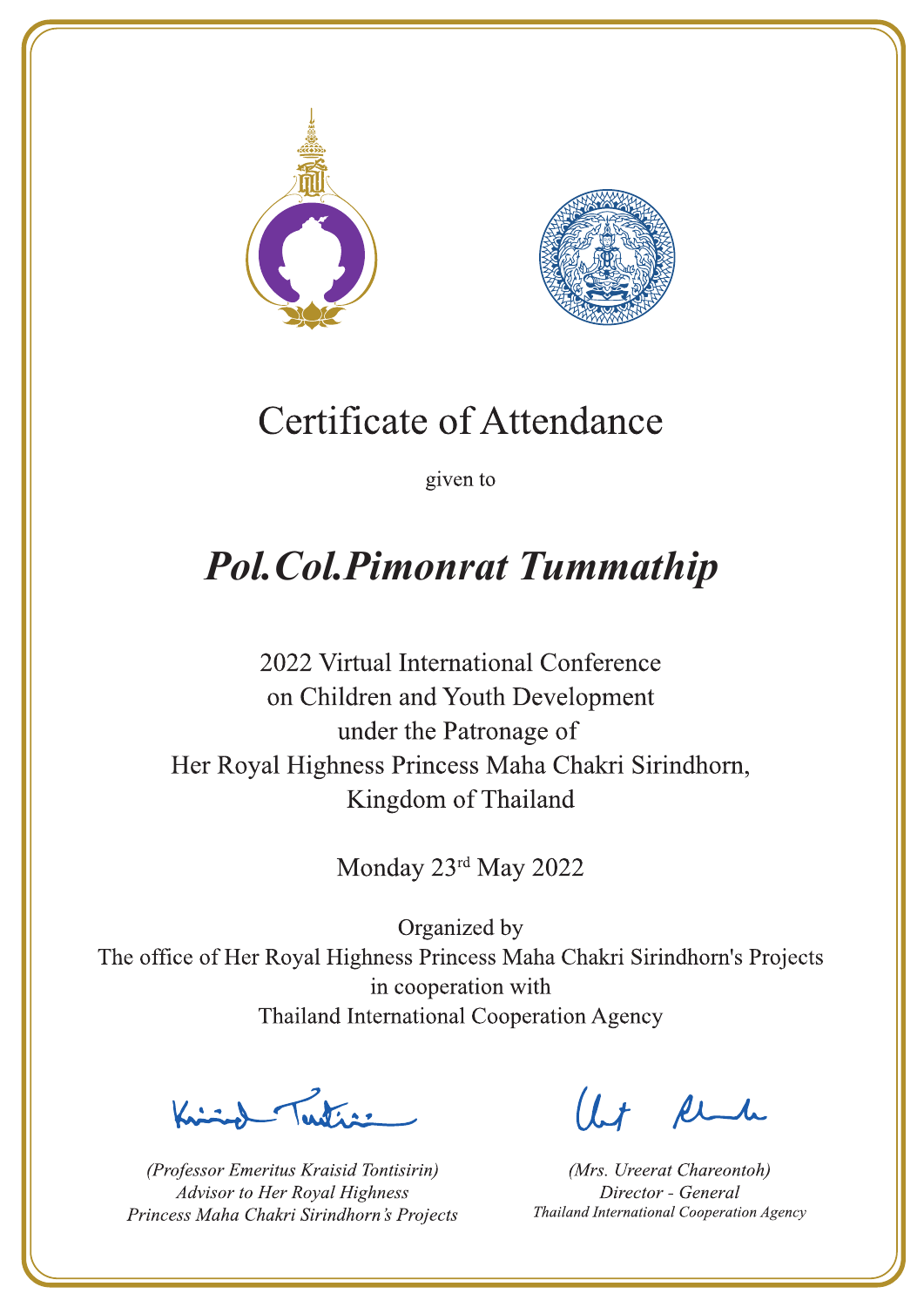



given to

# **Pol.Lt.Col.Sutap Sungvarakittiwut**

2022 Virtual International Conference on Children and Youth Development under the Patronage of Her Royal Highness Princess Maha Chakri Sirindhorn, Kingdom of Thailand

Monday 23rd May 2022

 $\sqrt{1-\frac{1}{2}}$ 

(Professor Emeritus Kraisid Tontisirin) Advisor to Her Royal Highness Princess Maha Chakri Sirindhorn's Projects

 $1 + \ell$ 

(Mrs. Ureerat Chareontoh) Director - General Thailand International Cooperation Agency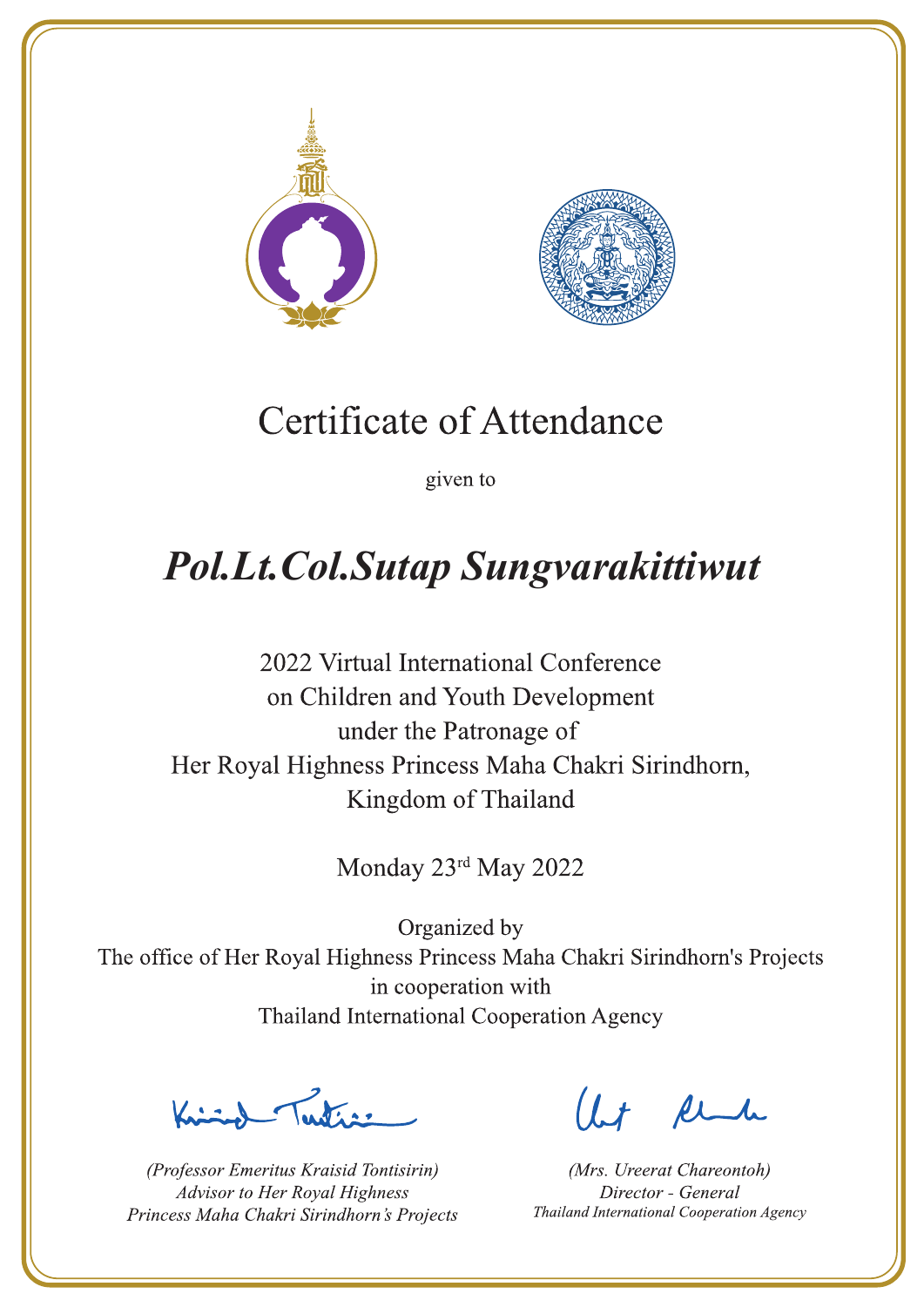



given to

### **Miss Wassana Kluntham**

2022 Virtual International Conference on Children and Youth Development under the Patronage of Her Royal Highness Princess Maha Chakri Sirindhorn, Kingdom of Thailand

Monday 23rd May 2022

Peters .

(Professor Emeritus Kraisid Tontisirin) Advisor to Her Royal Highness Princess Maha Chakri Sirindhorn's Projects

Ut Rende

(Mrs. Ureerat Chareontoh) Director - General Thailand International Cooperation Agency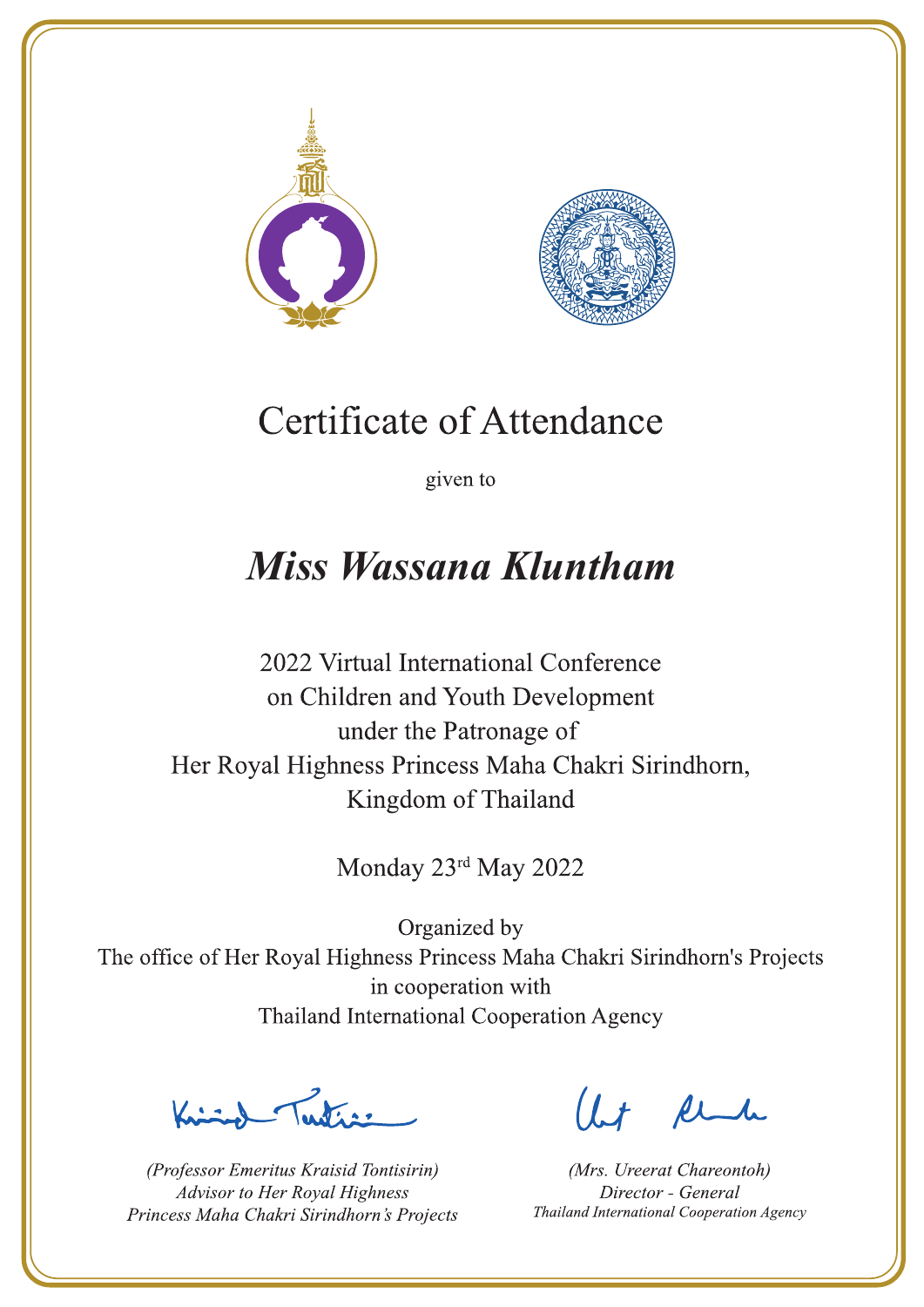



given to

### Mrs. Panisa Kaewchua

2022 Virtual International Conference on Children and Youth Development under the Patronage of Her Royal Highness Princess Maha Chakri Sirindhorn, Kingdom of Thailand

Monday 23rd May 2022

Letters ,

(Professor Emeritus Kraisid Tontisirin) Advisor to Her Royal Highness Princess Maha Chakri Sirindhorn's Projects

 $l.t$  find

(Mrs. Ureerat Chareontoh) Director - General Thailand International Cooperation Agency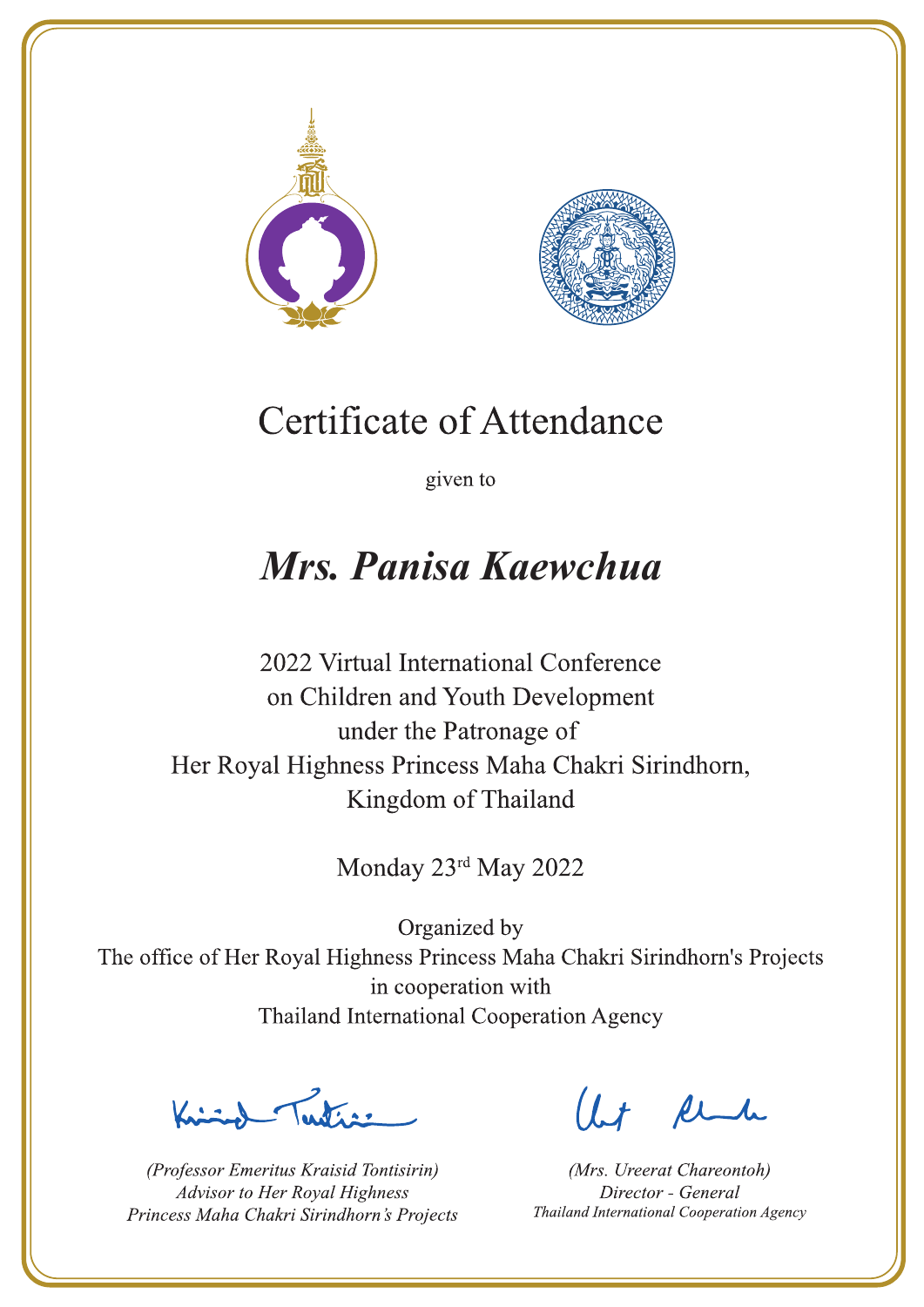



given to

### **Miss Phonthip Kwanthong**

2022 Virtual International Conference on Children and Youth Development under the Patronage of Her Royal Highness Princess Maha Chakri Sirindhorn, Kingdom of Thailand

Monday 23rd May 2022

Let's

(Professor Emeritus Kraisid Tontisirin) Advisor to Her Royal Highness Princess Maha Chakri Sirindhorn's Projects

 $l.t$  find

(Mrs. Ureerat Chareontoh) Director - General Thailand International Cooperation Agency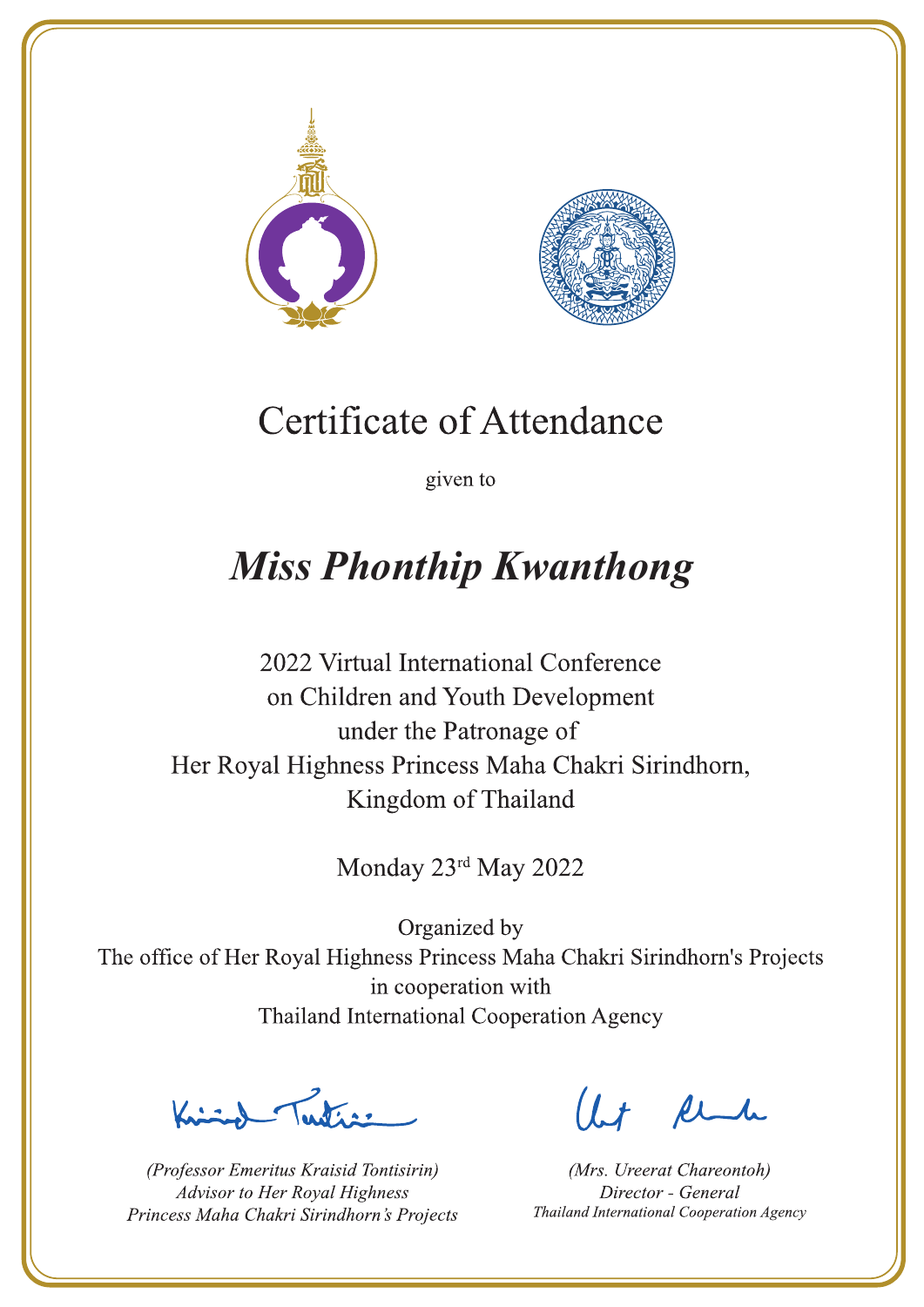



given to

### **Pol. Col. Yhongsak Rattanadilok Na Phuket**

2022 Virtual International Conference on Children and Youth Development under the Patronage of Her Royal Highness Princess Maha Chakri Sirindhorn, Kingdom of Thailand

Monday 23rd May 2022

 $\sum_{i=1}^{n}$ 

(Professor Emeritus Kraisid Tontisirin) Advisor to Her Royal Highness Princess Maha Chakri Sirindhorn's Projects

 $l + \ell$ 

(Mrs. Ureerat Chareontoh) Director - General Thailand International Cooperation Agency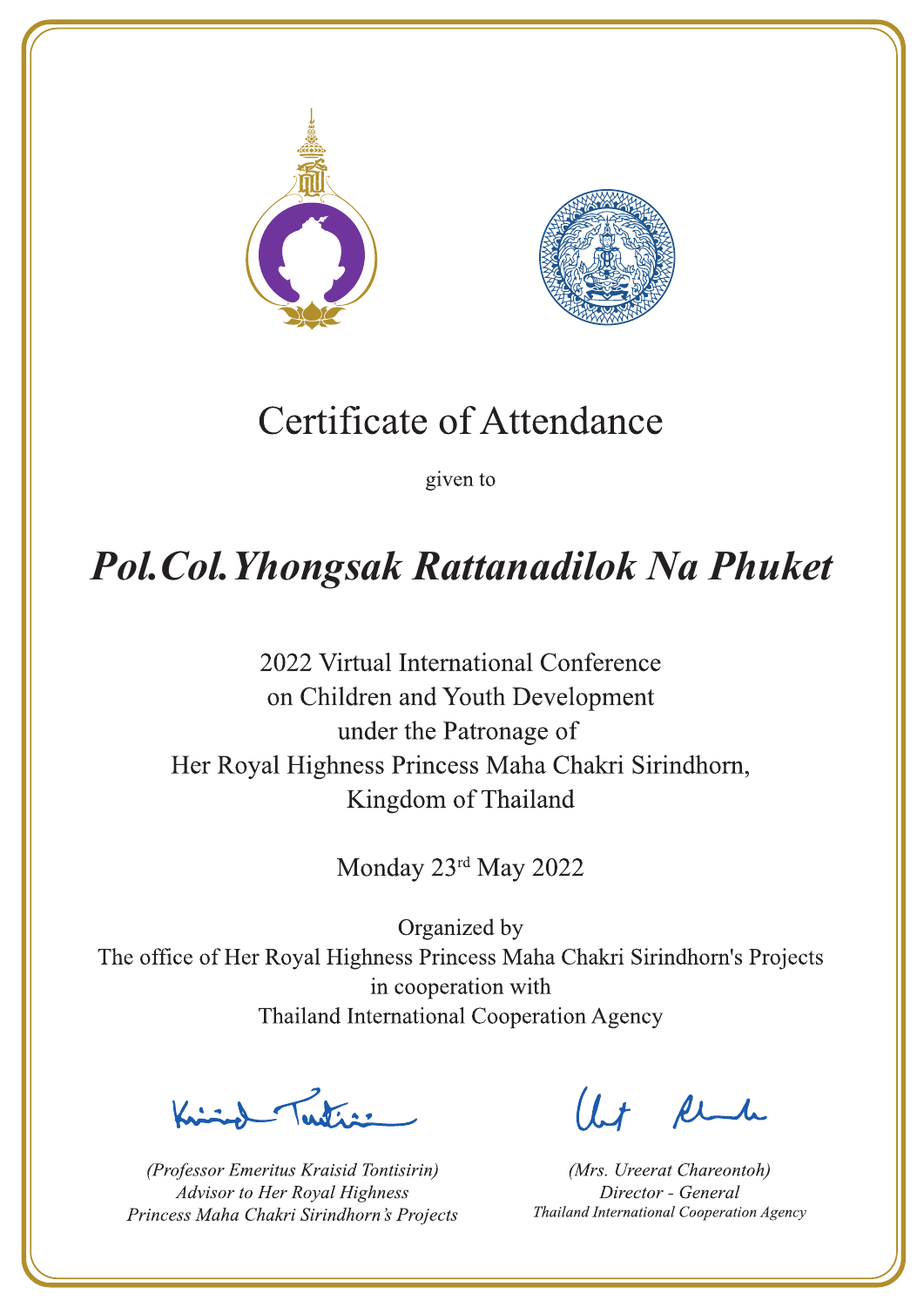



given to

### **Pol.Lt.Col.Somkirt Jaroenchaloemsak**

2022 Virtual International Conference on Children and Youth Development under the Patronage of Her Royal Highness Princess Maha Chakri Sirindhorn, Kingdom of Thailand

Monday 23rd May 2022

Justin 1

(Professor Emeritus Kraisid Tontisirin) Advisor to Her Royal Highness Princess Maha Chakri Sirindhorn's Projects

 $1 + \mu$ 

(Mrs. Ureerat Chareontoh) Director - General Thailand International Cooperation Agency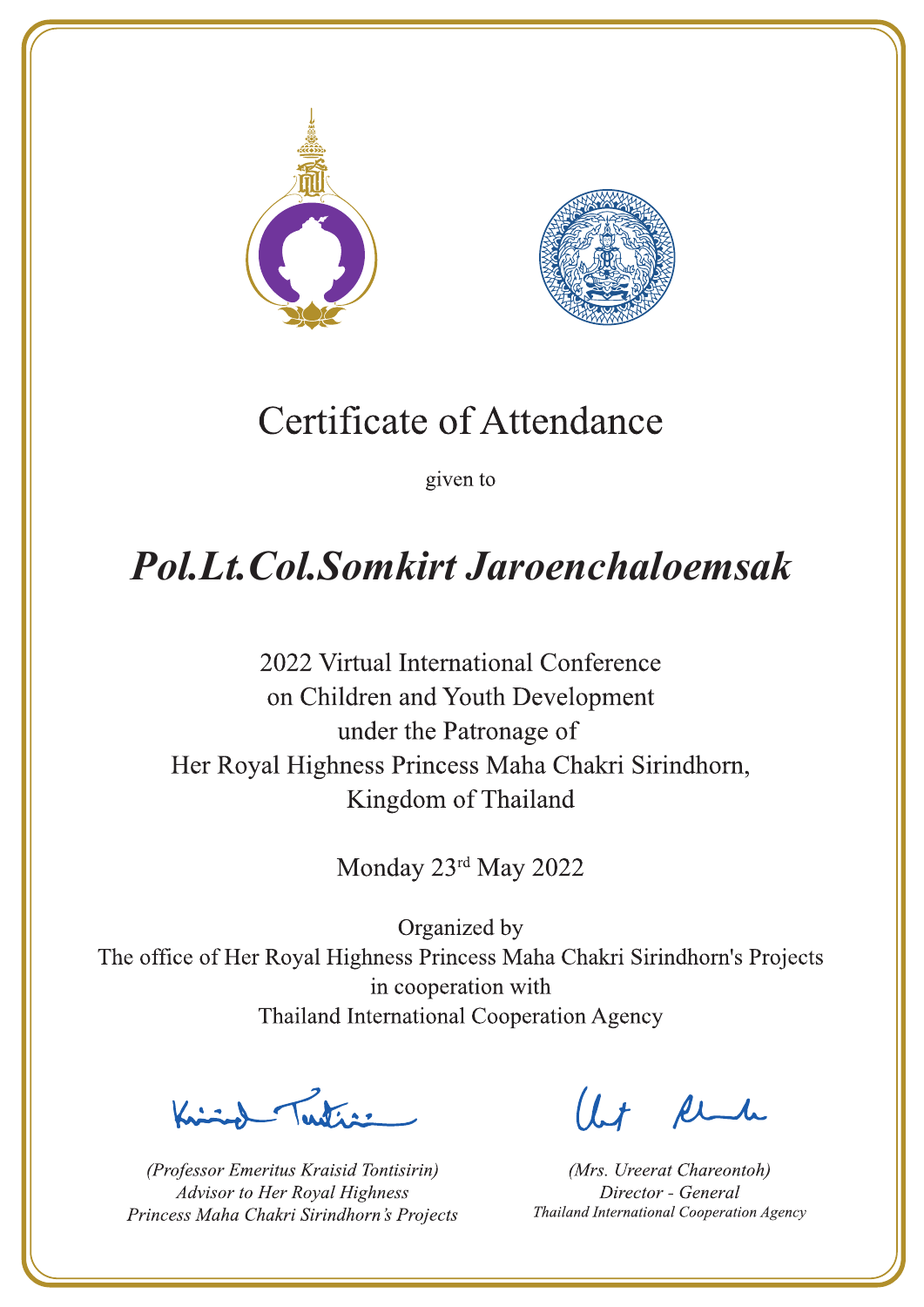



given to

## Pol.Maj.Chaichoumphon Phithak

2022 Virtual International Conference on Children and Youth Development under the Patronage of Her Royal Highness Princess Maha Chakri Sirindhorn, Kingdom of Thailand

Monday 23rd May 2022

 $\frac{1}{\sqrt{2}}$ 

(Professor Emeritus Kraisid Tontisirin) Advisor to Her Royal Highness Princess Maha Chakri Sirindhorn's Projects

 $1 + \ell$ 

(Mrs. Ureerat Chareontoh) Director - General Thailand International Cooperation Agency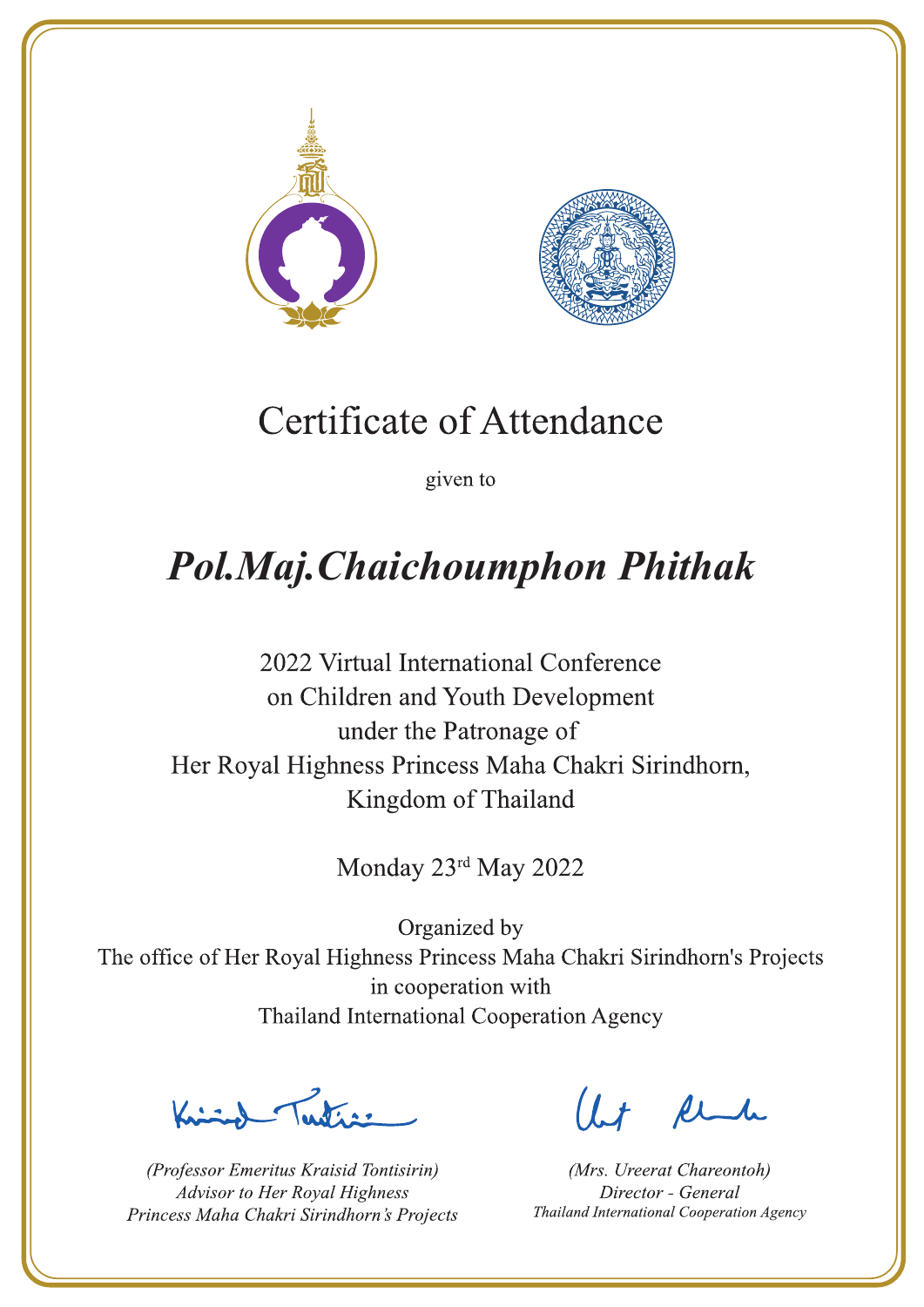



given to

## Pol.Sen.Sgt.Maj.Koson Kaewmanee

2022 Virtual International Conference on Children and Youth Development under the Patronage of Her Royal Highness Princess Maha Chakri Sirindhorn, Kingdom of Thailand

Monday 23rd May 2022

Letters ,

(Professor Emeritus Kraisid Tontisirin) Advisor to Her Royal Highness Princess Maha Chakri Sirindhorn's Projects

 $l.t$  find

(Mrs. Ureerat Chareontoh) Director - General Thailand International Cooperation Agency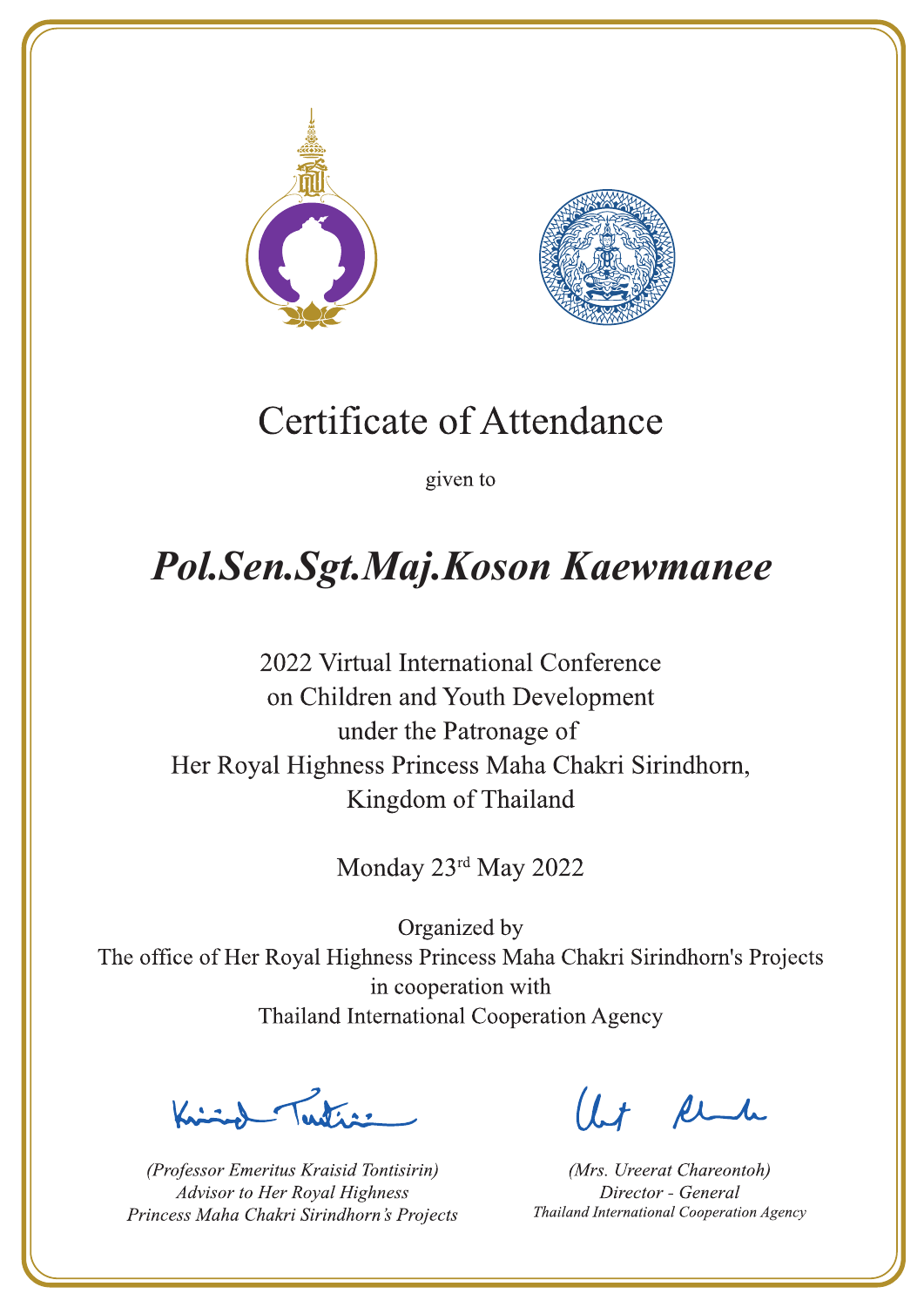



given to

### Pol.Sen.Sgt.Maj.Saruda Pranmoo

2022 Virtual International Conference on Children and Youth Development under the Patronage of Her Royal Highness Princess Maha Chakri Sirindhorn, Kingdom of Thailand

Monday 23rd May 2022

Letters ,

(Professor Emeritus Kraisid Tontisirin) Advisor to Her Royal Highness Princess Maha Chakri Sirindhorn's Projects

 $l.t$  find

(Mrs. Ureerat Chareontoh) Director - General Thailand International Cooperation Agency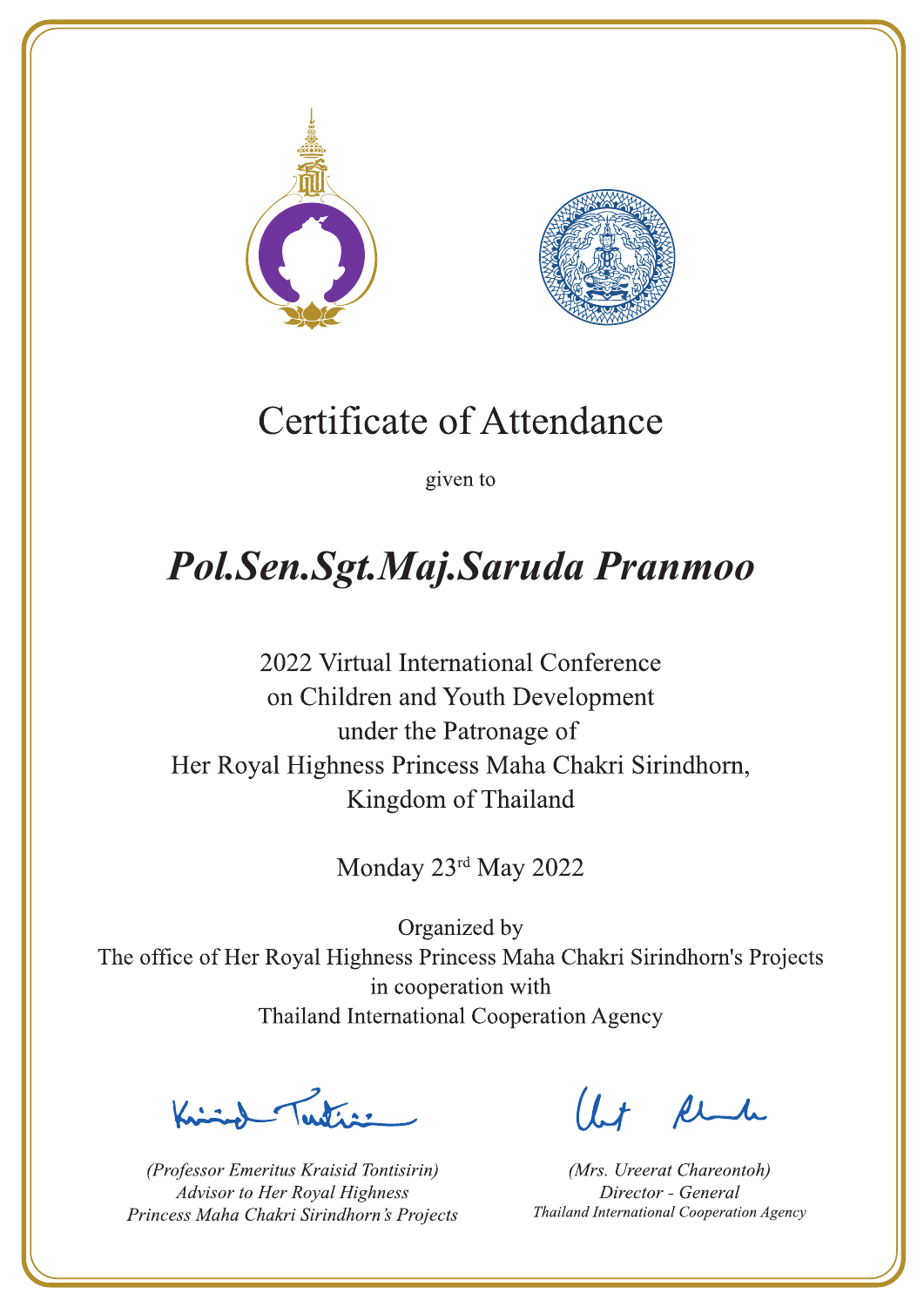



given to

### **Pol.Col.Manit Nakowong**

2022 Virtual International Conference on Children and Youth Development under the Patronage of Her Royal Highness Princess Maha Chakri Sirindhorn, Kingdom of Thailand

Monday 23rd May 2022

Latin ,

(Professor Emeritus Kraisid Tontisirin) Advisor to Her Royal Highness Princess Maha Chakri Sirindhorn's Projects

 $1 + \ell$ 

(Mrs. Ureerat Chareontoh) Director - General Thailand International Cooperation Agency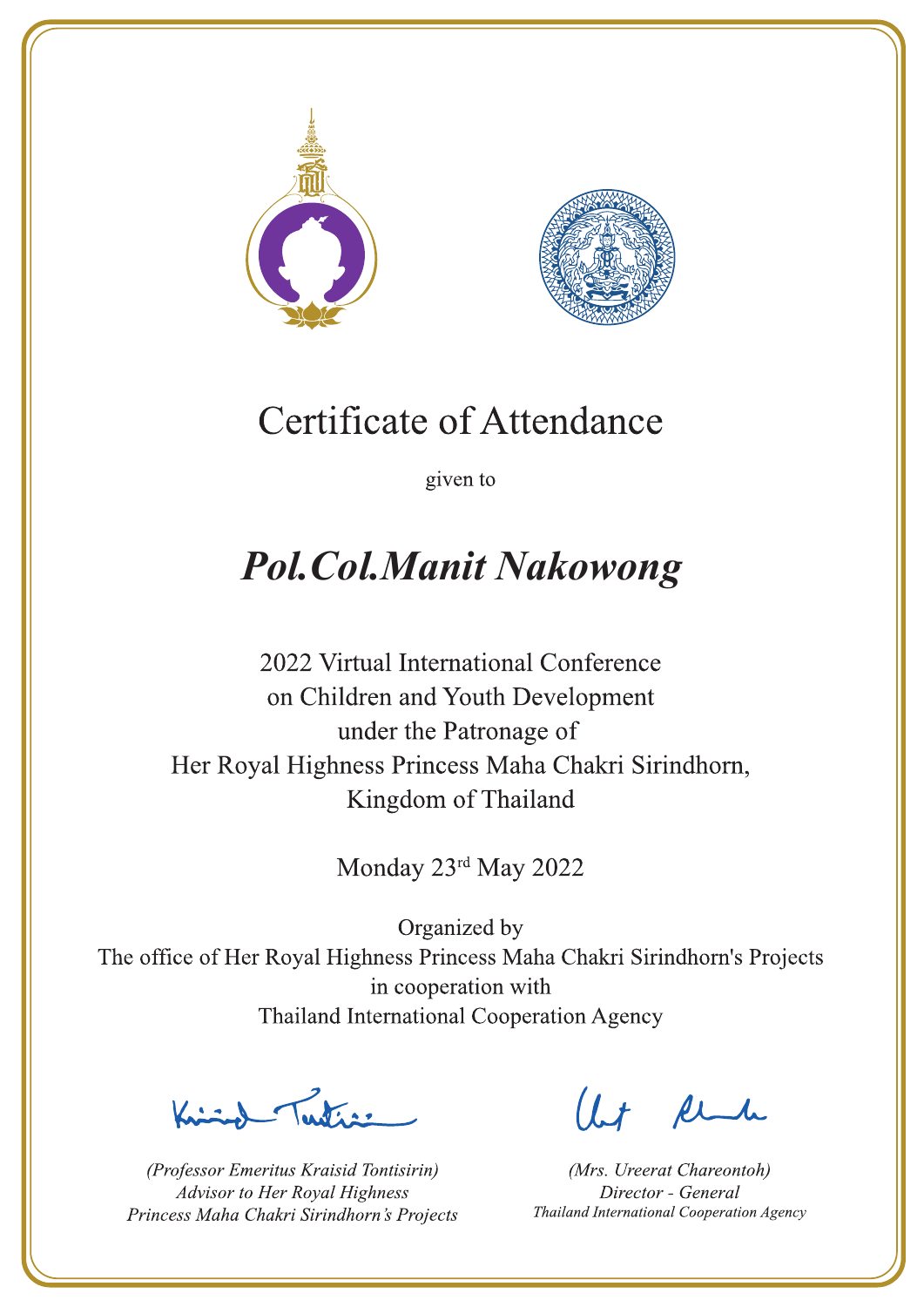



given to

### **Pol.Lt.Col.Abhisit Rodnoi**

2022 Virtual International Conference on Children and Youth Development under the Patronage of Her Royal Highness Princess Maha Chakri Sirindhorn, Kingdom of Thailand

Monday 23rd May 2022

Justin 1

(Professor Emeritus Kraisid Tontisirin) Advisor to Her Royal Highness Princess Maha Chakri Sirindhorn's Projects

 $l.t$  find

(Mrs. Ureerat Chareontoh) Director - General Thailand International Cooperation Agency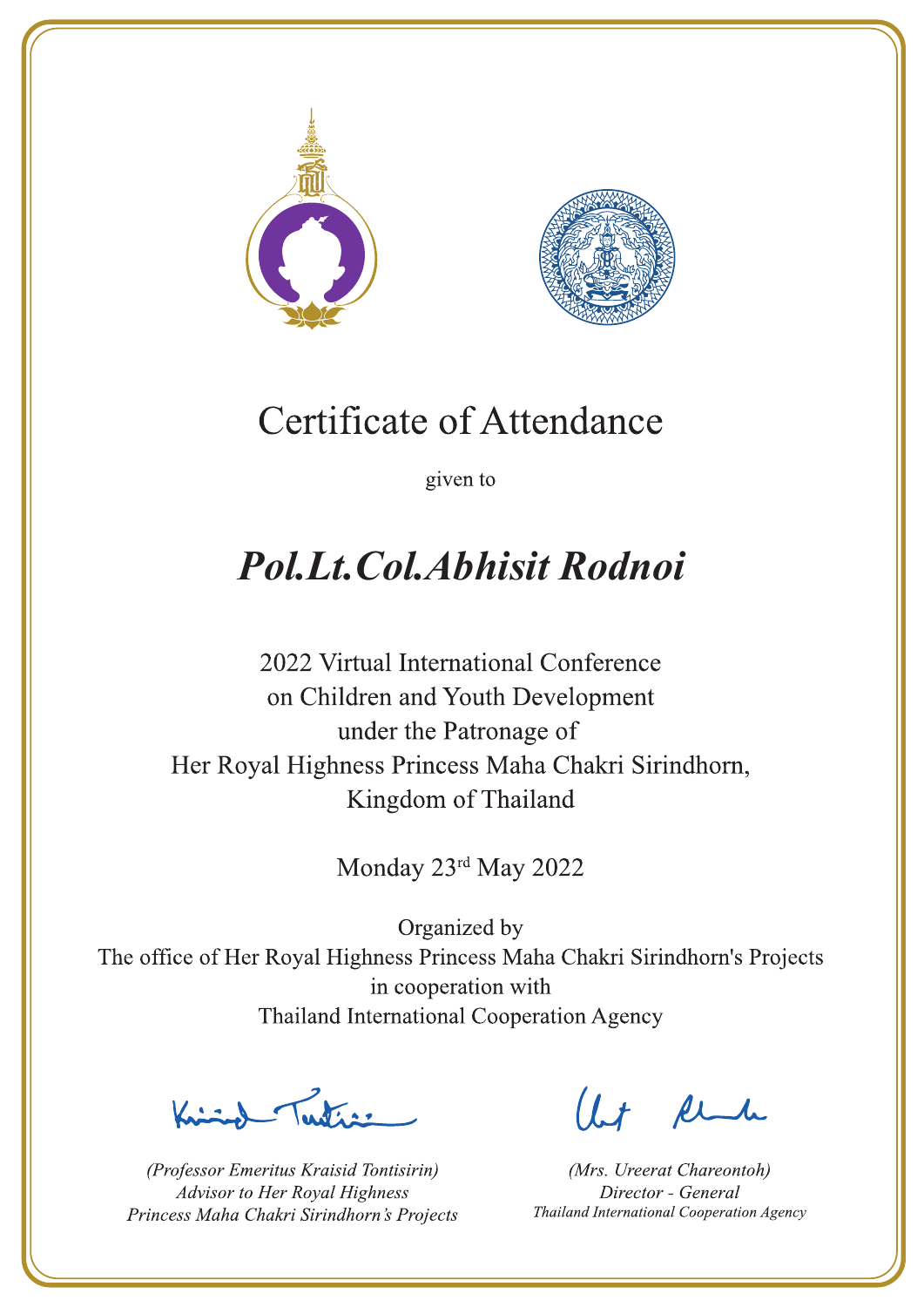



given to

# Pol.Sen.Sgt.Maj.Sareepah Sada

2022 Virtual International Conference on Children and Youth Development under the Patronage of Her Royal Highness Princess Maha Chakri Sirindhorn, Kingdom of Thailand

Monday 23rd May 2022

 $\sqrt{1-\frac{1}{2}}$ 

(Professor Emeritus Kraisid Tontisirin) Advisor to Her Royal Highness Princess Maha Chakri Sirindhorn's Projects

 $l.t$  find

(Mrs. Ureerat Chareontoh) Director - General Thailand International Cooperation Agency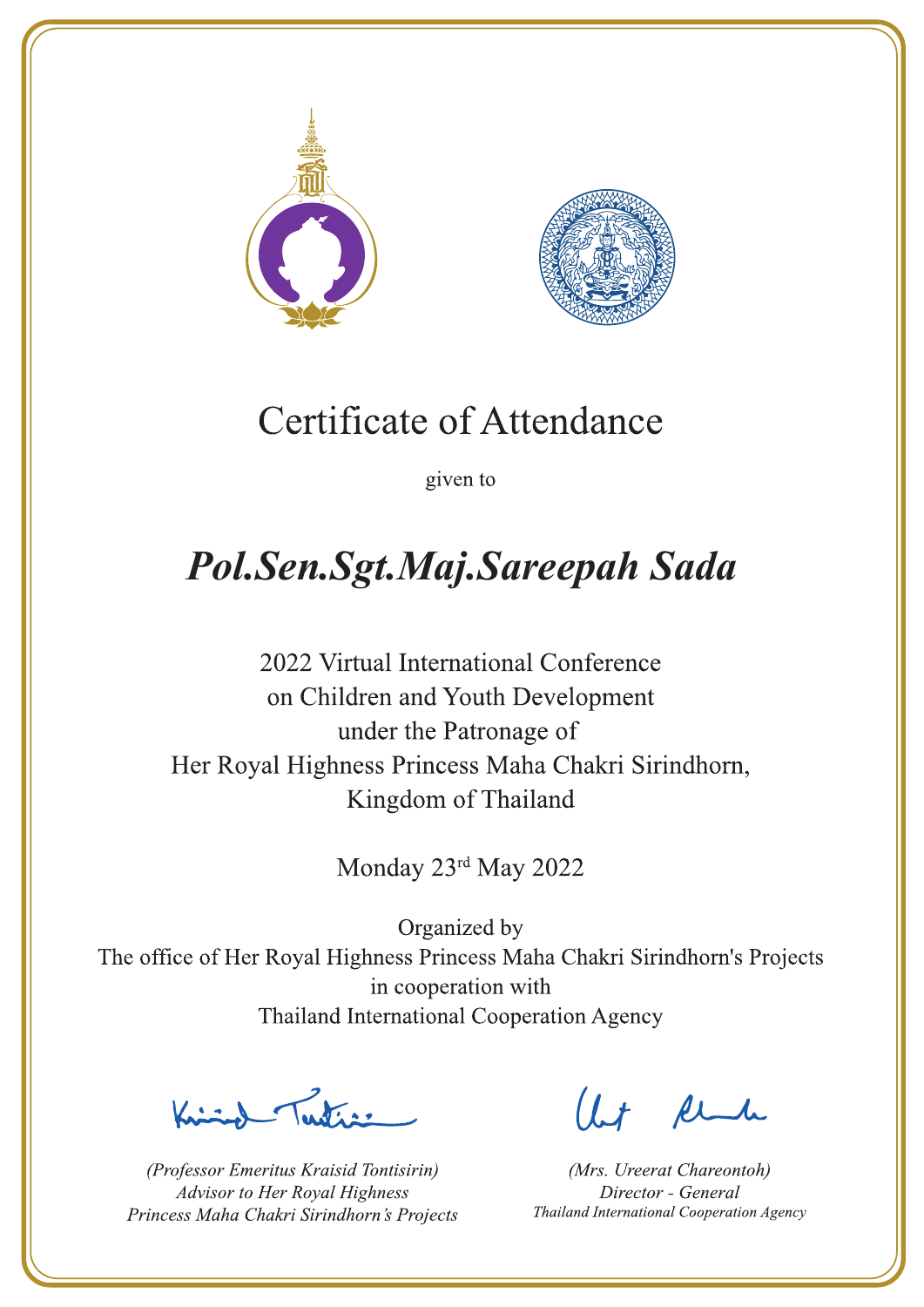



given to

## Pol.Sen.Sgt.Maj.Naritsara Srichanban

2022 Virtual International Conference on Children and Youth Development under the Patronage of Her Royal Highness Princess Maha Chakri Sirindhorn, Kingdom of Thailand

Monday 23rd May 2022

 $\sqrt{\frac{1}{1-\frac{1}{1-\frac{1}{1-\frac{1}{1-\frac{1}{1-\frac{1}{1-\frac{1}{1-\frac{1}{1-\frac{1}{1-\frac{1}{1-\frac{1}{1-\frac{1}{1-\frac{1}{1-\frac{1}{1-\frac{1}{1-\frac{1}{1-\frac{1}{1-\frac{1}{1-\frac{1}{1-\frac{1}{1-\frac{1}{1-\frac{1}{1-\frac{1}{1-\frac{1}{1-\frac{1}{1-\frac{1}{1-\frac{1}{1-\frac{1}{1-\frac{1}{1-\frac{1}{1-\frac{1}{1-\frac{1}{1-\frac{1}{1-\frac{1}{1-\frac{1}{1-\frac{1}{1-\frac$ 

(Professor Emeritus Kraisid Tontisirin) Advisor to Her Royal Highness Princess Maha Chakri Sirindhorn's Projects

 $l + \ell$ 

(Mrs. Ureerat Chareontoh) Director - General Thailand International Cooperation Agency